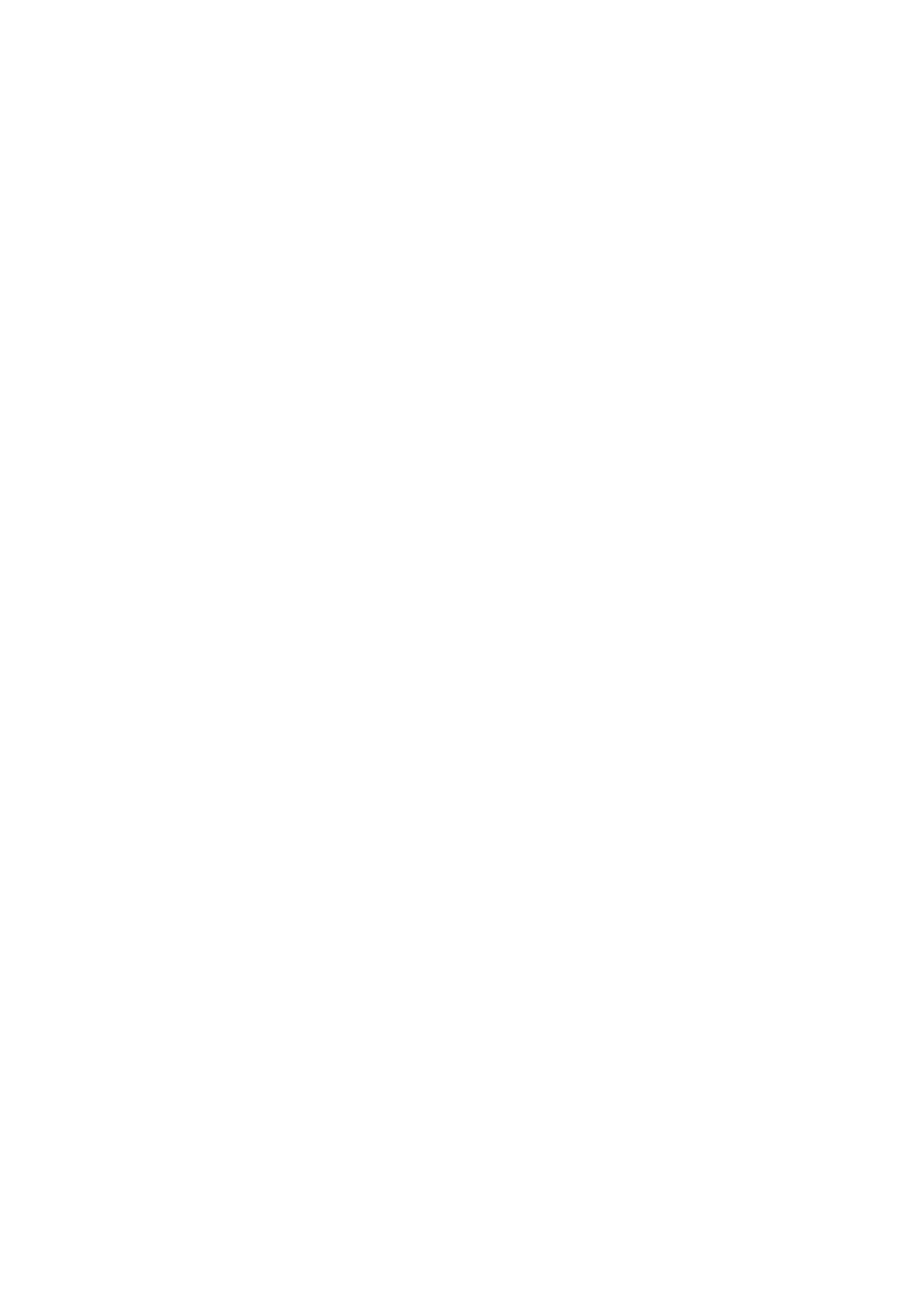| Faithfully following the example of the First Christians  24 |  |
|--------------------------------------------------------------|--|
|                                                              |  |
|                                                              |  |
|                                                              |  |
|                                                              |  |
|                                                              |  |
|                                                              |  |
|                                                              |  |
|                                                              |  |
|                                                              |  |
|                                                              |  |
|                                                              |  |
|                                                              |  |
|                                                              |  |
|                                                              |  |
|                                                              |  |
| The good Samaritan puts the man up on his own mount 49       |  |
|                                                              |  |
|                                                              |  |
|                                                              |  |

#### **CONTENTS**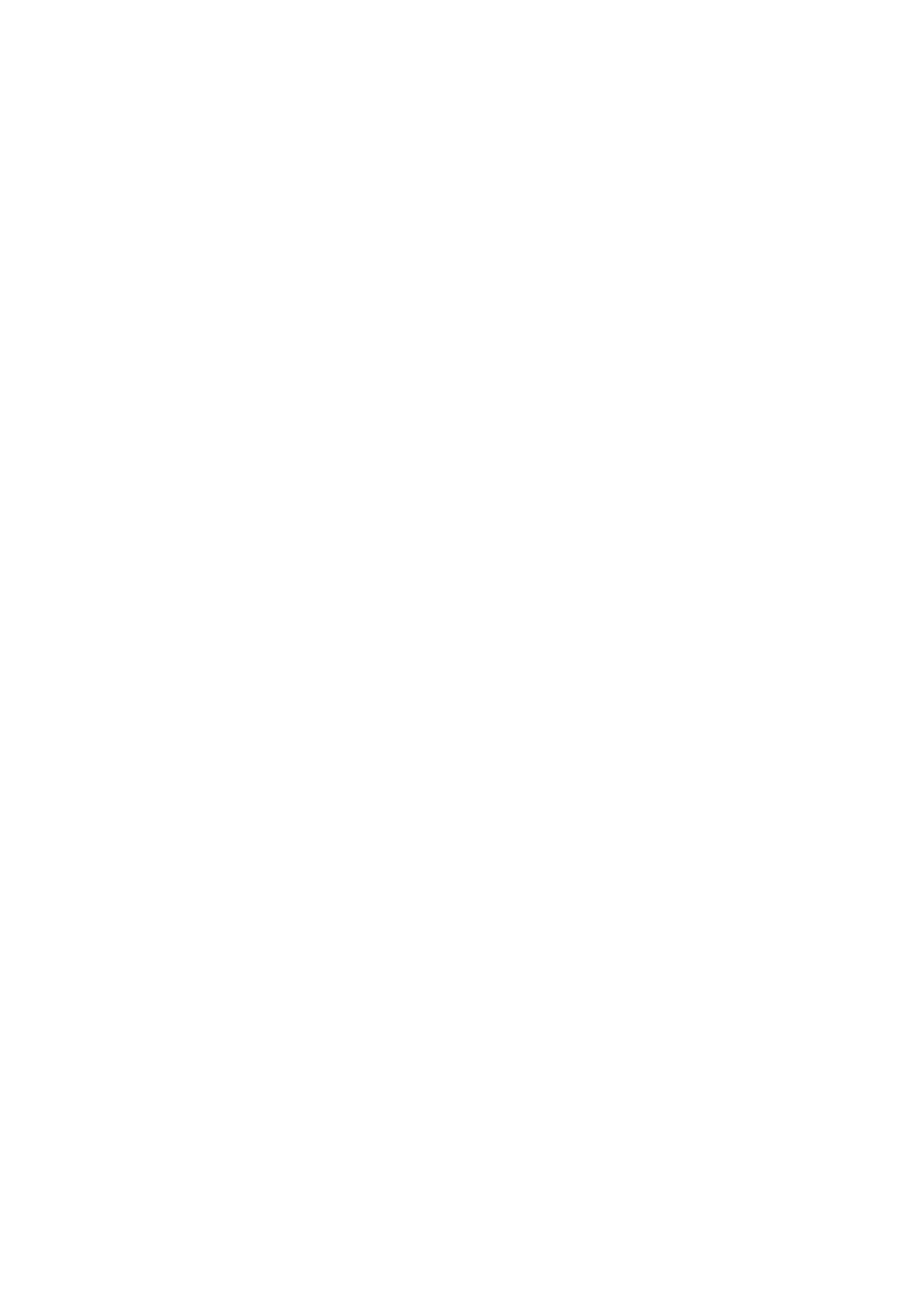## **INTRODUCTION**

<span id="page-4-0"></span>The General Chapter of March 2018 encourages us to "*live out our identity as Brothers in a new way and to let ourselves be converted to authentic fraternity by God*."<sup>1</sup> Indeed, the prosperity and the beauty of our Congregation depend in large part on the vitality of each Brother and of each community. Is not a tree known by its own fruit?

This circular letter, "**Brothers in Community**", wishes to exhort us to *return to the Wellspring* if we are to welcome the grace of conversion to fraternal life and be fruitful. It invites us to *reach out to others* if "*we want to build communities of welcome, mutual forgiveness, healing of wounds and profound fraternal communion*" <sup>2</sup>. It encourages us to *dare go to the peripheries* because the Lord gives us a rendezvous and precedes us there.

This letter is addressed to all the Brothers, elder and younger Brothers, so that they lend each other mutual support to move forward together on the path of holiness which is nothing other than the willingness to allow oneself "*to be converted by God to authentic fraternity*". Thus, holiness will become the most beautiful face of the Congregation and of the Church (cf. *Gaudete and Exsultate*, no. 9). In addition, Lay Mennaisians can benefit greatly from this letter by going more deeply into the charism of the fraternity that they are invited to share with the

<sup>&</sup>lt;sup>1</sup> General Chapter 2018, n° 13.

<sup>2</sup> *Ibid.,* n° 13.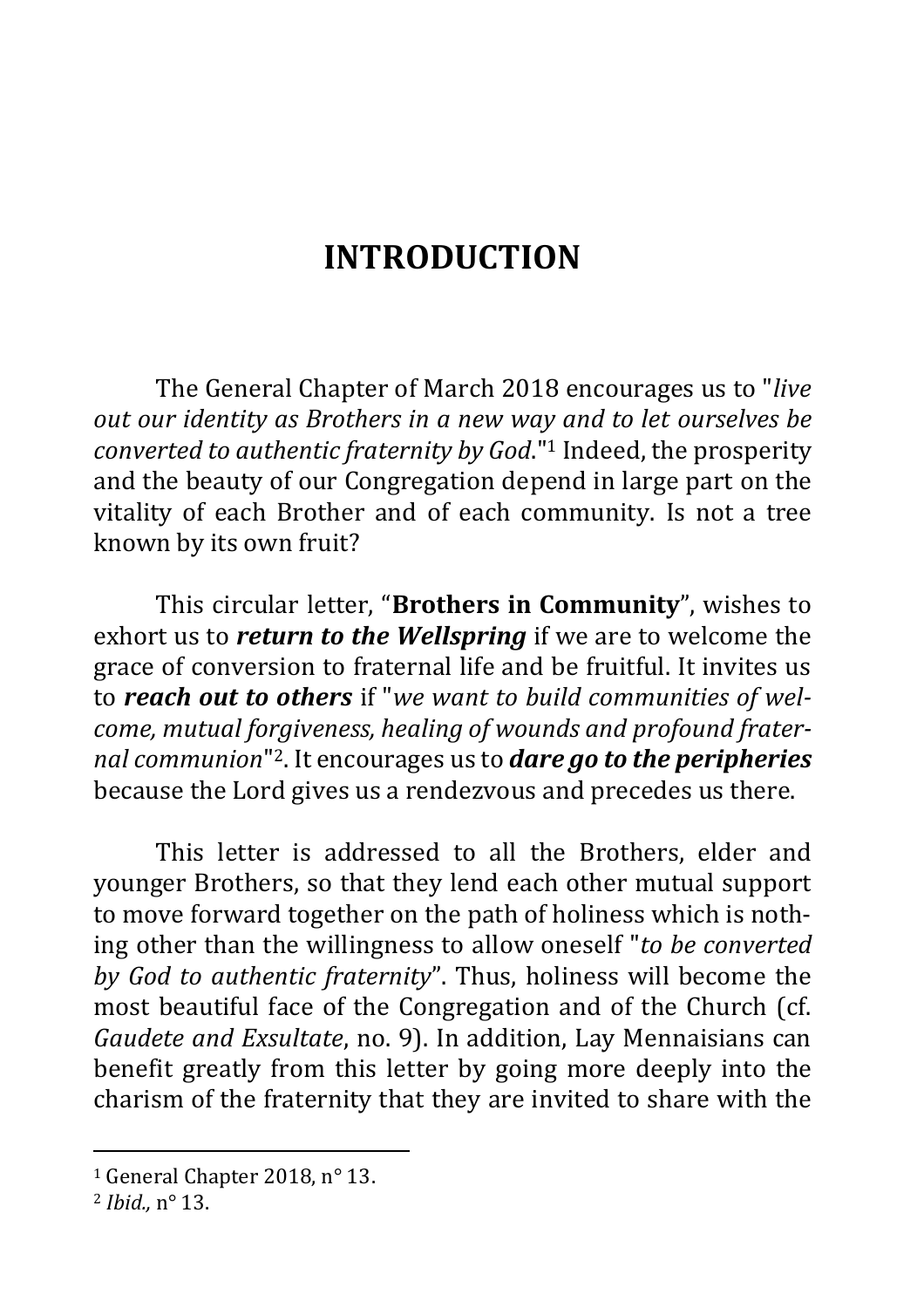Brothers. Isn't this a great opportunity for each Brother and each community to learn "*to live more and more as members of the Mennaisian Family*"? <sup>3</sup>. Otherwise, a call to live in the "*Mennaisian Family mode*".

"**Brothers in Community**" comprises three main chapters. The first offers a reflection on *community life as a gift from God*, while the second insists on *fraternal communion*. The last chapter indicates *the raison d'être of the fraternity*: its missionary dimension.

More than a letter to peruse, I hope that "**Brothers in Community**" will really become a tool for ongoing formation in each community. To this end, questions will be asked here and there to help go further. Why not build a whole programme of meetings and sharing to take further the study of this circular together? I therefore invite the community superiors to show audacity and creativity so that each Brother takes advantage of this tool in order to center his life more radically on Christ, "*the firstborn among many brothers*" (Rom 8, 29).

May the meditation of this circular letter help us experience the beauty of being-brothers-together and resolutely commit us to the path of conversion to fraternity!

<sup>3</sup> *Ibid.,* n° 16.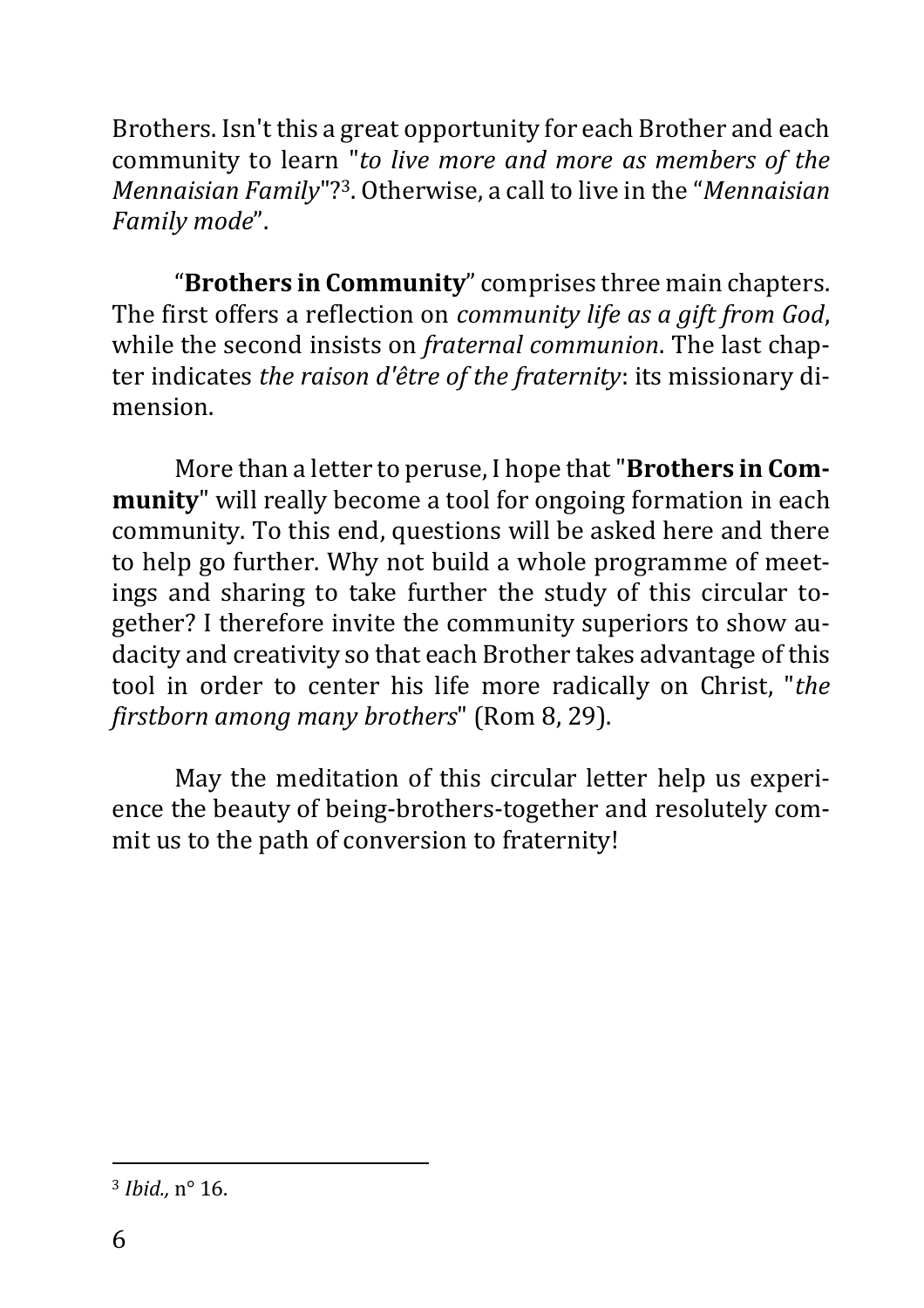# <span id="page-6-0"></span>**CHAPTER I WELCOMING THE GIFT OF FRATERNITY**

*"If you only knew the gift of God*," Jesus tells the Samaritan woman (Jn 4, 10). The gift of God par excellence is the very person of the Son, "*the firstborn among many brothers*" (Rom 8, 29). On becoming man, the Word of God becomes one of us and teaches us to live as brothers.

*As participants in the life of God who is love and who is the mystical exemplar of personal relations, the Brothers are brought together in Christ's name. They delight in his presence as this unity is strengthened by his prayer to the Father: "May they be one in us".* (Jn 17:21) **(Rule of Life, C 34)**.

Therefore, to accept the **gift of fraternity** proposed by Jesus is to open one's heart and hands to receive the Spirit who makes us adopted sons and who teaches us to call God, "*our Father*" (Rom 8, 15).

Paul's letter to the Corinthians **(1 Co 12, 4-31)** which speaks of spiritual gifts or charisms will be used as a common thread in this chapter. I do not intend to make an exegetical study of this Pauline passage, but rather a spiritual reading which can shed light on the charism of fraternity received from the Lord through the gift of the Holy Spirit.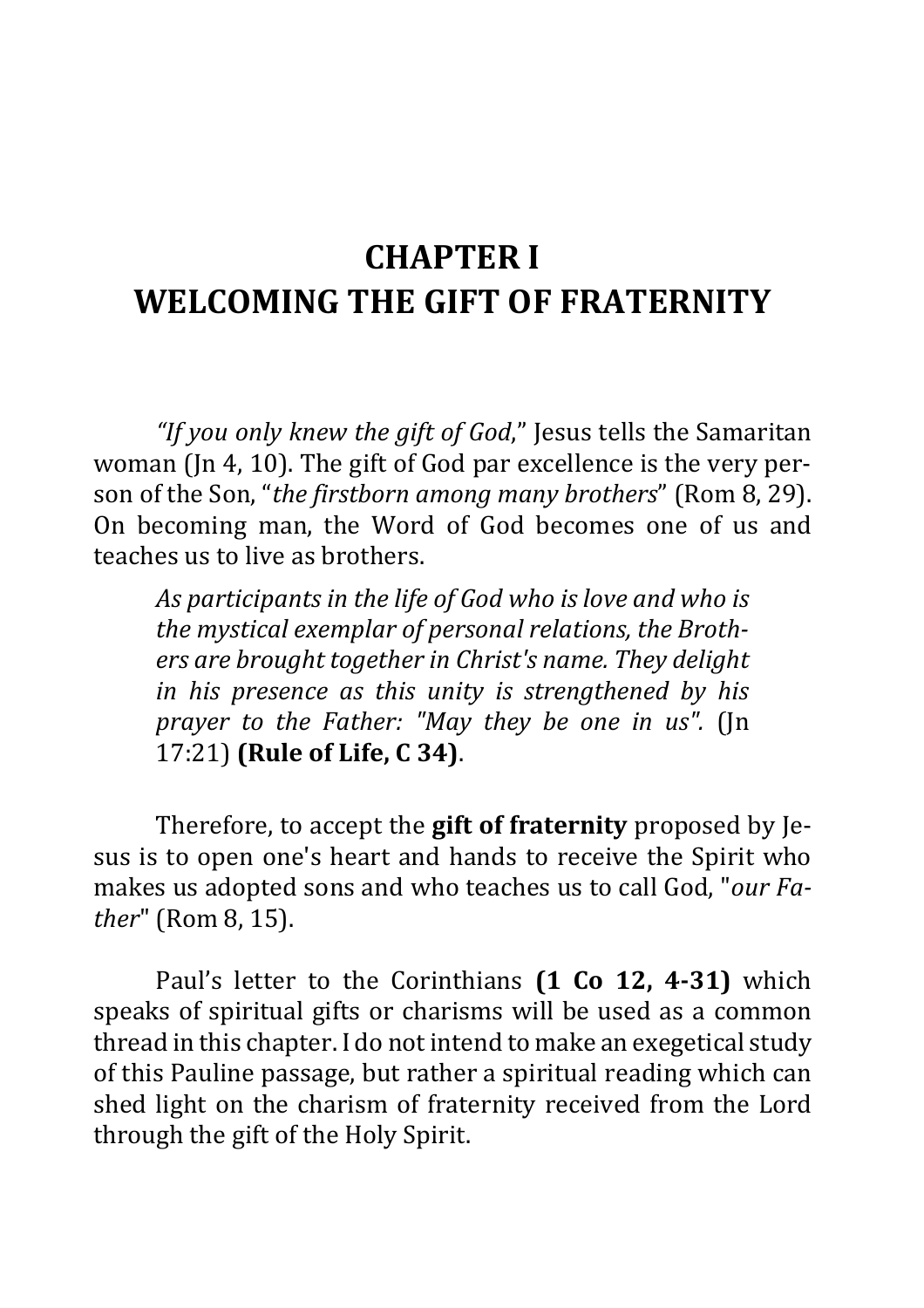### <span id="page-7-0"></span>**Many gifts, but the same Spirit**

*" There is a variety of gifts but always the same Spirit; there are all sorts of service to be done, but always to the same Lord; working in all sorts of different ways in different people, it is the same God who is working in all of there"* (**1 Co 12, 4-6**).

Living as **Brothers in community** is a gift of the grace of God poured into our hearts by the Holy Spirit. Indeed, the Spirit makes us discover the beauty of fraternal life. The same Spirit inspires in us the desire to respond and to be faithful to him. He, it is who also accompanies and sustains this attraction to live together. And it is always this Spirit who brings together those who are called to a discipleship experience.

The gifts of the grace of fraternity *"are varied, but it is the same Spirit"* (1 Cor 12,4). When we look at the reality of our Brothers and of our different communities, we see that the charism of fraternity can be expressed in various ways. There are, for example, Brothers who know how to defuse a conflict good-naturedly. Their good humour makes them antidepressants often sought after for their energizing company. Others believe in and are attached to the values of community life. They are the steady rocks on which the whole community relies to forge ahead. They are highly valued for their loyalty, and all know they can count on them. Others are known for their ability to smooth things over and show respect to others. They are untiring listeners without ever passing judgment. They are excellent go-betweens, they constitute dreamed of mediators, impartial and skillful at restoring communion. Others stand out for their availability and their openness to others. Full of tact, they care for everything that others find interesting.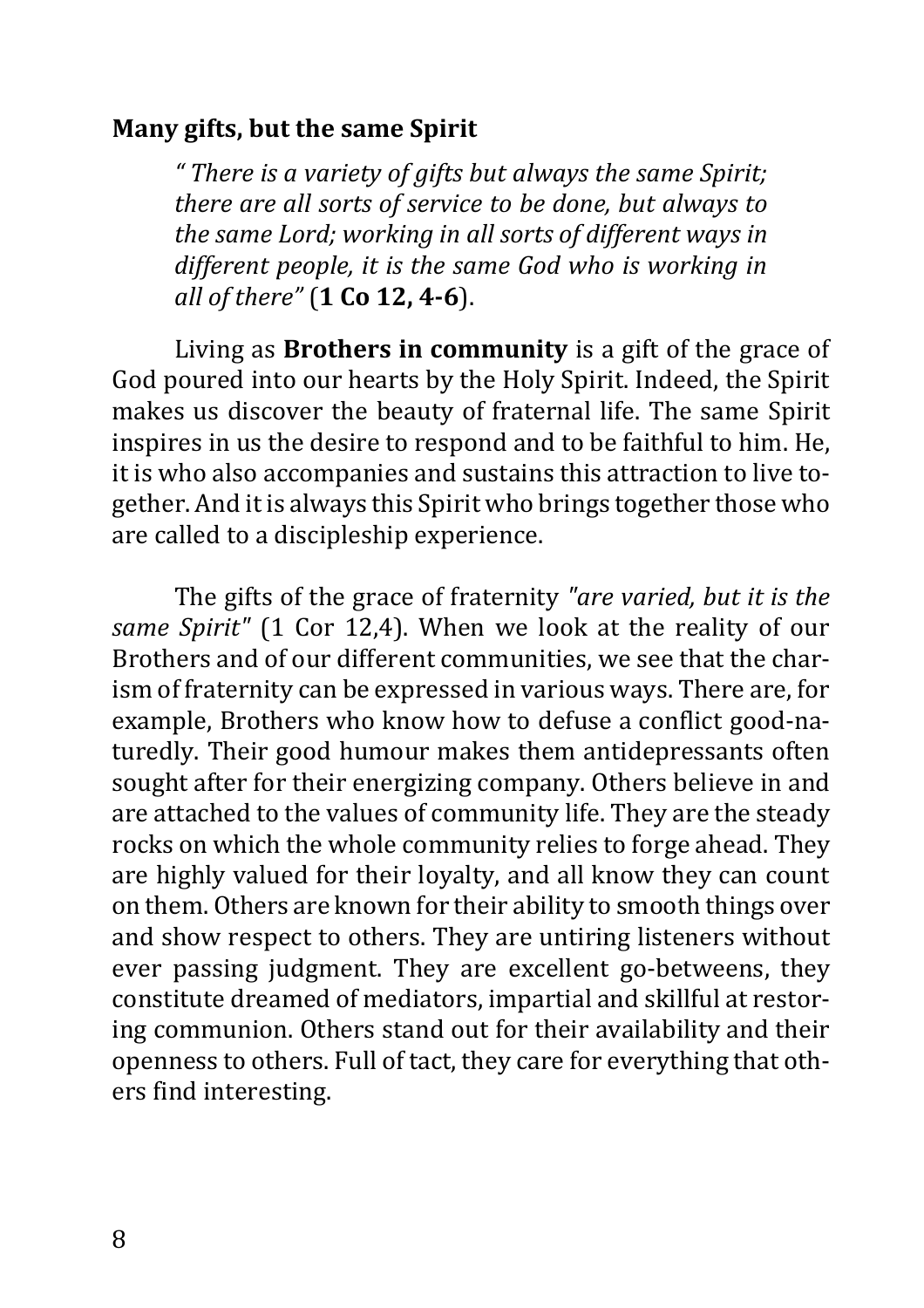In the words of Br. Bernard Gaudeul, these Brothers *"have inexhaustible reserves of patience and kindness. These are the rays of the sun that warm hearts and make communities happy."*<sup>4</sup>

*"The ministries are varied, but it is the same Lord"* (1 Co 12, 5) In fact, a good number of Brothers have received **gifts of service** which build and consolidate fraternal life in community. These humble workers in the Lord's vineyard serve above all by being credible witnesses of fraternity.

Some Brothers have opted for the *holy indifference* of which St. Ignatius speaks, that which leads to interior freedom and prompts us to seek the will of God in everything, everywhere and always in communion with others. In so doing, they embody the beatitude of the **poor of heart**. Others have learned day in, day out to act with **humble gentleness** and have gradually set out on the path of perfect charity which, according to Saint Therese of Lisieux, consists in *"enduring the faults of others, not to be surprised at their weaknesses"5.* Still others know how **to sympathize with those who suffer**. It is their way of carrying the burden of a Brother's life with him. In fact, they strive to be disciples of Christ with those who suffer and hurt on the path to perfect life.

Another category of Brothers minister to fraternal life in community when they **hunger and thirst for justice**. Thus, they manage to order their life from the double principle of love: love God and love neighbour. Concretely, they are faithful to community prayer, to meditation, to the sacrament of reconciliation, to the visit to the Blessed Sacrament, to lectio vitae and to Marian prayer. They pay attention to each person by showing affection, esteem and consideration. They are charitable and discreet towards all. They know how to restore courage and hope in times of trial. They bear witness to the joy of belonging to a Congrega-

<sup>4</sup> Brother Bernard GAUDEUL, *Appelés en communauté*, p. 11.

<sup>5</sup> Pope Francis, *Gaudete et Exultate*, n° 72.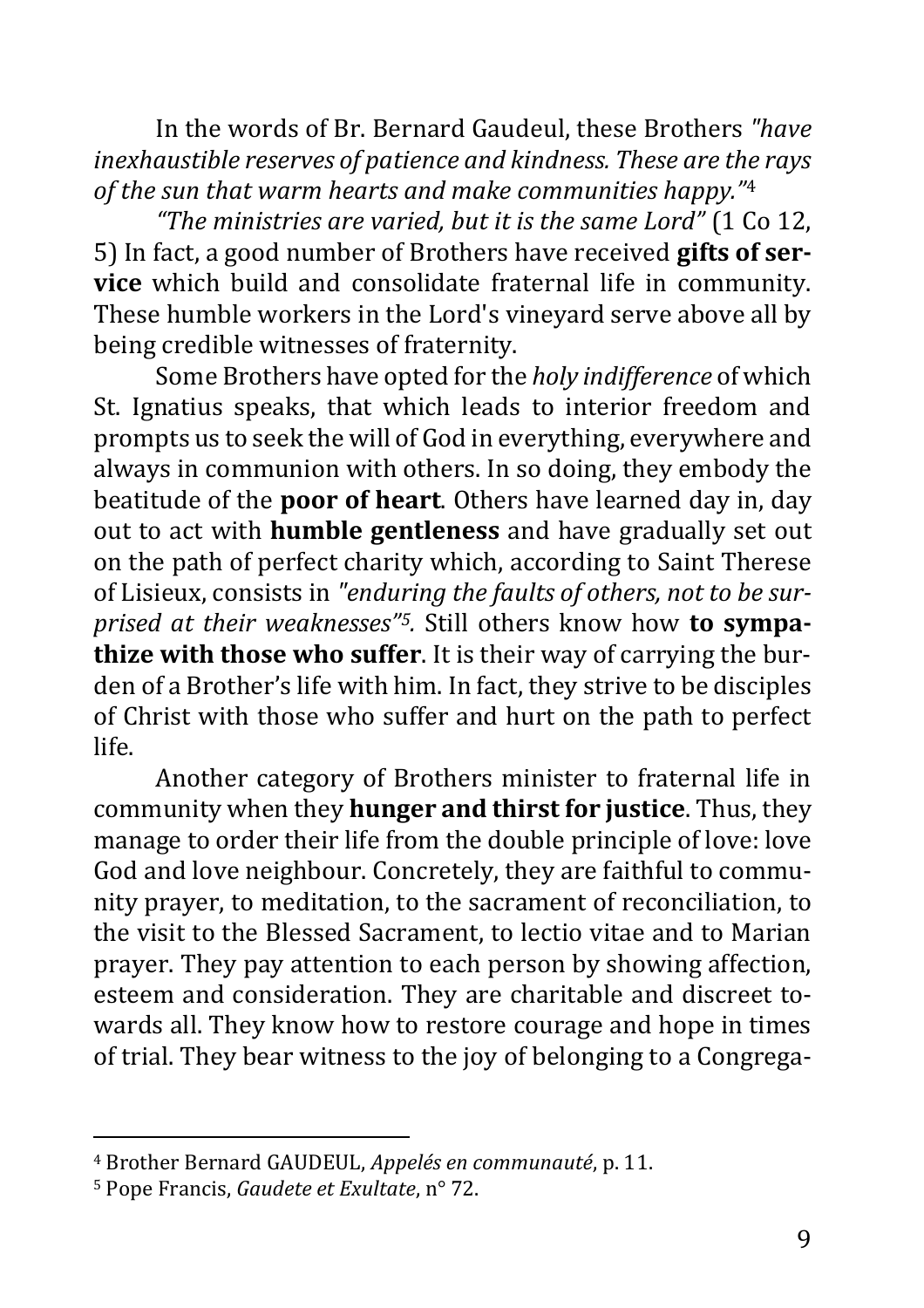tion whose motto is God Alone and which entrusts itself to Providence. They take their ongoing formation seriously, convinced that this is the way to full maturity.

Another group of Brothers has pledged to see and **act with mercy** following the example of the merciful Father of whom the evangelist Luke speaks (Lk 15: 11-31). As patient as the Father, these Brothers intuitively allow the time and wait for the return and the conversion of the prodigal confrere. Faithful to the example of the Father, they have learned to love their Brother as he is, with his faults, his downfalls and his sin. As generous as the Father, they have the fattened calf killed to celebrate each little victory of a colleague over a bad habit, and they can take two thousand steps when they are pressed for a thousand (Mt 5, 41). As trustful as the Father, they believe that transformation in others is sincere and that it deserves encouragement and accompaniment. Like the Father, they welcome with open arms both, the older brother who is faithful but intolerant, – and blames them for their excessive kindness –, and the prodigal brother who no longer deserves to be called a son.

Still other Brothers devote all their energy to living out the beatitude of the **pure heart** which "*demands a commitment to our brother that comes from the heart*" 6. They know, as the apostle Paul affirms, that even if they were to distribute all their goods in alms or hand over their bodies to the flames, if they do not have charity, it is of no use to them (1 Cor 13, 3). Living out charity on a daily basis, especially when their brother is rebellious and provokes them at every turn, constitutes a real path of purification of the heart and of sanctification for these Brothers.

A last group of Brothers seek to **make peace** wherever they are:

"*It is not easy to "make" this evangelical peace, which excludes no one but embraces even those who are a bit* 

<sup>6</sup> Pope Francis, *Ibid*., n° 85.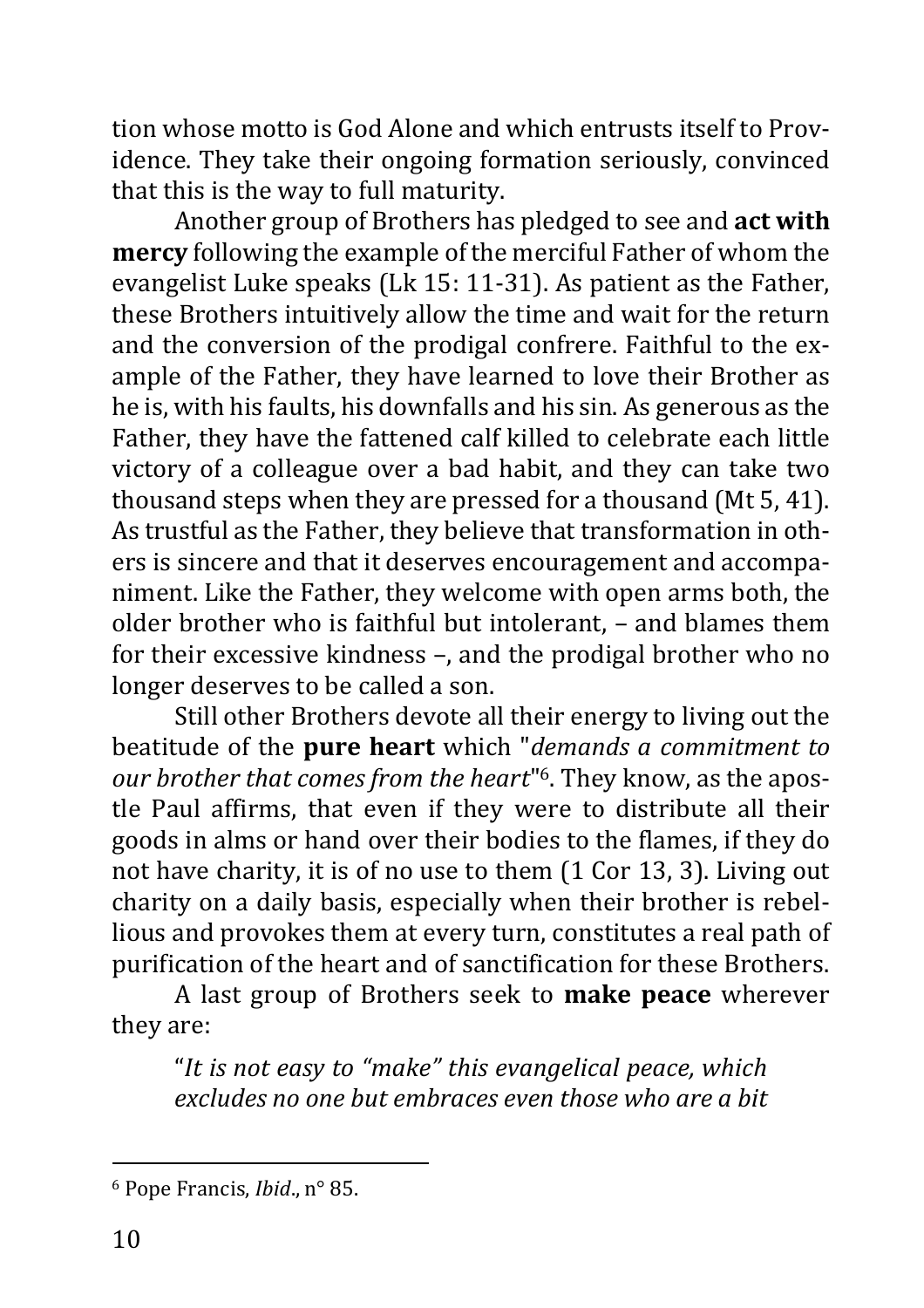*odd, troublesome or difficult, demanding, different, beaten down by life or simply uninterested.*" *7*

For these artisans, building peace is an art that requires serenity, creativity, sensitivity, listening skills and dexterity. In doing so, they help their colleagues build bridges, not barriers.

*There are varieties of effects, but the same God who works all things in all persons* (1 Co 12, 4-6). Some Brothers who are more "**Martha**" than "Mary" (Lk 10, 38-42), often rushed by the multiple occupations of fraternal life, serve Jesus and their colleagues by carrying out the tasks entrusted to them and by putting their hearts in everything they do. They care about the wellbeing of those around them. Creative and inventive, they are forever looking for new solutions to improve the context of fraternal life. Many of them have an innate sense of symbolic and artistic expression. They spontaneously create beauty around them, both in community and in their places of apostolate. Optimists, they know how to boost the morale of the troops and encourage those whose confidence is flagging. Gifted with great organizational skills, they plan and organize everything so that everyone feels comfortable, finds his place and contributes to the construction of community life. Brimming with energy, these tireless workers get their hands dirty, take on challenges and are always ready to get involved. They are men of decision par excellence. Equipped with multiple antennas to detect in others what they prefer or what they need, they can anticipate their requirements.

On the other hand, other Brothers are more "**Mary**" than "Martha". They prefer to sit at the Lord's feet and listen to his Word. They spend long hours in front of the Blessed Sacrament, praying for vocations, interceding for the children and young people entrusted to them, carrying at arm's length the confreres

<sup>7</sup> Pope Francis, *Ibid*., n° 89.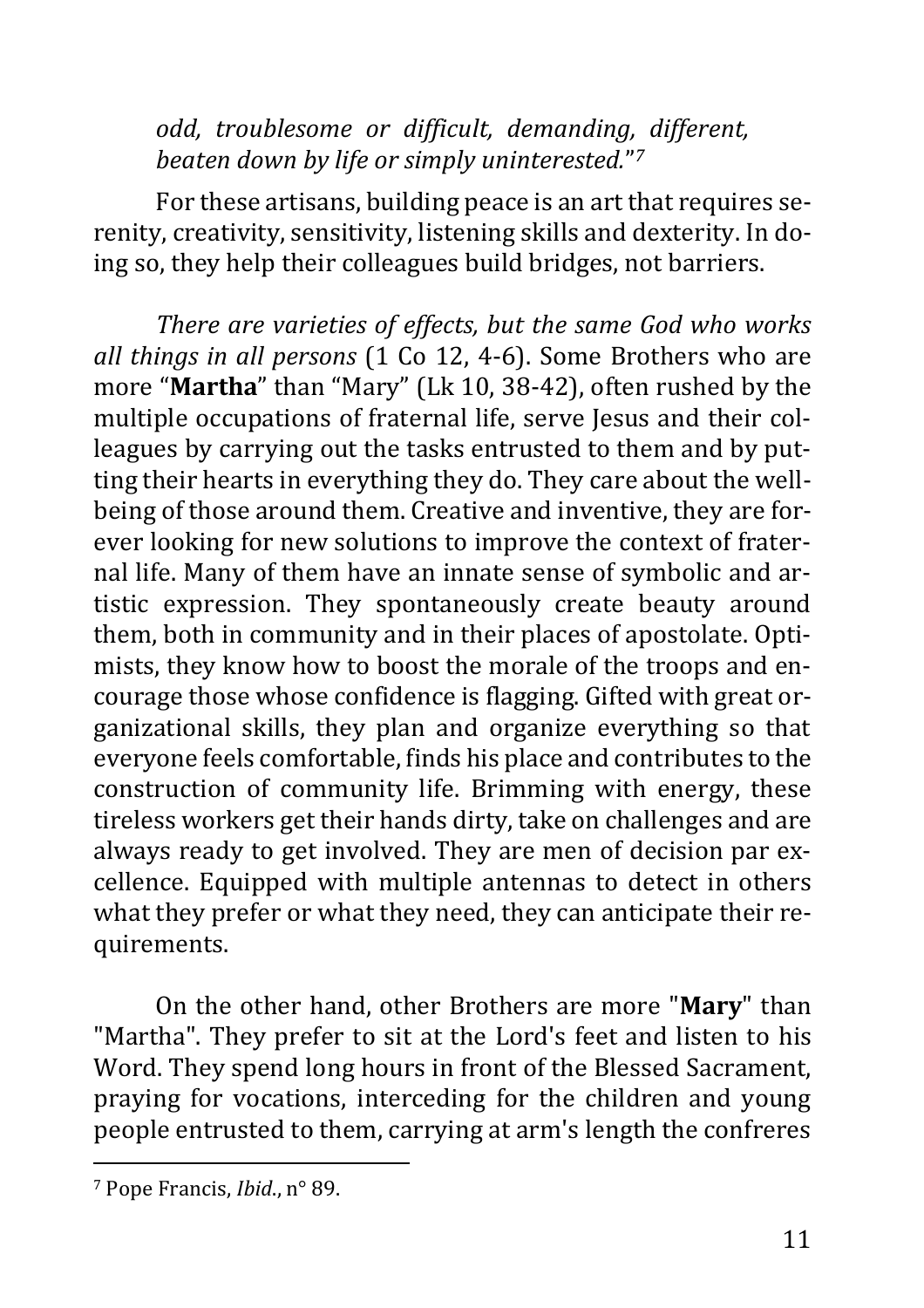and Lay people who are still in the field of education. They never tire of contemplating the face of the Son, *"the firstborn among many brothers."* They recite their rosary daily in silence tirelessly. Like Jesus, they know how to withdraw on their own to pray (Lk 5,16) and sometimes spend whole nights in prayer following his example (Lk 6,12). In fact, the closer they get to Jesus, their elder Brother, the more they become brothers to those whose presence they share.

## <span id="page-11-0"></span>**Serving the common good**

*"The particular way in which the Spirit is given to each person is for a good purpose. One may have the gift of preaching with wisdom given him by the Spirit; another may have the gift of preaching instruction given him by the same Spirit; and another the gift of faith given by the same Spirit; another again the gift of healing, through this one Spirit; one, the power of miracles; another, prophecy; another the gift of recognising spirits; another the gift of tongues and another the ability to interpret them. All these are the work of one and the same Spirit, who distributes different gifts to different people just as he chooses"* (**1 Co 12, 7-11**).

*"To each one the manifestation of the Spirit is given for the common good"* (1 Co 12, 7) The gifts of the Spirit to the Brothers, (1 Co 12, 8-10) whether they are called *wisdom, knowledge, faith, healing, prophesying or speaking in tongues* are at the service of the common good par excellence, namely, fraternity. Is not a tree known by its own fruit? On this subject, the apostle Paul, in his letter to the Galatians, describes the fruit of the Spirit which is called: *"love, joy, peace, patience, kindness, benevolence, faithfulness, gentleness and self-control"* (Gal 5, 22-23).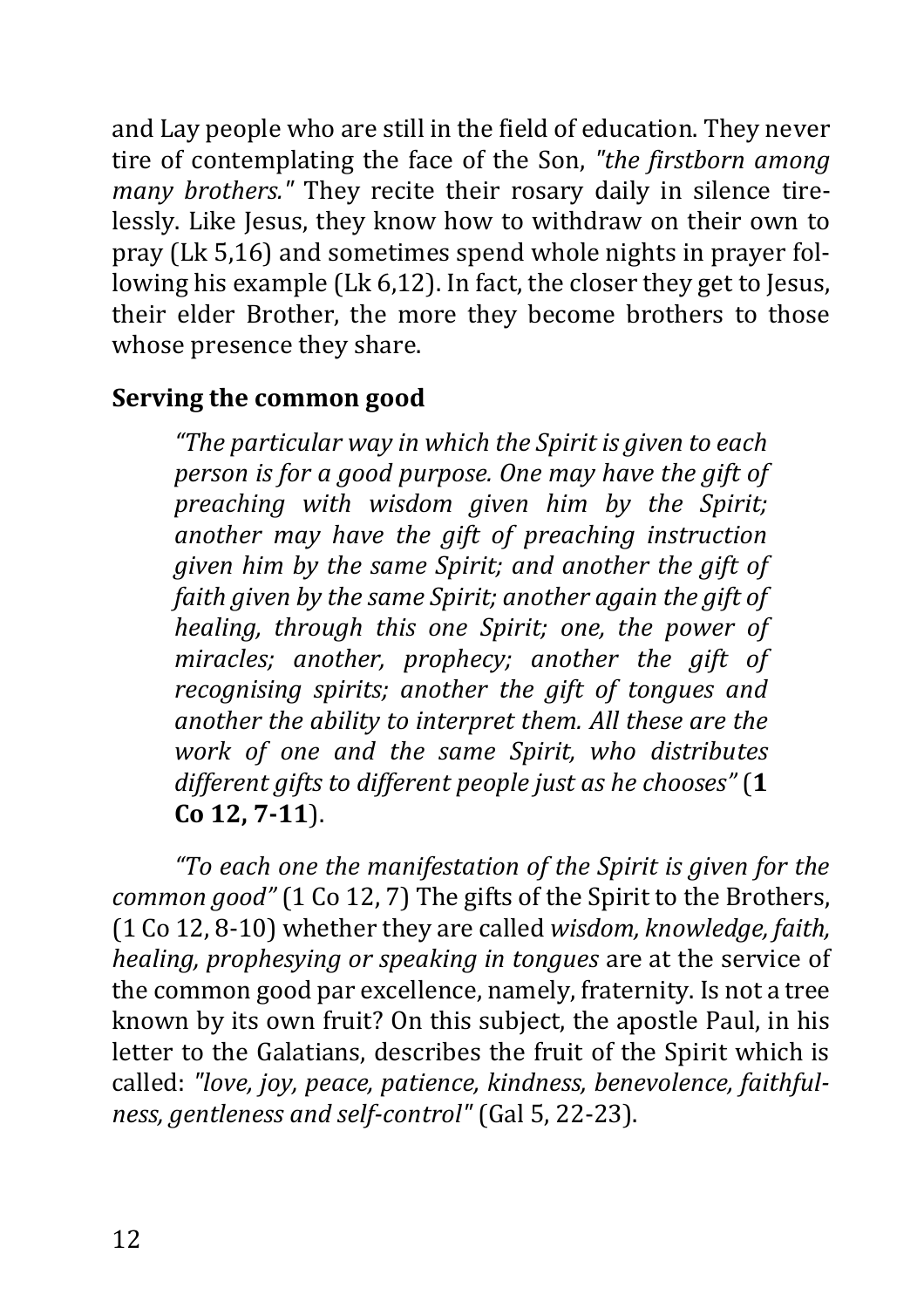Thus, the small gestures of love done by many Brothers make our communities more beautiful, more joyful, more welcoming and more attractive. Despite their own limitations and weaknesses, when they strive to be faithful and share their joy, they *"become splendid witnesses, effective proclaimers, companions and neighbours for the women and men with whom they share a common history and who want to find their Father's house in the Church."<sup>8</sup>*

When these Brothers endeavor to live in **peace** with those whom the Lord puts on their way, they make others taste the sweetness of fraternal life in community.

When they learn to be **patient** with themselves and with others, they learn **self-control** at the same time.

When they know how to be **benevolent** towards those who are *a priori* hostile to them, they allow others to experience the beauty of **kindness**.

All these relational values, lived daily in small details, patiently build up communities more faithful to the Gospel and to the spirit of the Congregation, itself founded on faith, humility, charity and self-denial.

In conclusion, as Pope Francis so aptly says, "*meekness is capable of winning over hearts, saving friendships and many other things besides. There is no earth more beautiful than the heart of others. There is no finer territory to attain than that of the peace found again with a brother or sister. And this is the earth to be inherited through meekness!*" 9

## <span id="page-12-0"></span>**Brothers in Jesus Christ**

*"Just as a human body, though it is made up of many parts, is a single unit because all these parts, though many, make one body, so it is with Christ.In the one* 

<sup>8</sup> Congregation for Institutes of Consecrated Life and Societies of Apostolic Life (CICLSAL), *Rejoice*, n°1.

<sup>9</sup> Pope Francis, General Audience, February 19, 2020.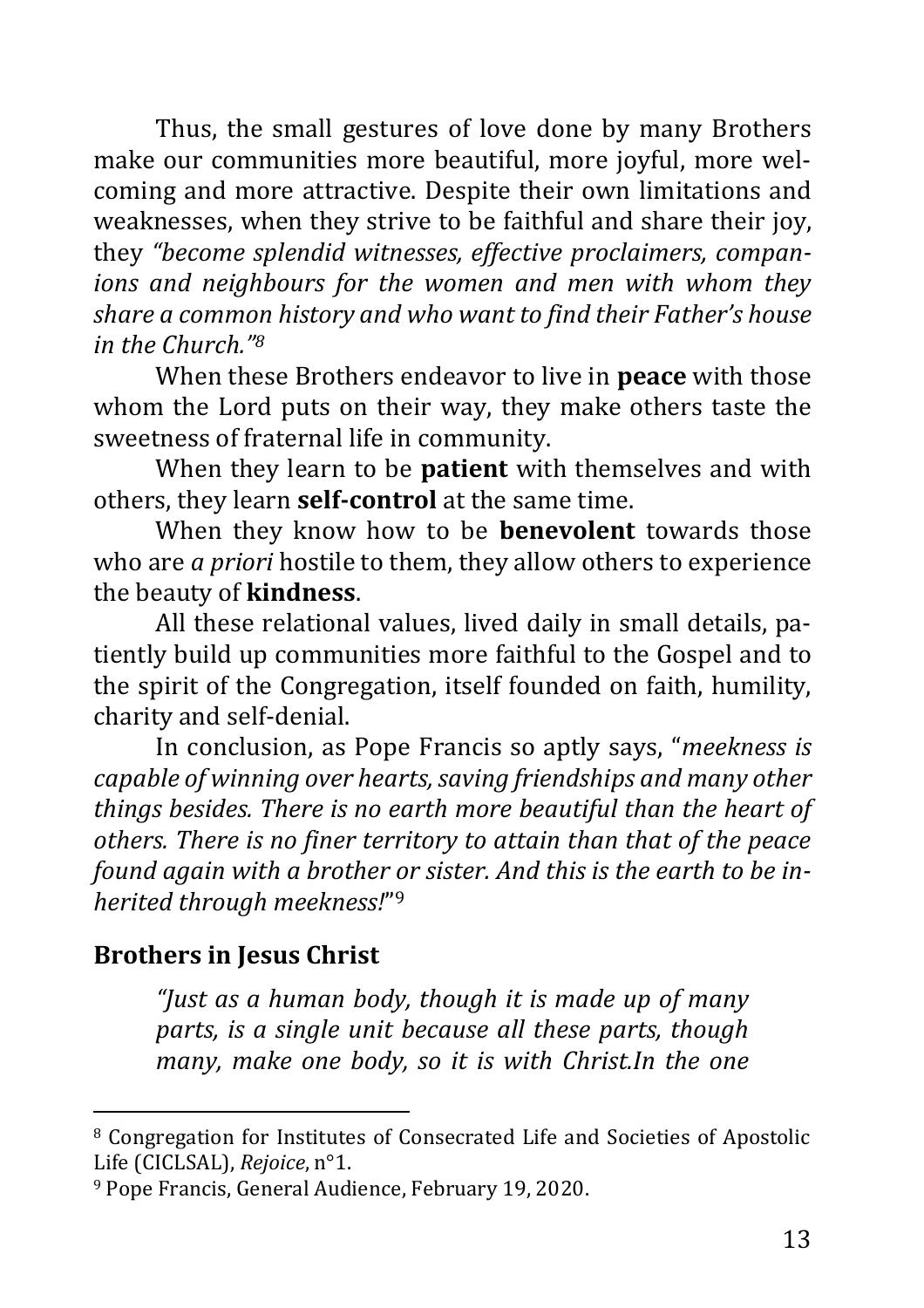*Spirit we were all baptised, Jews as well as Greeks, slaves as well as citizens, and one Spirit was given to us all to drink"* (**1 Co 12, 12-13**).

Paul highlights the communion that actually exists between the members of the body. In Jesus Christ, all of us, Jews or Gentiles, slaves or free men, are one body. Likewise, in our Congregation or our communities, there are no longer any Africans, Europeans, Asians, Oceanians, or Americans, because we are all Brothers (Mt 23: 8). Henceforth, there are no more young Brothers, older Brothers, Brothers in charge of the school or Superior, because we are all members of a single body called the Congregation.

We have received this wonderful gift of fraternity from the Trinity, that is to say from God who is Father, Son and Spirit. In fact, *"So God created mankind in his own image, in the image of God he created them; male and female he created them"* (Gn 1, 27). This gift has a triple implication for fraternal living in community.

Trinitarian life is basically a relational life, the heart of which is **communion**. To say that we are created in the image of God amounts to affirming that our first vocation consists in developing a life of relationships based on a double communion: the first, vertical, with God; and the second, horizontal, with our brothers. The aim of our life as **Brothers in community** is to succeed, with the grace of God, to live as sons of the same Father and as brothers of Jesus.

Trinitarian life also reminds us that our vocation is a call to **fraternity**. Vatican Council II affirms: *"Man, by his very nature, is a social being, and without relationships with others, he can neither live nor develop his qualities".<sup>10</sup>* In other words, self-realization is not achieved in isolation, but in fraternal life in community. To educate us in this fraternity, God offers us the pedagogy

<sup>10</sup> Vatican Council II, *Gaudium et Spes*, n°12, 4.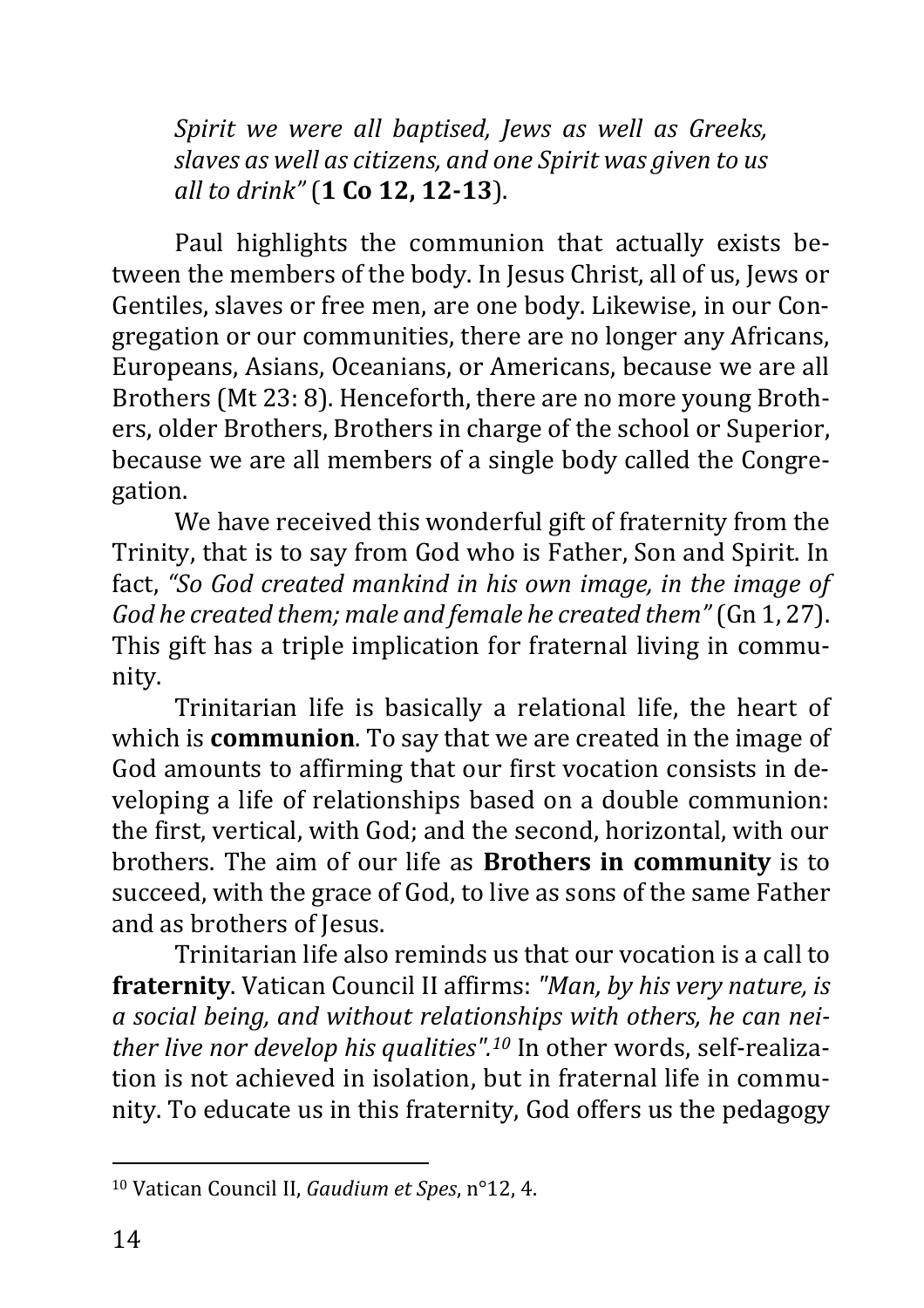of charity which consists in loving others with free and disinterested love: the more we love each other, the more we educate ourselves to being-brothers-together.

The Trinity finally teaches us that all confreres have the right to **respect**. Etymologically, the term "respect" (from the Latin r*e-spectare*) means to esteem, admire, evaluate, in the sense of measuring, assigning a value, maintaining the right distance. Indeed, everyone is worthy of esteem and admiration because he/she is created in the image of God. The experience of this respect presupposes a whole spirituality which consists in considering the Brother as another self, therefore a privileged theological place where one learns to love God.

## <span id="page-14-0"></span>**Received in inheritance**

*"Nor is the body to be identified with any one of its many parts. If the foot were to say, 'I am not a hand and so I do not belong to the body', would that mean that it stopped being part of the body? If the ear were to say, 'I am not an eye, and so I do not belong to the body', would that mean that it was not a part of the body?*" (**1 Co 12, 14-16**).

Saint Paul underscores the fundamental unity that binds the different members of the body together. This sense of belonging to a whole, therefore, bears the imprint of a heritage received and assumed. There is a membership that transcends the singularities and specificities of each member. *"The Spirit himself testifies with our spirit that we are God's children. Now if we are children, then we are heirs - heirs of God and co-heirs with Christ, if indeed we share in his sufferings in order that we may also share in his glory"* (Rom 8: 16-17).

Inherited fraternity leads us on the **path of friendship**. In fact, Jesus, the elder Brother, no longer calls us servants but friends (Jn 15:15). More than a title or an appellation, in so doing, Jesus introduces us into his intimacy: everything he hears from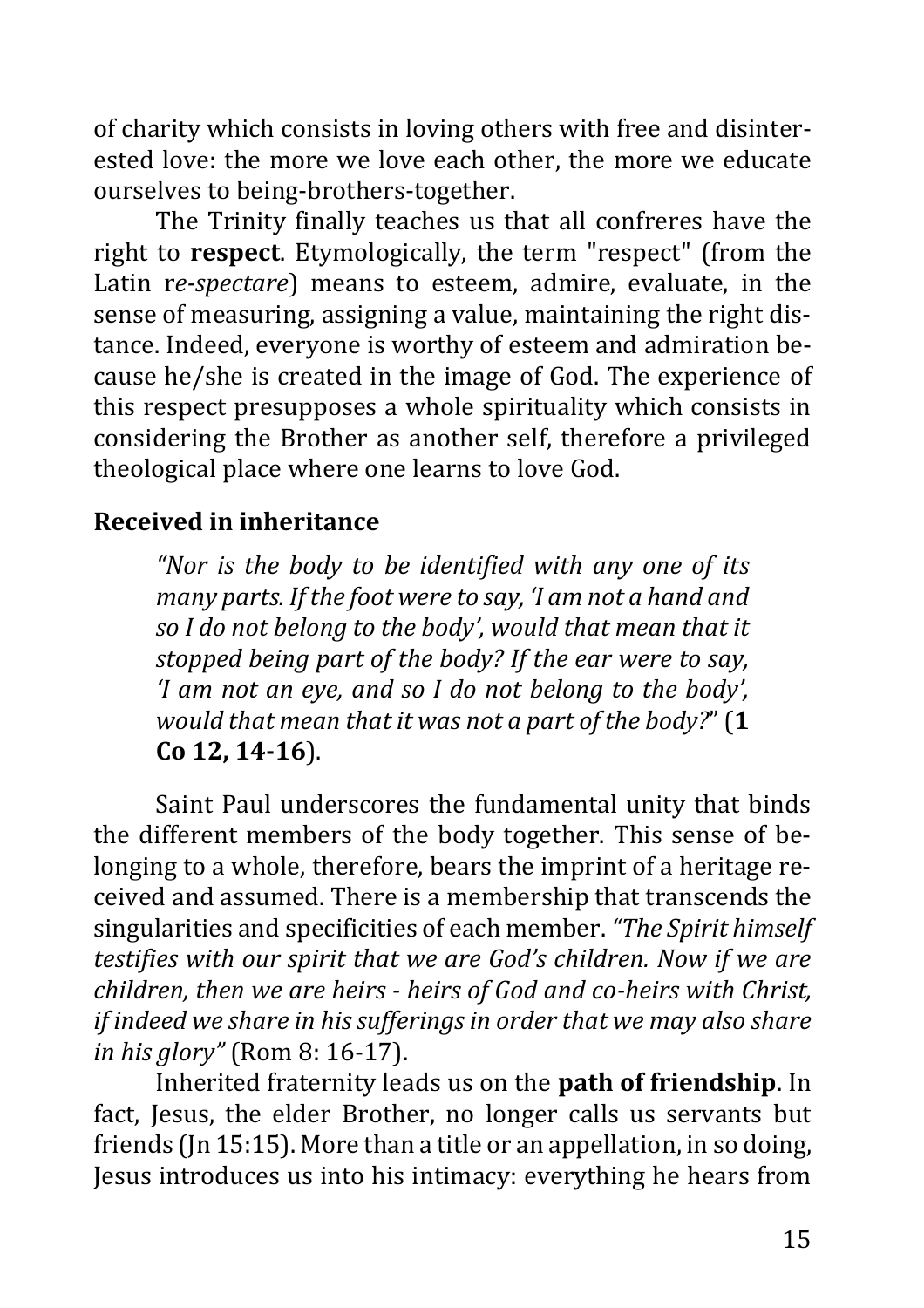his Father, he makes known to us. To remain his friend, he invites us to do what he commands.

Like Jesus, as our Rule reminds us, our friendship must be free and be expressed *"unequivocally in prudence, clarity, simplicity and respect for others"* (D 39). Thus, we will become real fellow travelers helping our Brothers to forge ahead on the path of a happier life.

The fraternity offered by the Lord Jesus proposes the **pedagogy of traveling with**. As he once did for the discouraged disciples, disappointed by the death of their Master, the Risen Lord continues to join us on our different journeys to Emmaus to warm our hearts, explain the Scriptures and share the bread with us (Lk 24, 13-35). He dares take the first step of fraternity by listening to us so that we can communicate to him our deepest feelings. Becoming our traveling companion, he helps the truth come to light. Then, "*by allowing us to tell*", in this beautiful expression of Martin Heidegger, Jesus manages to give breath and meaning to what we have experienced. Finally, having arrived at our Emmaus and in response to our invitation, Jesus, the elder Brother, enters to stay with us. This hospitality provokes a new departure towards the community of Jerusalem where Brothers are waiting for us.

The fraternity that we have inherited offers us the **methodology of service**. Just before his death and resurrection, the Lord, during a meal, gets up from the table, removes his garment, takes a cloth which he ties around his waist, pours water into a basin and begins to wash the feet of his apostles (Jn 13: 1-17). At the end of this symbolic action which foreshadows his life given up for us, Christ invites his brothers to follow his example: *"Now that I, your Lord and Teacher, have washed your feet, you also should wash one another's feet"* Jn 13:14). Washing each other's feet then becomes the fraternity service methodology. In other words, the more we learn to serve, to wash each other's feet, the more we become Brothers.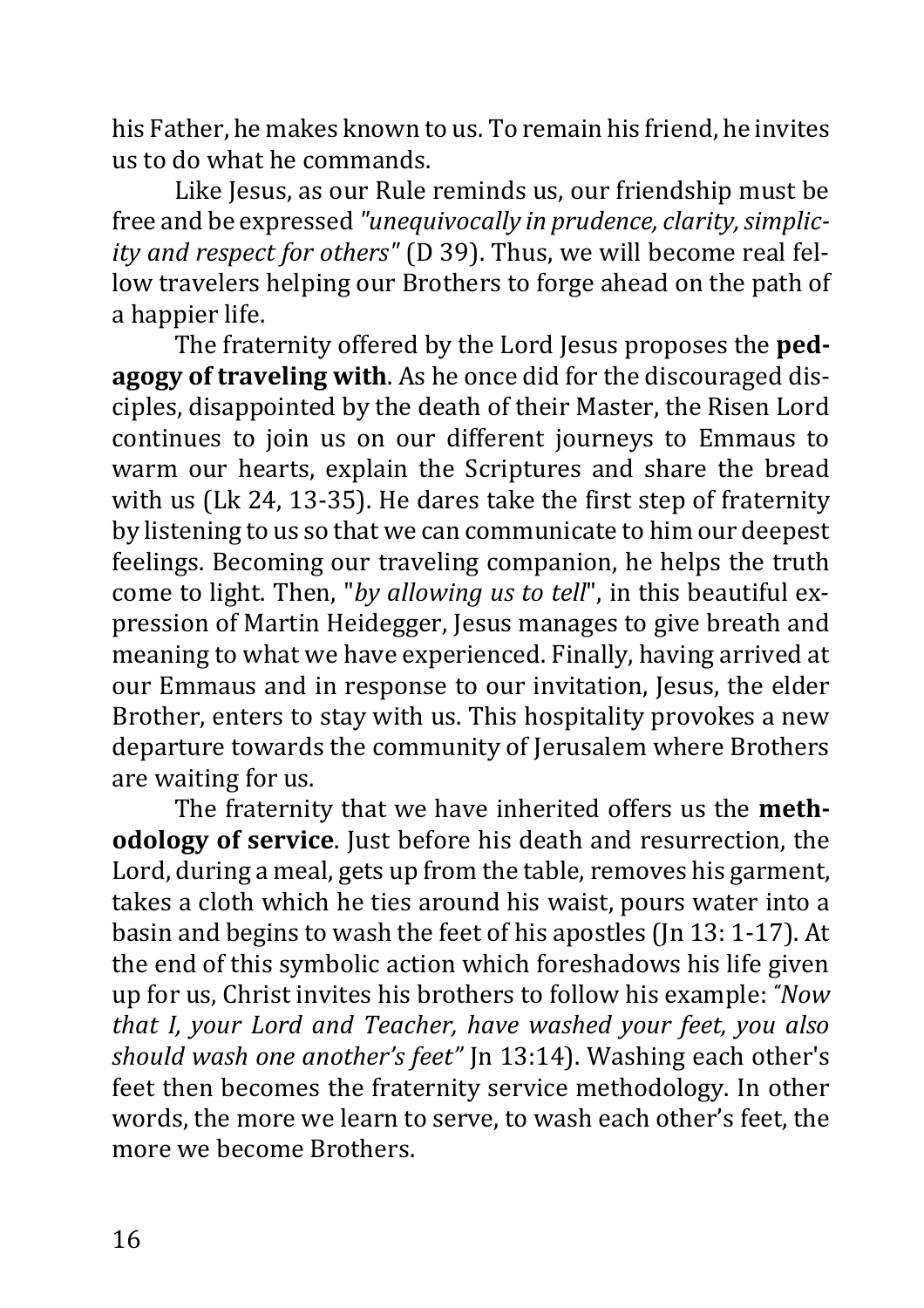## <span id="page-16-0"></span>**Rich for diversity**

« *If your whole body was just one eye, how would you hear anything? If it was just one ear, how would you smell anything? Instead of that, God put all the separate parts into the body on purpose. If all the parts were the same, how could it be a body? As it is, the parts are many but the body is one. The eye cannot say to the hand, 'I do not need you', nor can the head say to the feet, 'I do not need you' »* (**1 Co 12, 17-21**).

Paul emphasizes the complementarity of the different members for the proper functioning of the body. Each organ has its own partition to play: the eyes cannot replace the ears, nor the hands take the place of the feet. Each member, therefore, has its importance. It is the synchronization of the many that ensures the smooth running of the whole.

In Mennaisian term, the being-brothers-together must also be spelled out in diversity if we want our different communities to function harmoniously as a body. The fraternity is this diversity when, like in a family, we learn to watch with delicate attention over the confreres who need it most: the elderly, the sick, the young. This thoughtfulness is called charity, fraternal communion, proximity. *"What gives me the greatest pleasure is knowing that charity reigns among you. This intimate and truly fraternal union will be your strength and your happiness: keep it like a treasure"*. <sup>11</sup> As in a family, we learn interpersonal skills which give priority to brotherly love and mutual help.

The community is rich diversity when, as in a hospital, we are these doctors who look after our Brothers with the oil of consolation and mercy, the balm of solidarity and charity, the fragrance of tenderness and sweetness. *"Your ministry must always be a ministry of mercy and charity; besides, you gain nothing by* 

<sup>&</sup>lt;sup>11</sup> Jean-Marie de la Mennais, to Brother Hervé, April 13, 1843.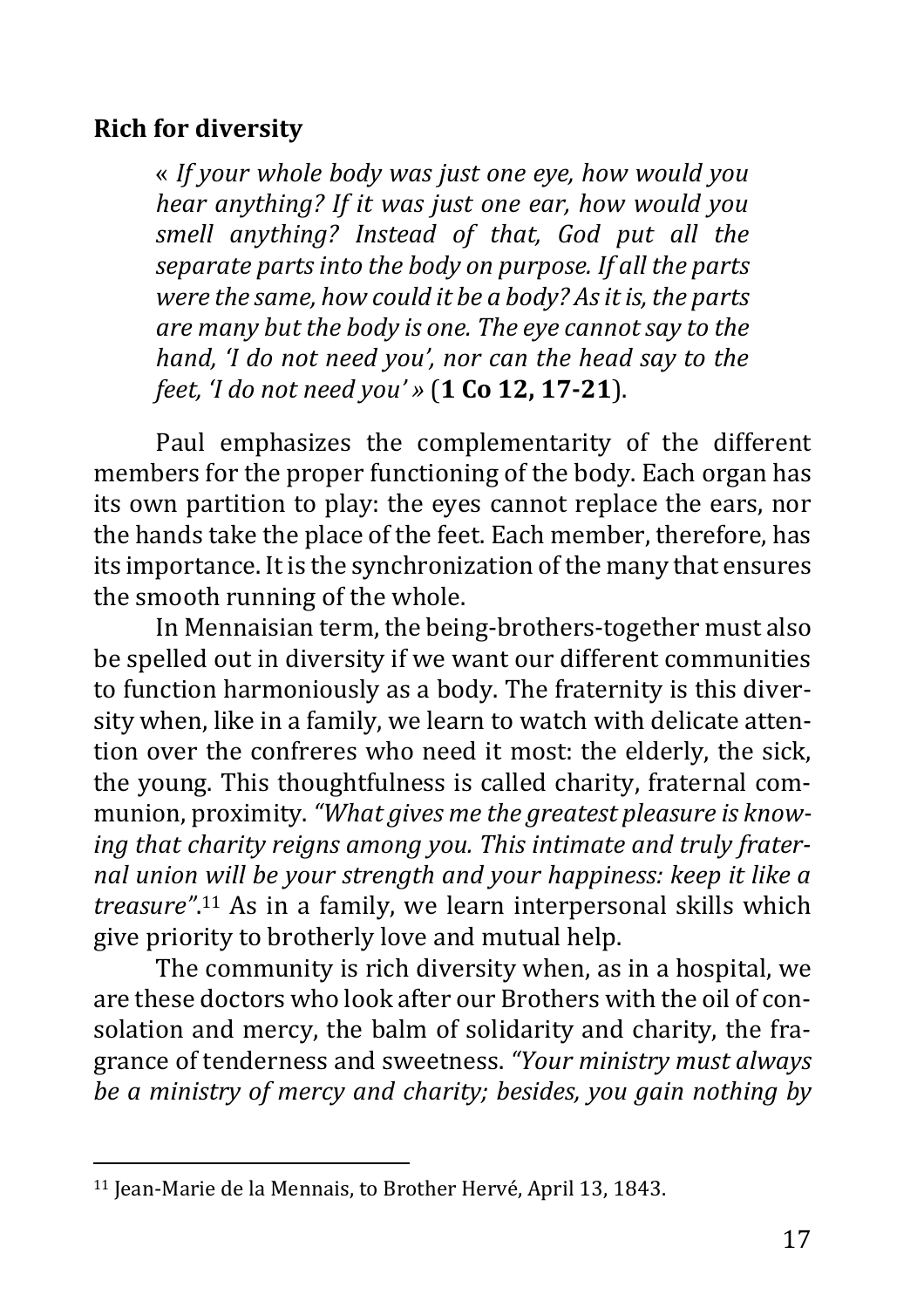*harshness."<sup>12</sup>* Thus, our fraternities are invited to be, in the beautiful expression of Pope Francis, field hospitals which treat wounds and which warm hearts by proximity and friendliness. This aspect was also recalled by our last General Chapter which exhorted us to *"build communities of welcome, mutual forgiveness, healing of wounds and profound fraternal communion ... to be islands of mercy in an ocean of indifference".<sup>13</sup>*

Communities are rich diversity when, like bakers, we offer our Brothers the *bread of affection* by knowing how to show our love and our compassion, the *bread of acknowledgment* by learning to speak well of them, and the *bread of security* by offering them the protection they need to grow and thrive. Our communities are therefore called to become homes where the bread of friendship, sweetness and peace is distributed, for the happiness of all.

Communities are rich diversity when, as in the Church, we apply ourselves to lend each other mutual support to go to God, when we rejoice at the happiness of others and when we share the pain of those who suffer.

"*Let brotherly love reign among all members of the same community; let everyone be happy with the joy of others, suffer from their sorrows; and let all lend themselves to go to God and accomplish his work, mutual support, avoiding contention, rivalries, secret jealousies, derisive words, everything that hurts and alters charity.*" 14

Likewise, Pope Francis forever reminds us "*to be holy by living our lives with love and by bearing witness in everything we do, wherever we find ourselves*".<sup>15</sup>

<sup>&</sup>lt;sup>12</sup> Jean-Marie de la Mennais, to Brother Arthur, November 13, 1846.

<sup>13</sup> General Chapter 2018, n° 13.

<sup>14</sup> Rule of 1835.

<sup>15</sup> Pope Francis, *Gaudete et Exultate*, n° 14.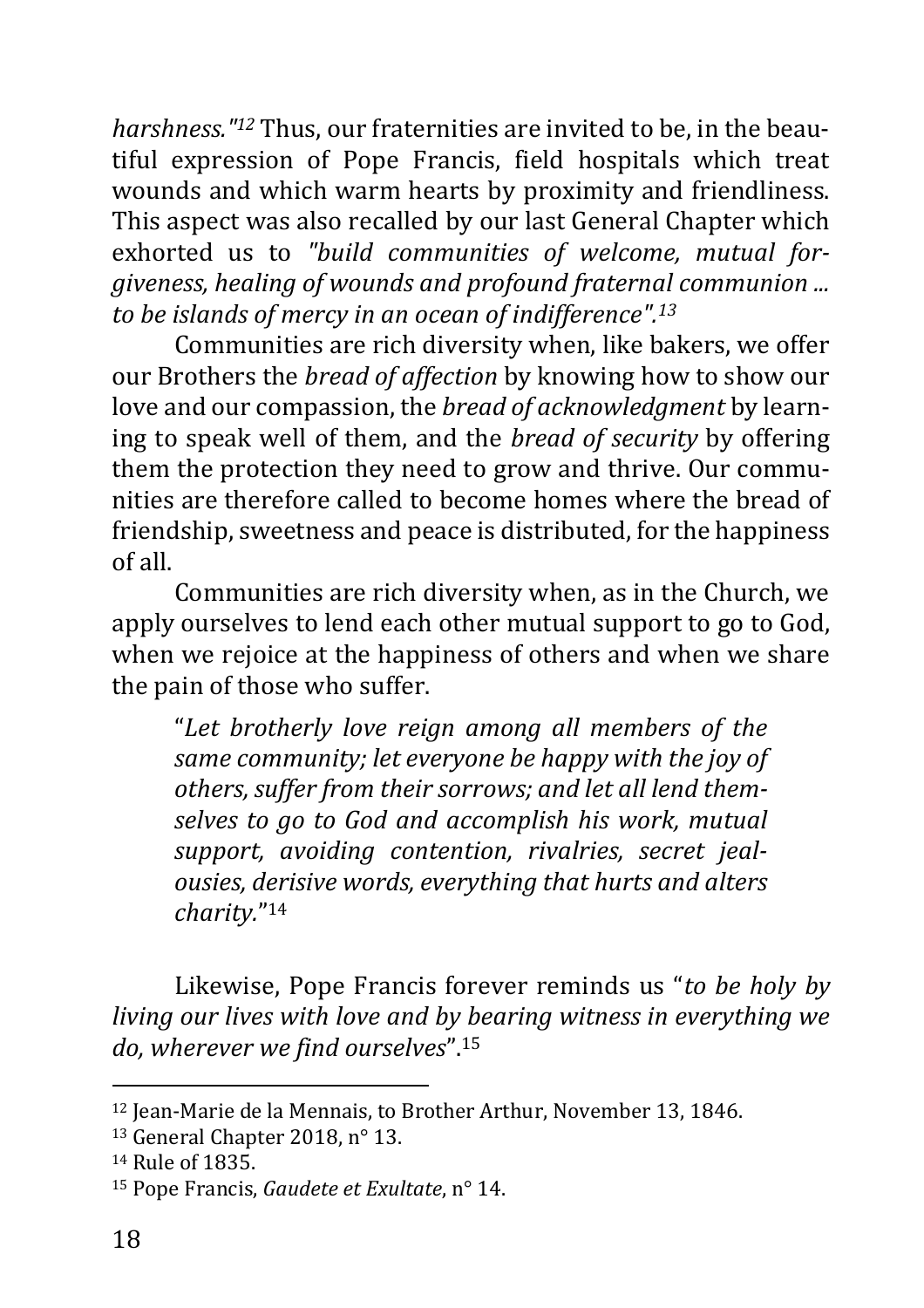## <span id="page-18-0"></span>**Against the current**

**"***What is more, it is precisely the parts of the body that seem to be the weakest which are the indispensable ones; and it is the least honourable parts of the body that we clothe with the greatest care. So our more improper parts get decorated in a way that our more proper parts do not need. God has arranged the body so that more dignity is given to the parts which are without it*"(**1 Co 12, 22-24**).

The Apostle Paul draws our attention to a reality in our daily life. In general, we give more importance to the most fragile members of our body and we take great care of them. Is not this wisdom full of common sense also **the logic of the Gospel**? This is what Mary sings in the Magnificat: The Lord "*overthrows the powerful from their thrones, he raises the humble; he fills the hungry with good things, sends the rich away empty"* (Lk 1, 52-53). It's the world upside down!

The fraternity received as an inheritance is above all evangelical, that is to say, it defends and protects **the weakest**. It knows how to raise those who fall. It avoids extinguishing the wick that still smokes and breaking the crushed reed. It lends its voice to the voiceless. For Pope Francis, listening to the cry of the poor is a first step in fidelity to the Gospel. In this sense, it provides us with two criteria to help us discern whether we are living a gospel-like fellowship. The first is to check if we allow ourselves to be moved by the misery and the cry of the poor. The second criterion invites us to assess our capacity to identify with the poor by avoiding daily waste and by teaching him to fish instead of giving him a fish every day.

*Are we touched to the core by all forms of poverty knocking on our doors? Do we hear the cry of all our brothers, of all the hungry who call for help and who ask for support, assistance and protection? How do we express our solidarity with them?*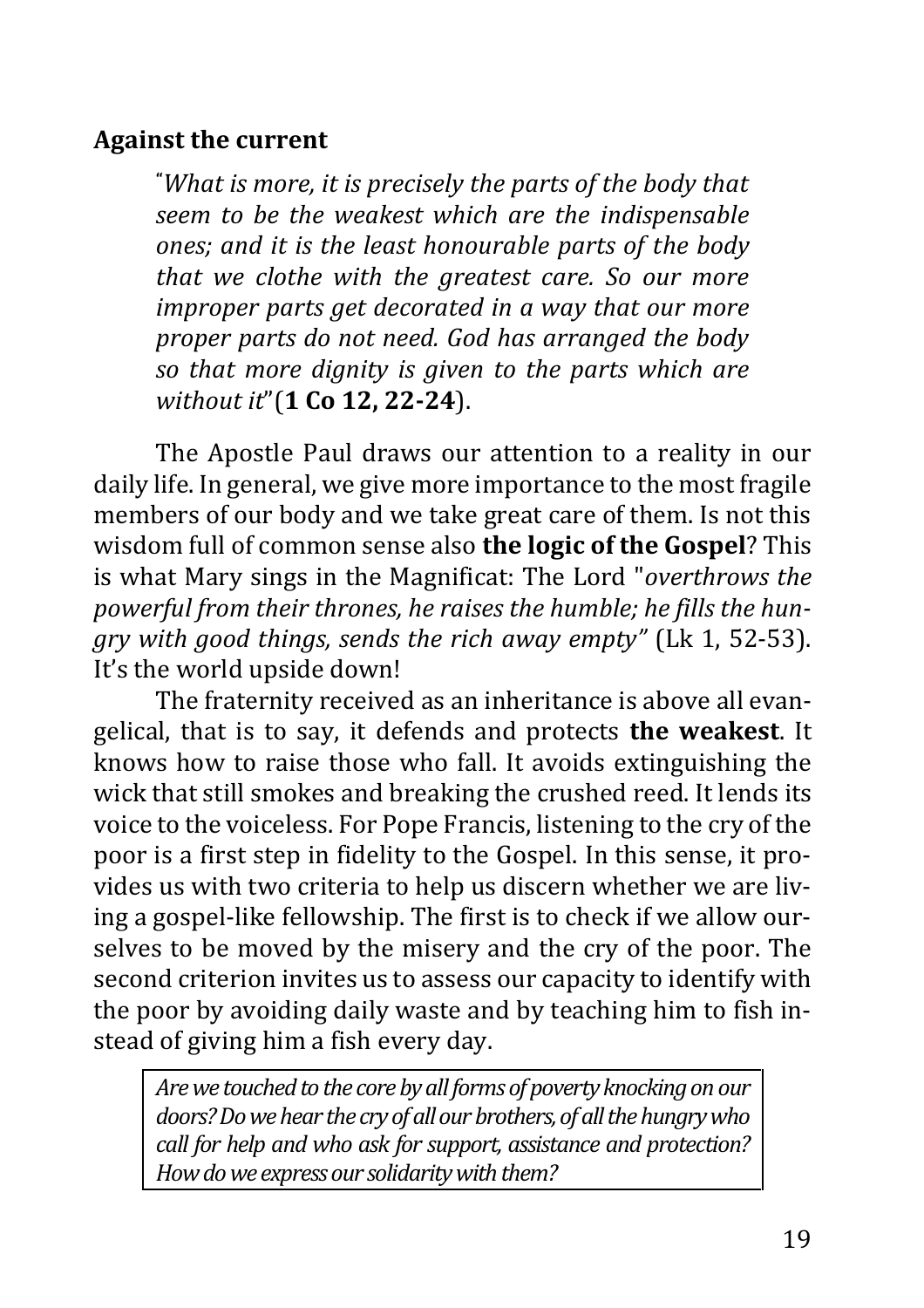The evangelical fraternity to which we are summoned strives to live the preferential option for the most deprived. It's not about *doing things for them*; it's about developing *a new way of being concerning them*. What does this mean? Two forms of presence or better still two ways of being are to be favored here. The first is to **see with new eyes**. In fact, we have more to receive from the poor than we have to offer them. We must allow ourselves to be evangelized by them. "*We are called to find Christ in them, to lend our voice to their causes, but also to be their friends, to listen to them, to speak for them and to embrace the mysterious wisdom which God wishes to share with us through them.*" <sup>16</sup> The second way of being invites us to **develop loving attention** to them. "*Only on the basis of this real and sincere closeness can we properly accompany the poor on their path of liberation*."<sup>17</sup>

The fraternity that the Gospel proposes exhorts us to know how to take care of. We are invited to pay particular attention to three main categories of frailties. What can we do for our brothers and sisters, victims of human trafficking? How can we be present to street kids who ask us for bread? How do we take care of creation so that we bequeath a healthier planet to the younger generations? Our last General Chapter also calls us to be "*Brothers of the young and the poor, Brothers of creation"*. 18

## <span id="page-19-0"></span>**In solidarity with**

"*And that there may not be disagreements inside the body, but that each part may be equally concerned for all the others. If one part is hurt, all parts are hurt with it. If one part is given special honour, all parts enjoy it*" (**1 Co 12, 25-26**).

<sup>16</sup> Pope Francis, *Evangelii Gaudium,* n° 198.

<sup>17</sup> Pope Francis, Ibid., n° 199.

<sup>18</sup> General Chapter 2018, n° 13.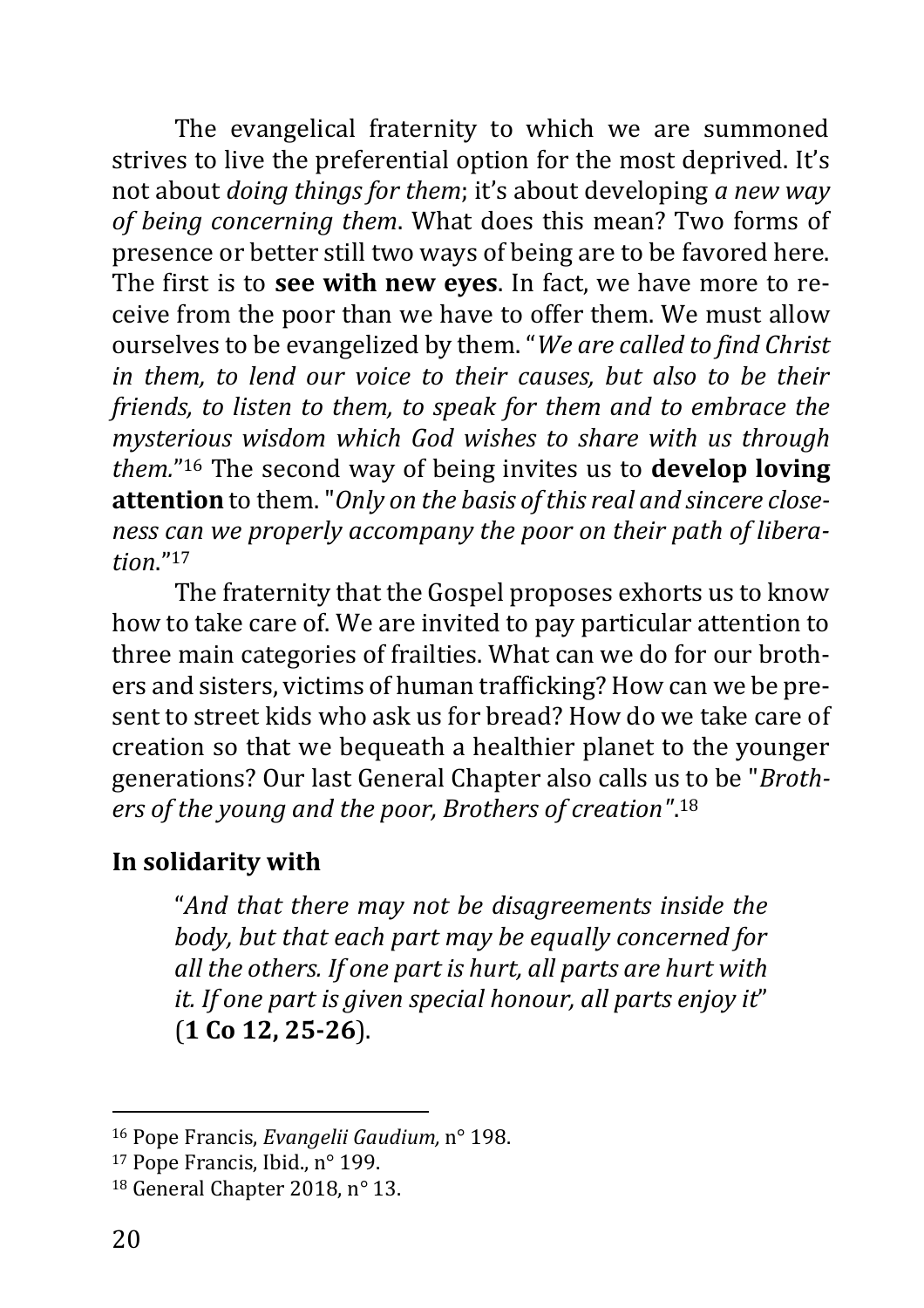Saint Paul emphasizes the intrinsic solidarity that connects the different members of the body. Suffering is shared, as are joys and honours. What a great pedagogy to learn to journey together, to join hands to forge ahead and grow!

Learning to walk together is nothing more than trying to live a **synodal fraternity** every day. What does this mean? It is a fraternity that promotes participation and co-responsibility. No one is shoved aside or keeps out of the way. Thus, we learn to walk together, even if it means adopting someone else's rhythm. This is the only methodology for traveling with others. This is corroborated by this magnificent African proverb: "*If you want to go fast, walk alone. If you want to go far, walk with others*".

It is a fraternity based on **mutual listening** in which each brother has something to give and to receive. It is a way of seeking together, as if groping for, the will of God for our fraternal life in community here and now. This presupposes that I continually check the quality of my listening to others. A true act of humility! Doesn't learning to pay attention to others, because it demands a real conversion and leads to the will of God, first require kneeling in prayer?

Learning to walk together finally encourages **dialogue**, which is defined as conversation<sup>19</sup> to convert us to fraternity. Such an approach teaches us empathy which allows us to share the joy of those who are happy, the pain of those who suffer and the concerns of those who call for help. Wonderful relational pedagogy making it possible to be fellow travelers with our Brothers!

## <span id="page-20-0"></span>**Having the colours of the rainbow**

*"Now you together are Christ's body; but each of you is a different part of it. In the Church, God has given the first place to apostles, the second to prophets, the third to teachers; after them, miracles, and after them the* 

<sup>19</sup> Bruno Cadoré, Avec Lui, écouter l'envers du monde, p. 191-195.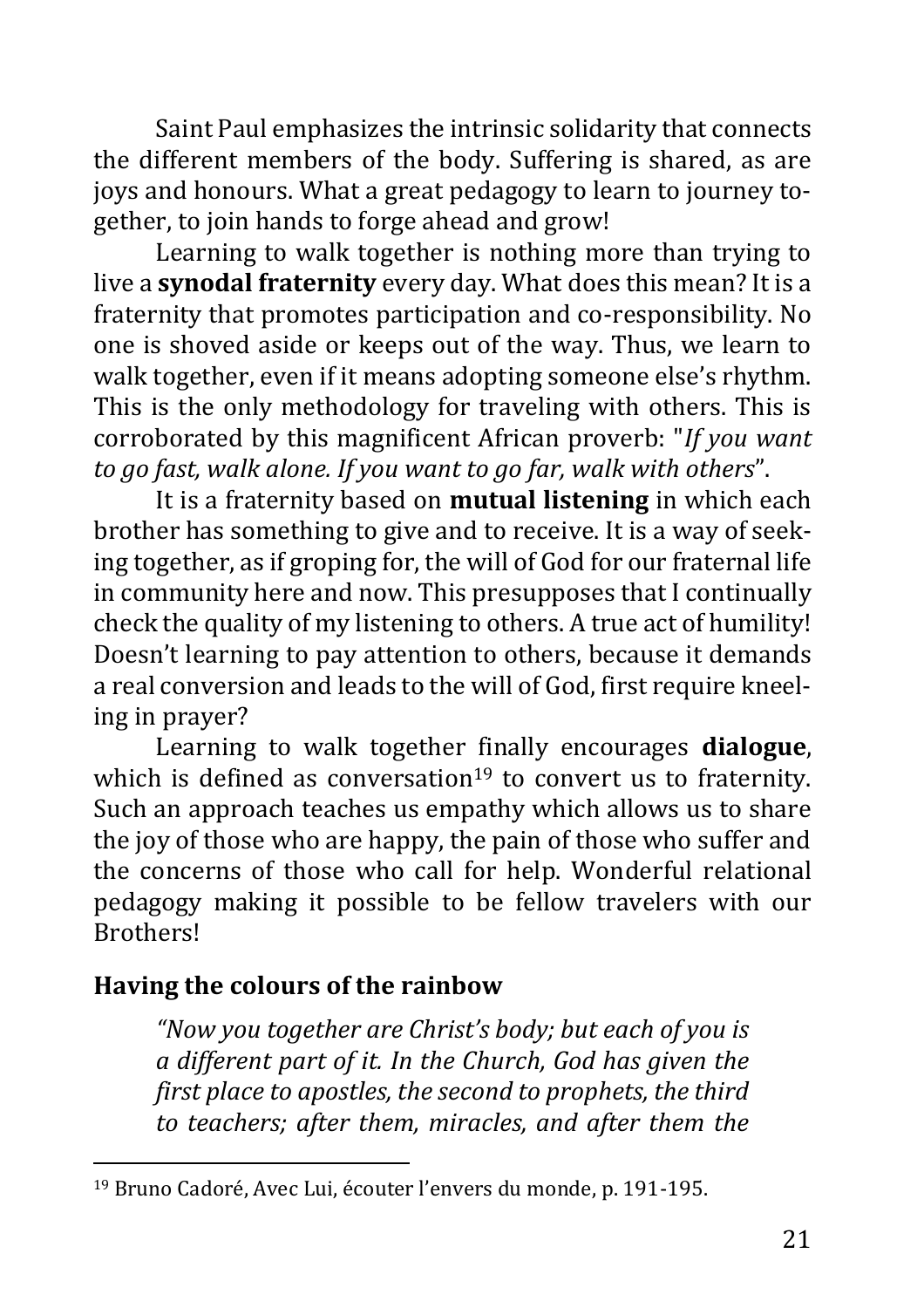*gift of healing; helpers, good leaders, those with many languages. Are all of them apostles, or all of them prophets, or all of them teachers? Do they all have the gift of miracles, or all have the gift of healing? Do all speak strange languages, and all interpret them? Be ambitious for the higher gifts*" (**1 Co 12, 27-31**).

The Apostle Paul introduces the Corinthians to the different ministries and charisms in the Church, each one of them ordained to the good of the whole body. These are beautiful colours that bring out the splendor of the rainbow. Each shade is lovely, vibrant, different from the next. The whole gives us a wonderful message of inclusion and cohesion. This shows how wonderful diversity can be.

So, let's welcome this fraternity in the colours of the rainbow. It is a gift of the Spirit that flourishes and that instills beauty, dynamism and unity in diversity into our Congregation.

Depending on the country, the rainbow announces rain or sun. Isn't spring just around the corner? Doesn't the sun foreshadow the end of winter?

The promised rain will certainly bless our fraternal life in community, and the anticipated sun will surely make our communities happier, cheerier and more open to God's mercy.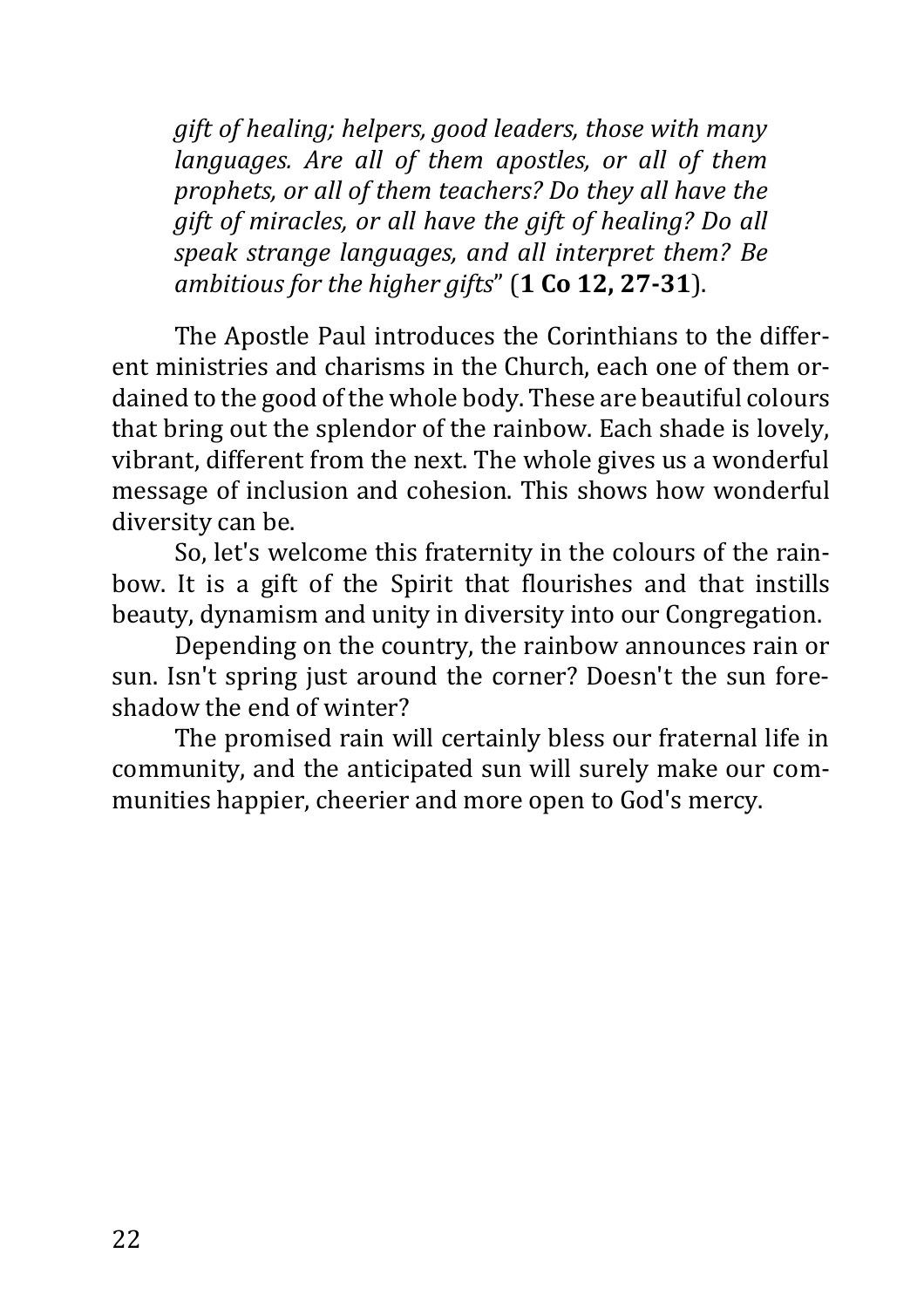# <span id="page-22-0"></span>**CHAPTER II SHARING THE GIFT OF FRATERNITY**

*In simplicity and joy, the Brothers willingly share what they are, what they do and what they have. Although they have not chosen their confreres, they try to know and love them with the heart of Christ. Through selfdenial and the generous gift of self, they gradually build community* (**Rule of Life, C 37**).

What a magnificent and comprehensive roadmap our Rule of Life gives us for our fraternal life in community! Sharing what we are! Sharing what we do! Sharing what we have! Seeking to know and love each other with all the affection of the heart of Christ! Building the community day after day!

Aren't we tempted to say it's too nice to be real? And yet, the grace of God is ready to enhance our efforts if we accept to truly open our hearts and our hands to share the gift of fraternity with those who are given to us as fellow travelers. "*Without me*, the Lord reminds us, *you can do nothing"* (Jn 15: 5).

In this chapter, the text of the Acts of the Apostles **(Acts 2, 41-47)** will serve as a guide for our reflection. The first Christian community really knew how to share the gift of fraternity that it first received from the Lord."*The life of that community and, even more, the experience of complete sharing with Christ lived out by*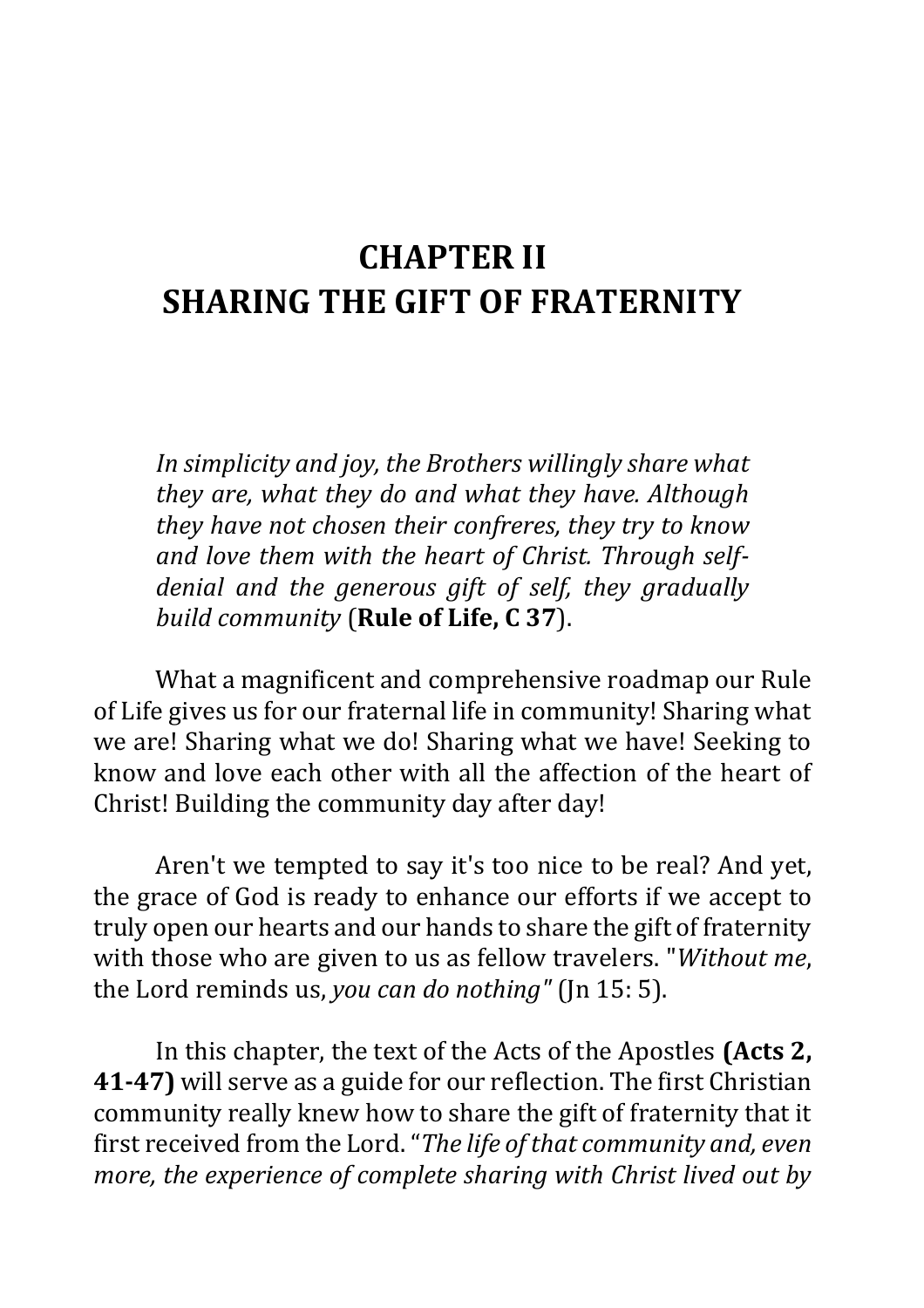*the Twelve, have always been the model to which the Church has looked whenever she has sought to return to her original fervour and to resume with fresh evangelical vigour her journey through history*."<sup>20</sup>

## <span id="page-23-0"></span>**Faithfully following the example of the First Christians**

*"Those who accepted his message were baptized. That very day about three thousand were added to their number. These remained faithful to the teaching of the apostles, to the brotherhood, to the breaking of bread and to the prayers. The many miracles and signs worked through the apostles made a deep impression on everyone. The faithful all lived together and owned everything in common"* (**Acts 2, 41-44**).

For the first Christian community, sharing the gift of fraternity automatically implied a fourfold fidelity. In other words, the more they participated in community prayer and the breaking of the bread, the more the first Christians became brothers and sisters and became attached to the teaching of the Apostles. The more they lived in fraternal communion and were faithful to community formation, the more they experienced the importance of prayer and of the Eucharist. This back-and-forth and integral loyalty was really the source of their influence: "*See how they love one another*".<sup>21</sup>

## <span id="page-23-1"></span>**1- Ongoing formation**

Sharing the gift of fraternity is learning to be *diligent to the teaching of the Apostles*. What does this mean? He who calls us to be sent out wants us to become **a community of disciples** at the Master's school. In this sense, "*Each individual is called to let himself or herself be touched, educated, provoked, and enlightened by* 

<sup>20</sup> John Paul II, *Vita Consecrata*, n° 41.

 $21$  Cf. The testimony of non-Christians of the time about Christians, reported by Tertullian, 155-220 AD.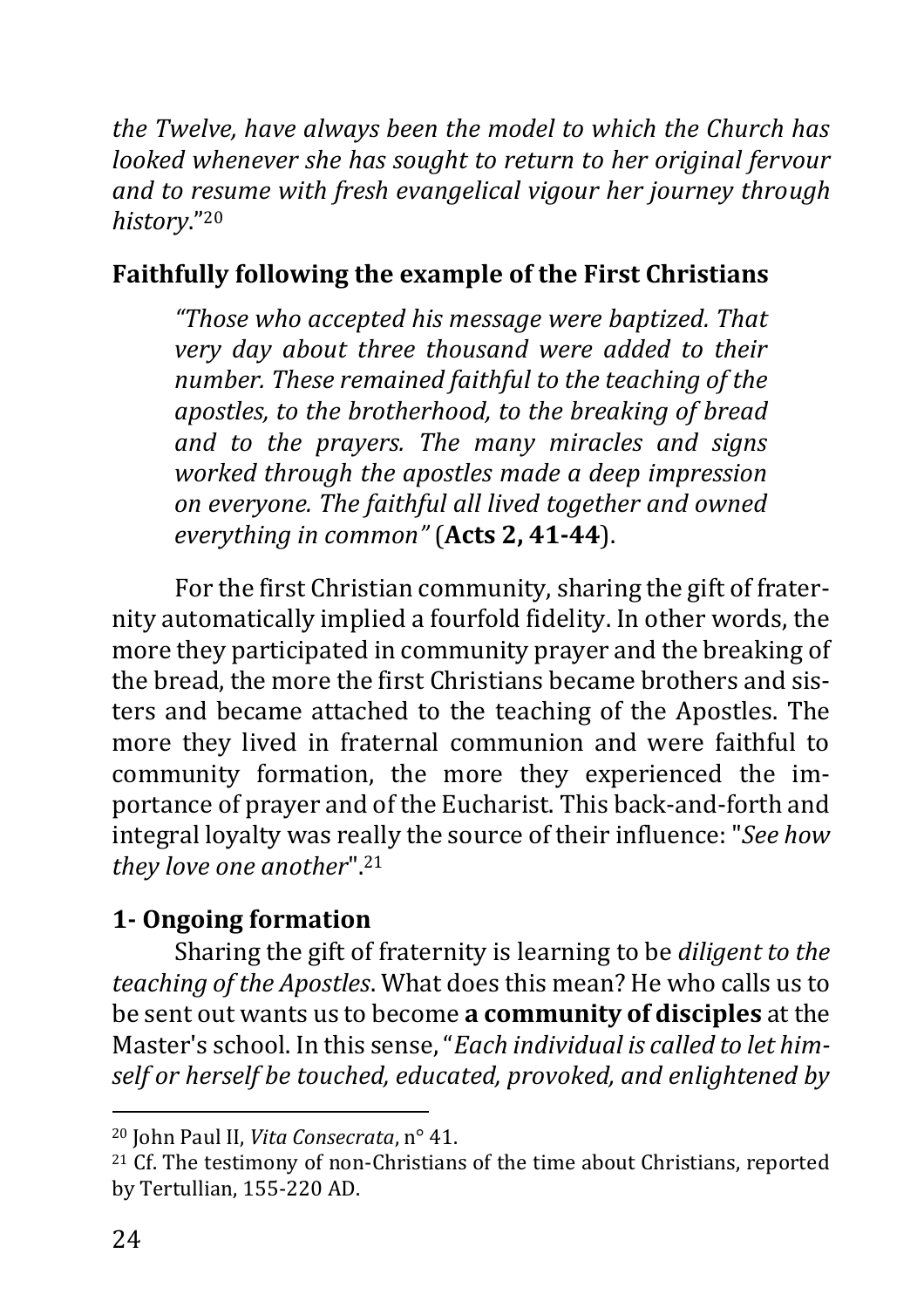*life and by history, by what he or she proclaims and celebrates, by the poor and excluded, and by those near and far."<sup>22</sup>* In fact, it is a question of being formed, fashioned and shaped by daily life, by the community, by one's Brothers, by prayer, by the apostolic mission, in joy, in tears, in success or failure. In other words, "*life is either permanent formation or permanent frustration, and there it deteriorates and impoverishes us*".<sup>23</sup> Don't many crises in consecrated life have their origin in an impoverishment, even in the absolute absence of permanent formation? Don't we unfortunately often suffer from spiritual anemia, or from anorexia which threatens our vitality, our fertility and our dynamism?

*How do we participate in the peak formation moments organized by the Province or the District? Do our communities have a library that is continually renewed and encourages reading and formation? How much of the community budget is set aside for lifelong learning: buying books, subscribing to magazines and others?*

Sharing the gift of fraternity also means learning **to train together** and join hands to grow in grace and wisdom before God and before men (Lk 2, 52). In this way, the community becomes the place where everyone learns to be responsible for their own growth and that of others.

<sup>&</sup>lt;sup>22</sup> CICLSAL, New Wine in new Wineskins, nº 35c.

<sup>23</sup> Amadeo Cencini, La formation permanente, Maison généralice de l'ordre cistercien, Rome, septembre 2003, p. 2.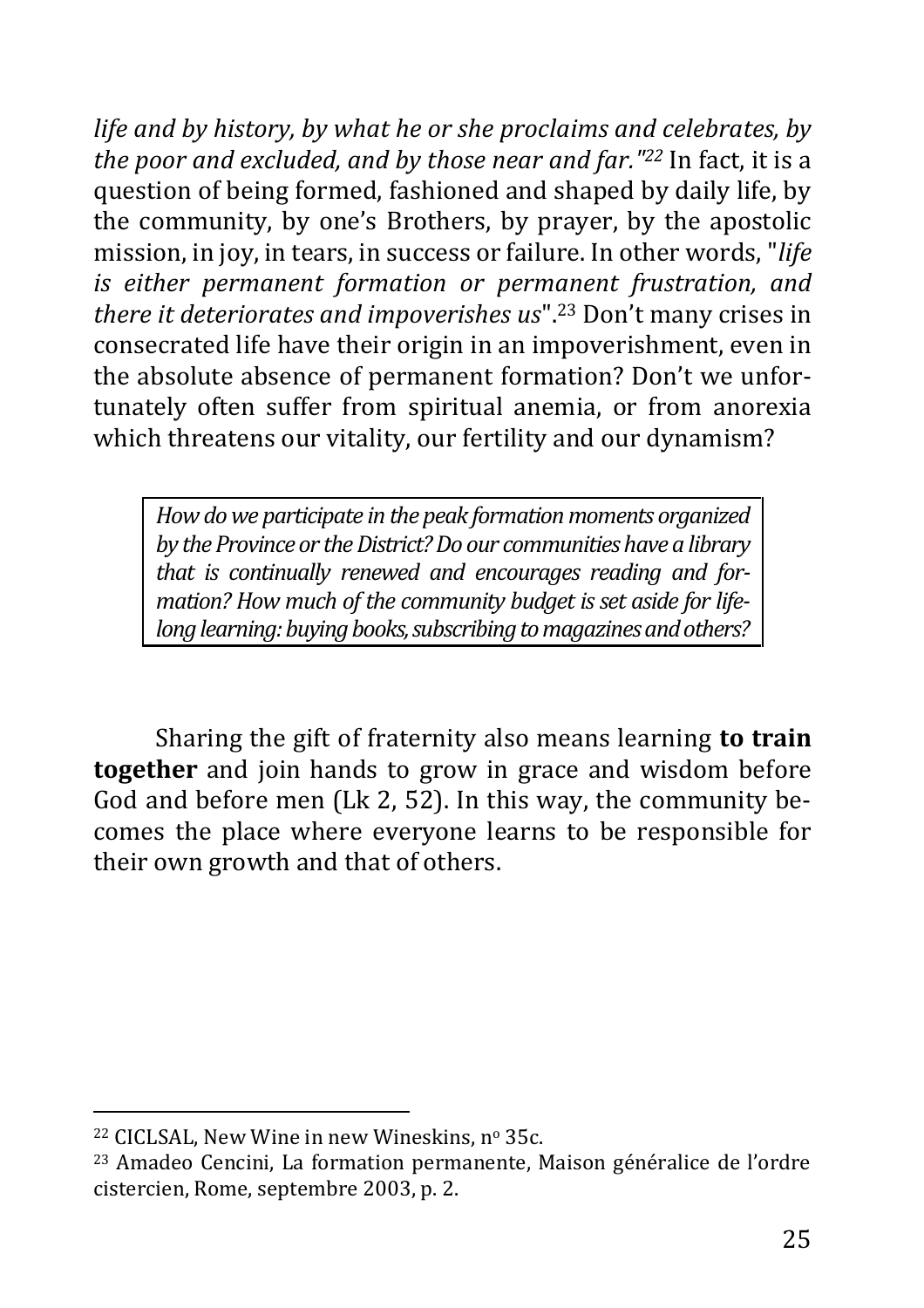*How do we use the community project to grow and to be formed together? Our Rule of Life asks us to devote "to spiritual reading, especially of Holy Scripture, at least two hours a week" (C 45). Are we loyal to this growth tool offeredby our Rule? What can we do in community to help each other in this area? As part of mutual support, it would be good to include in the community timetable just one hour per week of ongoing formation. Thus, we could read and study together documents of the Church, of the Congregation. Giving ourselves a helping hand to grow together is a proven pedagogy for living fraternal charity in a practical and effective way. What is the quality of my community presence? How does the use of new information and communication technologies (mobile phone, internet, social networks) contribute to strengthening or weakening our fraternal ties?*

Sharing the gift of fraternity also amounts to imitating the attitude of Mary who meditates in her heart (Lk 2:19) and who strives daily to carry out the will of God. Ongoing formation, therefore, requires personal choices that can help cultivate interiority. It is in the silence of the night that the dew falls from the sky, fertilizing our earth so that it will produce abundant fruit. Thus, there can be no training without commitment or personal contribution. No one is educated against his will! It is therefore important "*that all consecrated persons be formed in the freedom to learn throughout life, in every age and season, in every human ambient and context, from every person and every culture open to be taught by any fragment of truth and beauty found around them.*" 24

*Have I made these moments of formation part of my personal project? If so, am I faithful to it?*

Lastly, formation means learning **to always start from Christ**, "*the firstborn of many brothers*". Hence, formation is never over because it aims at the progressive appropriation of

<sup>24</sup> CICLSAL, *Starting Afresh from Christ*, n° 15.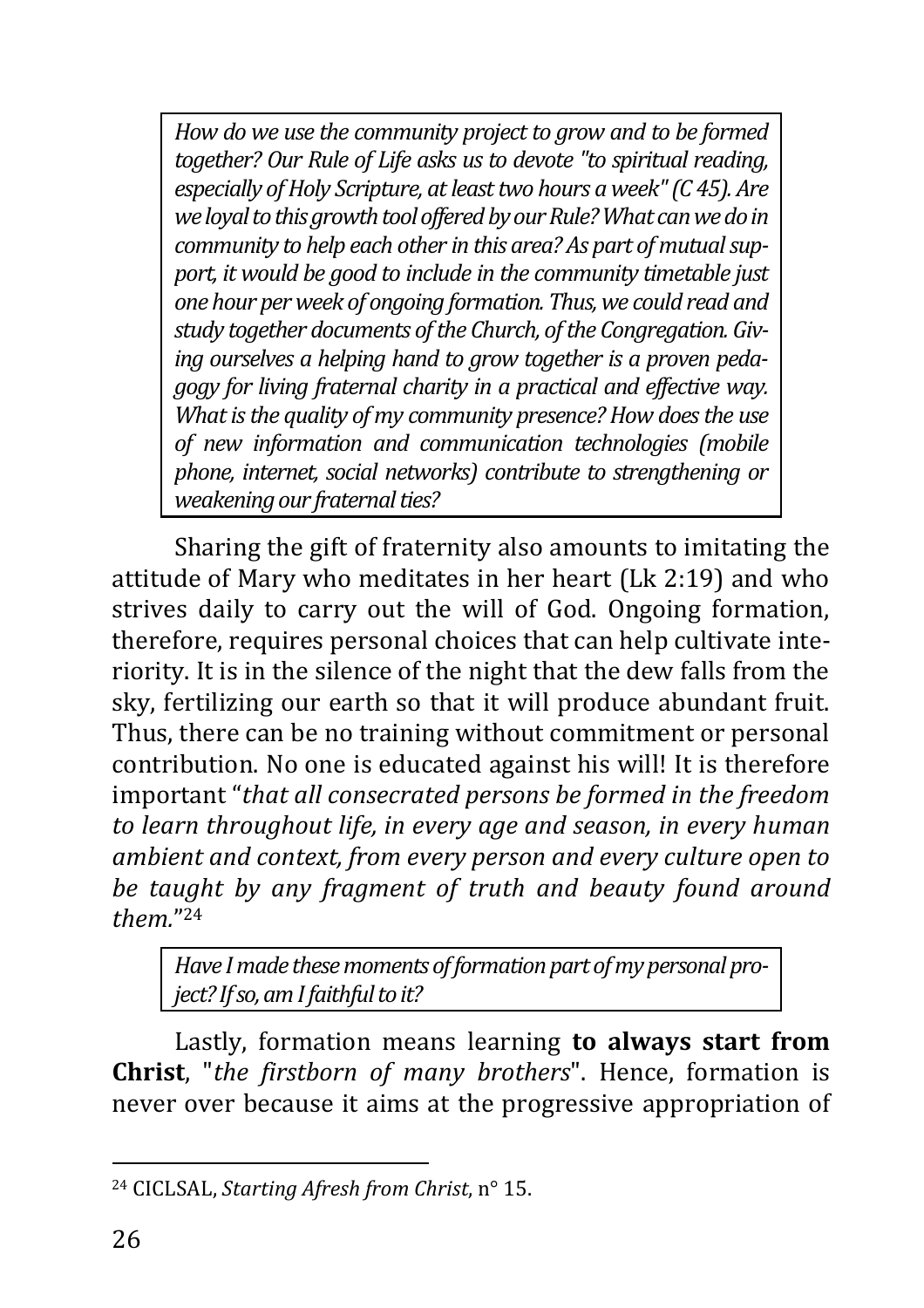the feelings of the Son. It is a gestation process in which we are always beginners. Every day, God calls us to be permanently available which is none other than a call to daily conversion. Each morning, the Lord invites us to a change of heart, to give up our old wineskins and to allow ourselves to be educated, trained and accompanied. We allow ourselves to be educated when we accept the deep truth about our own self. We allow ourselves to be formed when we are open to the new identity that the Lord offers us. We allow ourselves to be accompanied when we manage to share with others our bread, our experience of God, our descent into hell, our weaknesses. In so doing, we gradually make our own the feelings of the Son: "*It is no longer I who lives, it is Christ who lives in me*" (Gal 2:20).

Ongoing formation, this fidelity to the teaching of the Apostles, is indeed the **living Water** which gives vitality to our fraternal life in community. Without it, we run the risk of being a tree that vegetates for lack of water. Will we have the audacity and the simplicity of the Samaritan woman to ask for the living Water (Jn 4: 1-42) which will restore our freshness and greenness? Can we hear, like the prophet Elijah on the way to Horeb, the voice of the Lord asking us to get up and eat because there is still a long way to go (1 K 19: 7)?

## <span id="page-26-0"></span>**2- Experiencing fraternal communion**

The first Christians were *diligent to fraternal communion*. It was their way of being church, of converting to community life and joining hands in order to live as members of the one family of God. Inspired by their example, fraternal life in community becomes "*a school in which all learn to love God, to love the brothers and sisters with whom they live, and to love humanity, which is in great need of God's mercy and of fraternal solidarity*."<sup>25</sup> One could even affirm that the book of the Acts of the Apostles was for the

<sup>25</sup> CICLSAL, *Fraternal Life in Community*, n° 25.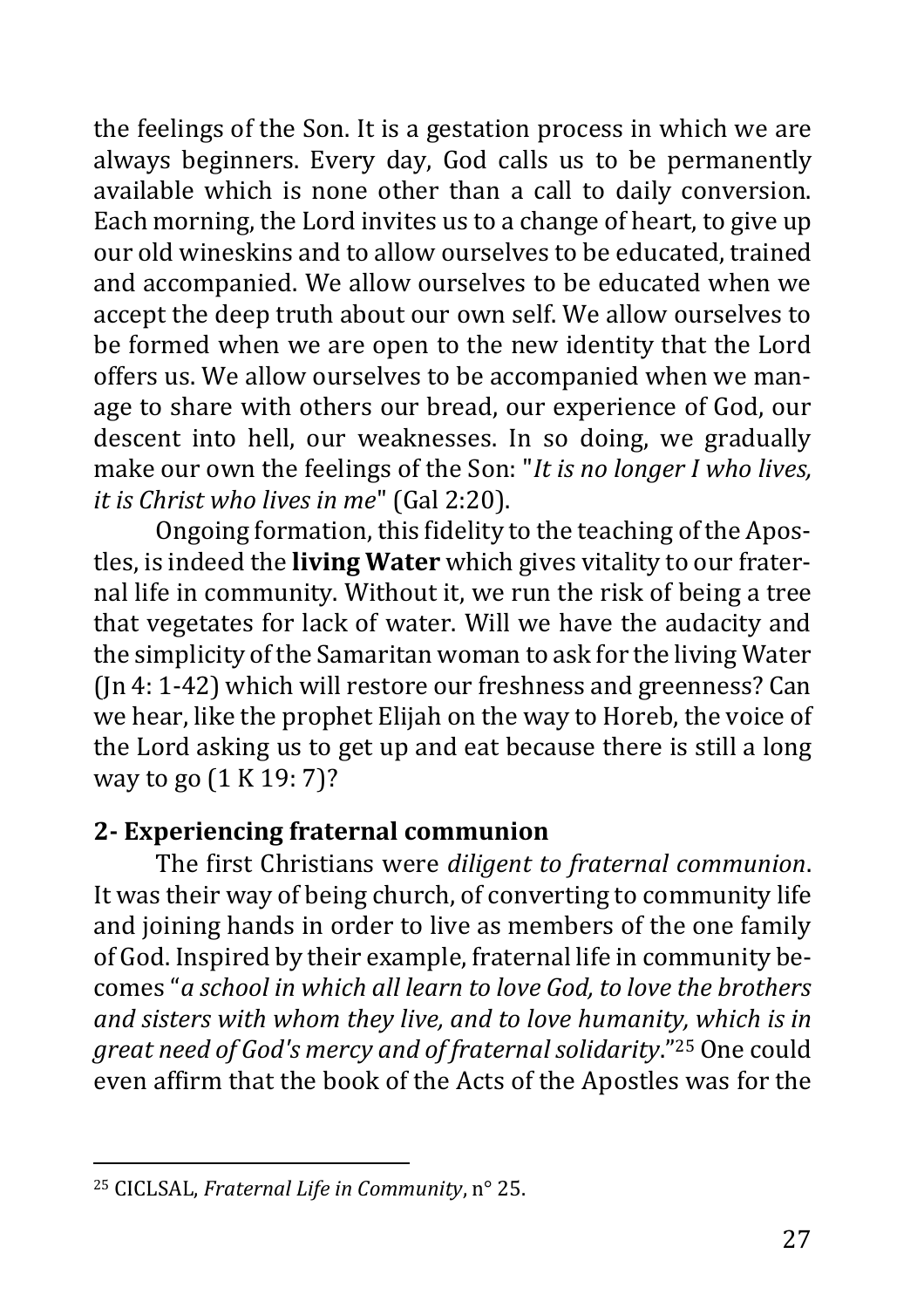first Christian communities a true rule of life. It provided them with guidelines for living fraternal communion on a daily basis.

a) First of all, being-brothers-together is a gift from the Most High that we must know how to **wait patiently for** together, in family, in the upper room, in prayer and in the company of Mary (Acts 1:13 -14). From God, we learn to receive our brothers as gifts that embellish our community life. The Lord who knows the hearts of people chooses those whom he wants for us as fellow travelers, like Matthias who completed the apostolic community (Acts 1, 24-25). Baptized in the Holy Spirit (Acts 2: 1-18), we become adepts at harmoniously speaking the language of love which brings together, which abolishes borders, and which establishes us as a community of brothers. As Saint Ambrose so aptly put it, inspired by the apostolic community, we now live by the "*sober intoxication of the Spirit*" <sup>26</sup> which makes us prophets of fraternity.

b) Living in fraternal communion means offering our brothers all the **support** they need to stand and walk in the footsteps of Jesus (Acts 3, 1-26). Thus, following the Apostles Peter and John, our communities are called to develop "*the art of accompaniment which teaches us to remove our sandals before the sacred ground of the other (cf. Ex 3:5). The pace of this accompaniment must be steady and reassuring, reflecting our closeness and our compassionate gaze which also heals, liberates and encourages growth in the Christian life*."<sup>27</sup> It also involves sharing and solidarity which can be expressed in different ways: knowing how to give one's time to others, visiting a sick colleague, serving gratuitously. Like Philip who joins the Ethiopian and who accepts his invitation to ride alongside him in his chariot (Acts 8:31), to accompany is also to know how to journey with a colleague who wishes to go further in his friendship with Christ. All these small gestures and a thousand mutual attentions build a

<sup>26</sup> Hymn of Saint Ambrosius for Lauds, Splendor paternae Gloriae.

<sup>27</sup> Pope Francis, *Evangelii Gaudium*, n° 169.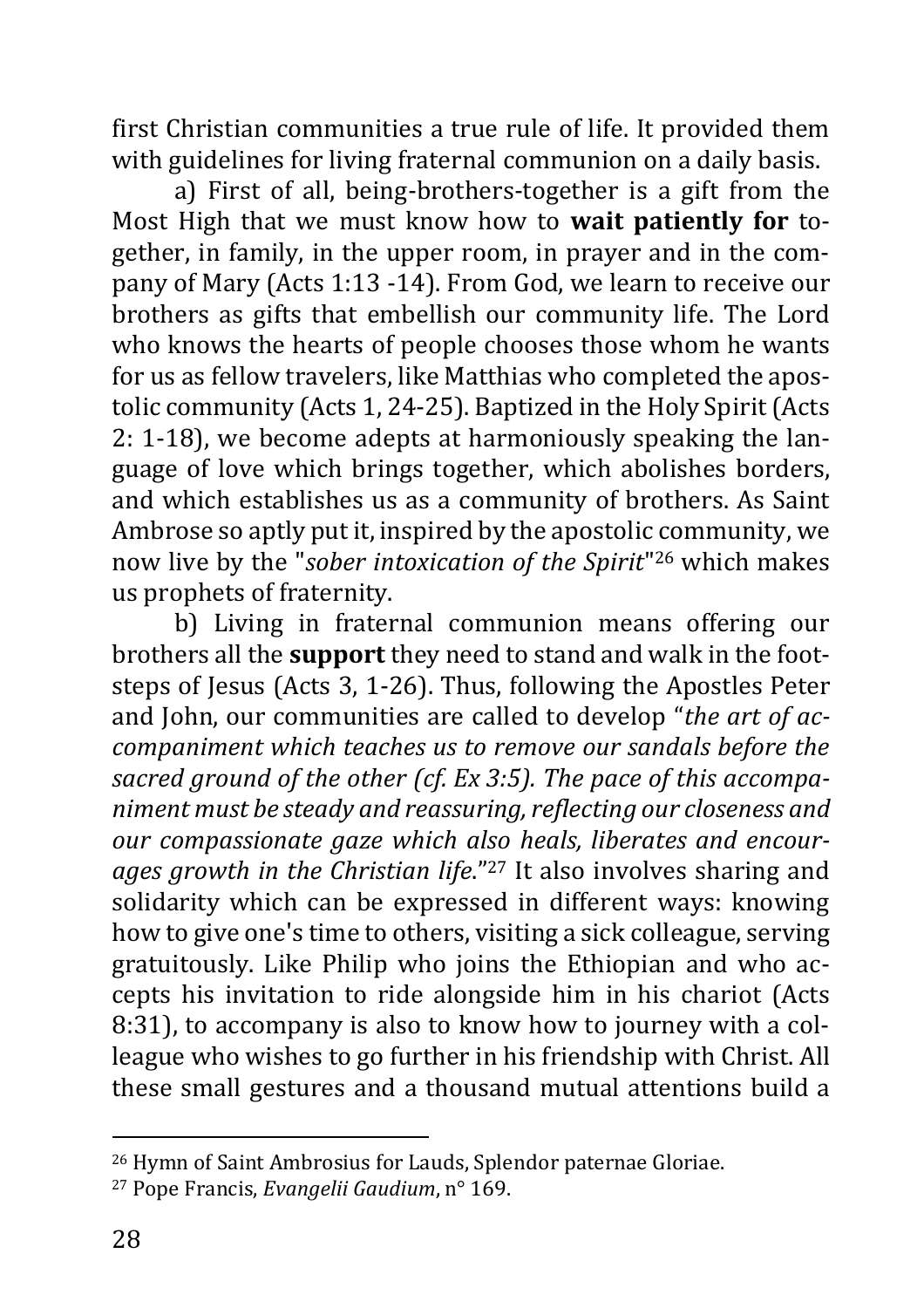particular type of relationship between the Lord's disciples and make them experience the beauty and the sweetness of living together.

c) To experience fraternal communion, to use the strong expression of Pope Francis, is to become this "*field hospital*" which welcomes our sick brothers in the name of the Lord. Like the Apostle Peter, we are invited to approach their stretchers (Acts 5, 12-16) so that our proximity becomes "*'caress', healing, communicative of health, effusion of the tenderness of the Risen One who is bending over the sick and restores life, salvation and dignity* " 28.

d) To build fraternal communion is to learn to grope for and seek the will of God together. To achieve this, we are invited, like the Apostles before the Sanhedrin (Acts 5, 26-39), to give priority to the will of God. Only what comes from God really contributes to building community life. It is better to obey God than to obey men! Only God's strength can give the courage and the audacity to forge ahead, notwithstanding the sufferings and the crosses that could stand in the way.

e) To achieve fraternal communion is to strive to discern together **in charity and truth** by listening to the Holy Spirit, as was the case at the Council of Jerusalem (Acts 15: 1- 20), with a view to resolving conflicts. From this synodal experience, our communities are called to be places of mutual listening in which everyone has something to learn, where people listen to each other, and everyone listens to the Holy Spirit, the "*Spirit of truth*" (Jn 14:17). Otherwise, our community meetings will become parliamentary sessions where the law of the majority, or of those who are able to impose themselves through their fine speeches, will prevail.

f) To live in fraternal communion is to know how to put oneself at the service of others in order to promote **communion** 

<sup>28</sup> Pope Francis, General Audience, August 28, 2019.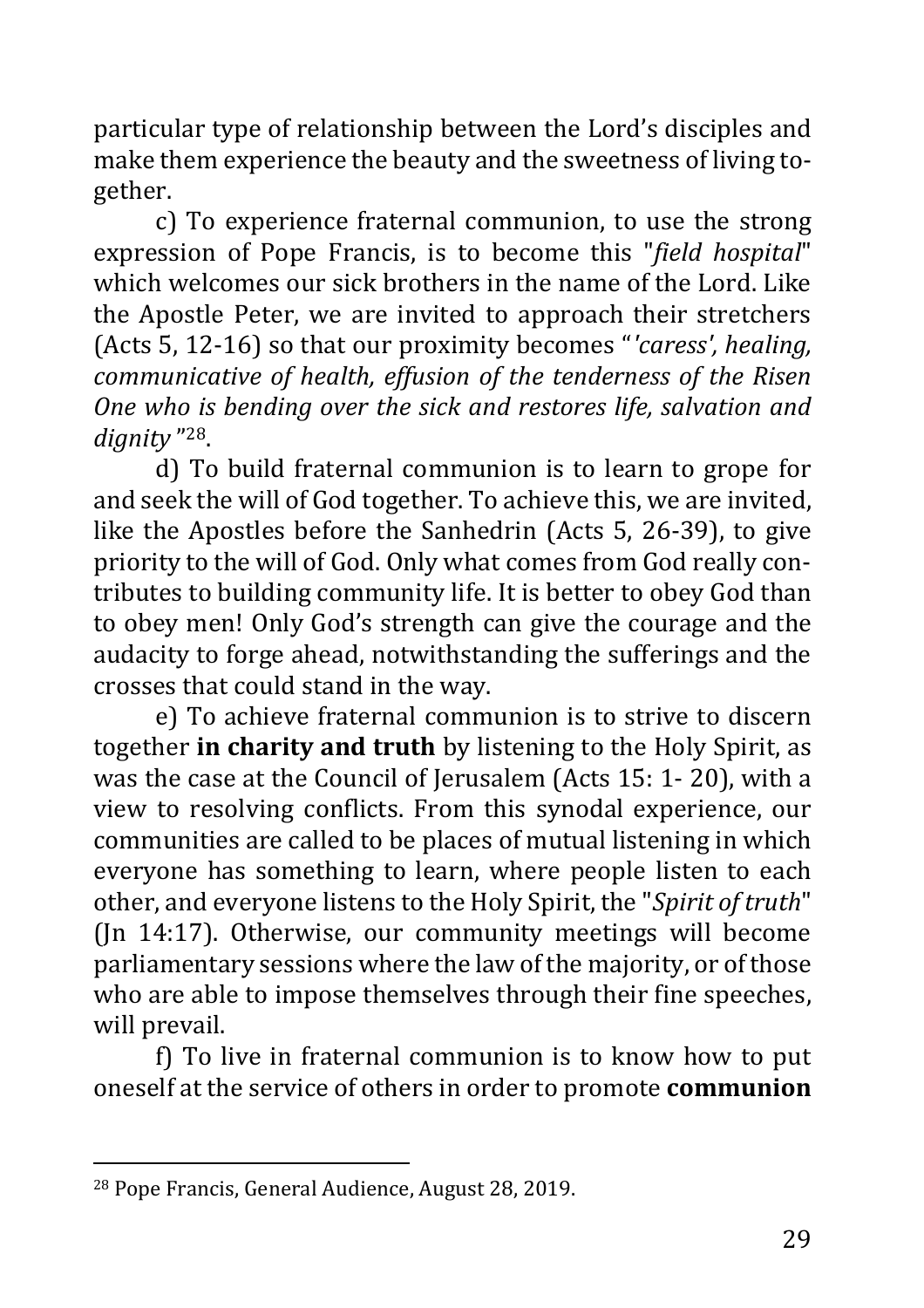**and unity in diversity**. This is our *diaconal vocation* in our communities (Acts 6: 1-15), which helps maintain the balance between the service of the word and that of charity. Such harmony constitutes a real leaven which makes the community grow.

*How isco-responsibility and subsidiarity lived out in our communities? Are they a source of cohesion or of rivalry? How do we make ourselves servants of our Brothers in community? How do we learn to take care of our isolated, depressed colleagues who need affection and attention?*

g) To build fraternal communion is to accept, following the example of Paul, to welcome the grace of **conversion** (Acts 9: 1- 30). Indeed, Paul let himself be taken by the hand by his fellow travelers in order to enter Damascus. Three days later, Ananias joined him to introduce him to the Christian fraternity: "*Brother Saul, he who sent me is the Lord Jesus who appeared to you on the road as you were coming here*" (Acts 9:17). Thereafter, when his life is threatened because of Christ, brothers accompany the new member of the community to Caesarea in order to protect him.

*Do we accept to let ourselves be taken in and protected by our Brothers? Do we dare to reach out to a stranger whom the Lord sends us to integrate into our fraternity?*

h) To live in fraternal communion is to be open to the **surprises of God** who teaches us to go beyond borders and to cross to the other shore, to look at the person and the intentions of his heart. Indeed, God makes Peter understand that he must let go the old self to welcome Corneille (Acts 10: 1-48) and to "*live the closeness, the style of life together, which transforms all interpersonal relationships into an experience of fraternity*".<sup>29</sup> It also refers to our ability to open doors to expand our space. A risky bet, of course, but it is the price to pay if we want to become a dynamic, joyful community, sensitive to the sufferings of men.

<sup>29</sup> Pope Francis, *Evangelii Gaudium*, n° 87.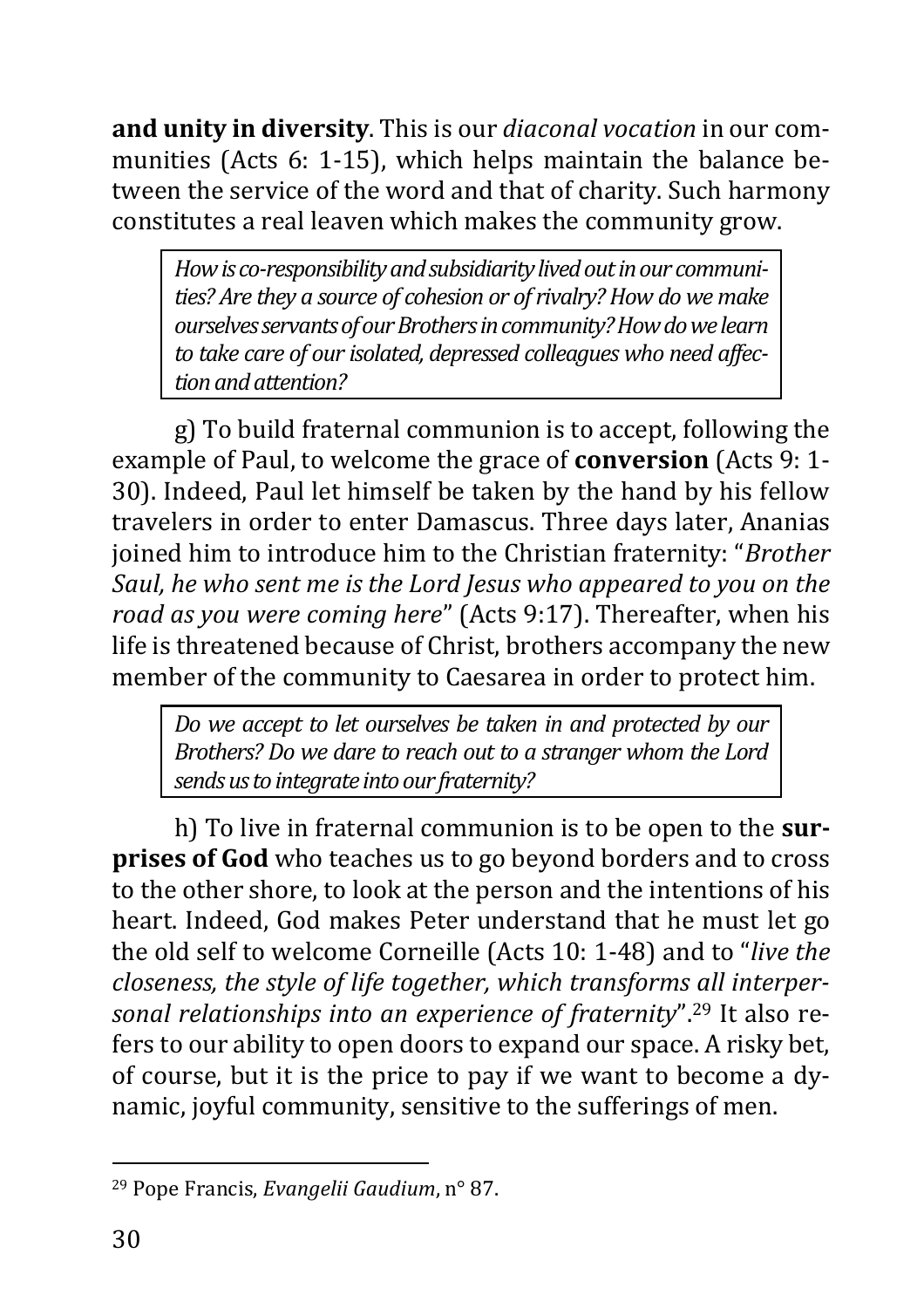i) To achieve fraternal communion is to have an **open heart**, sensitive to God and welcoming to our brothers, as is Lydia's (Acts 16: 1-15). It is also learning to imitate the attitude of the jailer who receives and heals the wounds of the two apostles, and who then lets his joy overflow, henceforth to belong to the large family of God (Acts 16: 25-34).

j) To live in fraternal communion is to strive to make our communities **houses of the Gospel** and cenacles of fraternity, following the example of Paul's residence in Rome (Acts 28: 15- 31). In the apartment he had rented, he welcomed everyone who wanted to know Jesus Christ. "*This home, open to all hearts that seek, is the image of the Church that, despite being persecuted, misunderstood and chained, never tires of welcoming each man and woman, with a maternal heart, in order to announce to them the love of the Father which became visible in Jesus*."<sup>30</sup> It also involves learning to experience true ecumenical hospitality by recognizing the stranger for what he is: a brother in Christ. Finally, it is practicing the ministry of compassion which preserves from chilly indifference and inhumanity.

*What about our communities?*

## <span id="page-30-0"></span>**3. Breaking the bread together**

In the Acts of the Apostles, Luke reports that the first Christians were *diligent in breaking the bread* (Acts 2:42). From the start, they attached great importance to the Eucharist because it was the source from which they drew strength and fidelity. This explains why historians remind us that at the time of the persecutions, believers gathered in various places in Rome to celebrate the Passover of the Lord. It was the bread that nourished and accompanied those who gave their lives to bear witness to Christ, allowing themselves to be "*food for the beasts*" and "*the wheat of God*".<sup>31</sup>

<sup>30</sup> Pope Francis, General Audience, January 15, 2020.

<sup>31</sup> Ignatius of Antioch, Letter to the Romans.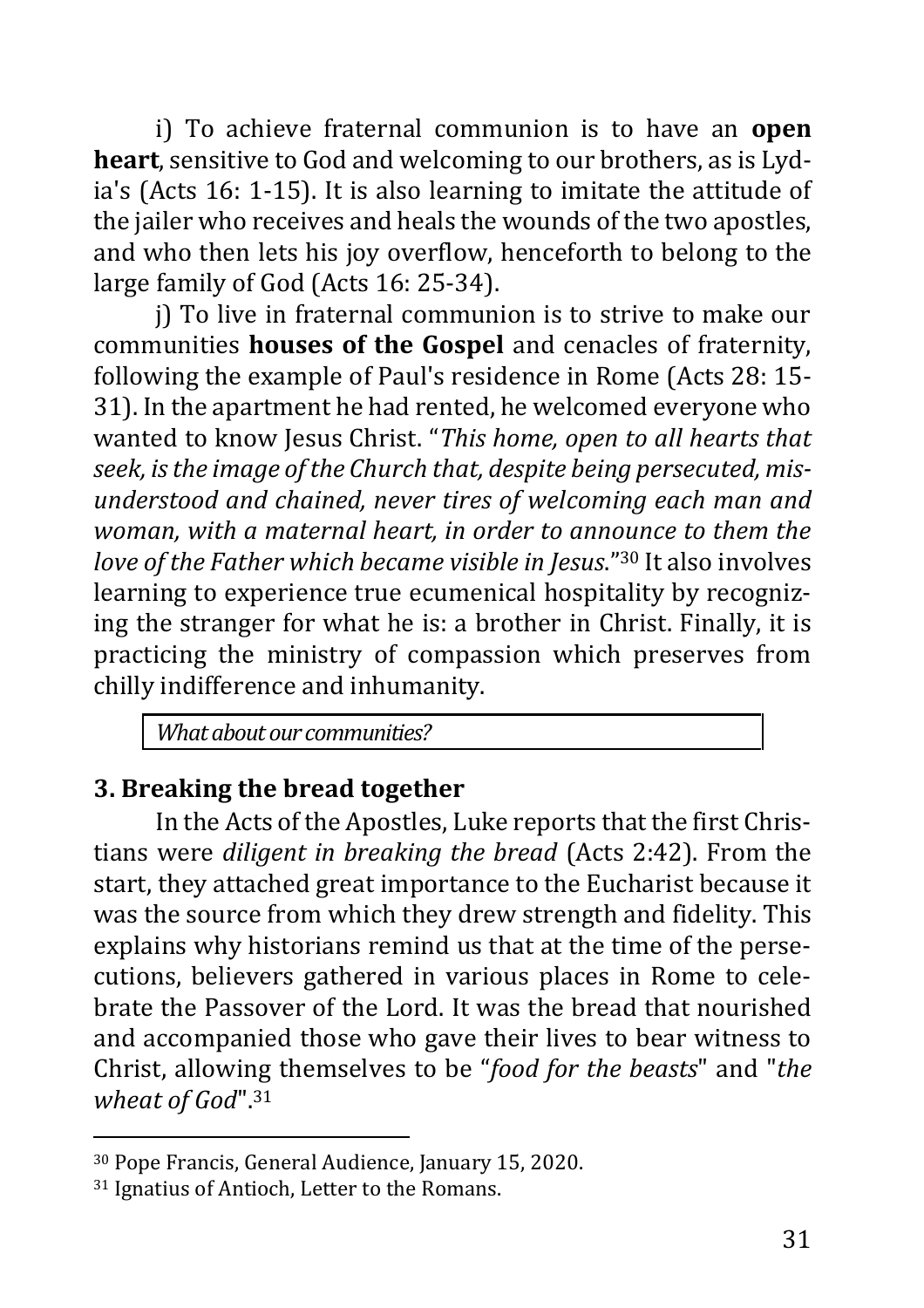In the third century, fifty Christians from Carthage were arrested at the end of a Eucharistic celebration and the authorities of the time asked them to give up their participation in the Passover of the Lord. Emeritus, on behalf of all, replied: "*To deny the Eucharist is to deny Christ, and don't you know that Christians cannot live without the Mass*" <sup>32</sup>? But why such an attachment to the Eucharistic celebration? Early Christians understood the fundamental link between the Eucharist and their Christian identity. A formidable link expressed in the beautiful and significant affirmation of Father Henri de Lubac: "*The Church makes the Eucharist and the Eucharist makes the Church*" 33.

In this sense, the Second Vatican Council presented the Eucharist as **the source and summit of Christian life**. As a source, it nourishes and vivifies our fraternal communion<sup>34</sup> and as a summit, it reminds us that Jesus is the only road that leads to it. Furthermore, Pope John Paul II, in his encyclical "*Ecclesia de Eucharistia*", affirms with conviction that the Church lives by the Eucharist and that it "*brings to its perfection communion with God the Father, thanks to identification with the only Son by the action of the Holy Spirit* " 35. A little further, the Pope recalls that the Eucharistic celebration "*creates communion and educates in communion*" <sup>36</sup>. Indeed, Saint Paul, in his letter to the Corinthians (1 Cor 11, 17-34), exhorts the Christians of that Church to be consistent with what they celebrate. Participation in the Eucharist, therefore, implies fraternal communion, reconciliation and forgiveness of offenses. For how can we celebrate the Eucharist together and present a pleasant offering to the Lord if I do not first reconcile with my brother who has something against me (Mt 5: 23-24)?

<sup>32</sup> P. Guillaume de Menthière, Conference : *« L'Église fait l'Eucharistie, l'Eucharistie fait l'Église »*, April 7, 2002.

<sup>33</sup> Fr. Henri de Lubac, *Méditation sur l'Église*, p. 78.

<sup>34</sup> Pope Francis, Querida Amazonia, n° 91-93.

<sup>35</sup> Pope John Paul II, Ecclesia de Eucharistia, n° 34.

<sup>36</sup> Pope John Paul II, Ibid., n° 40.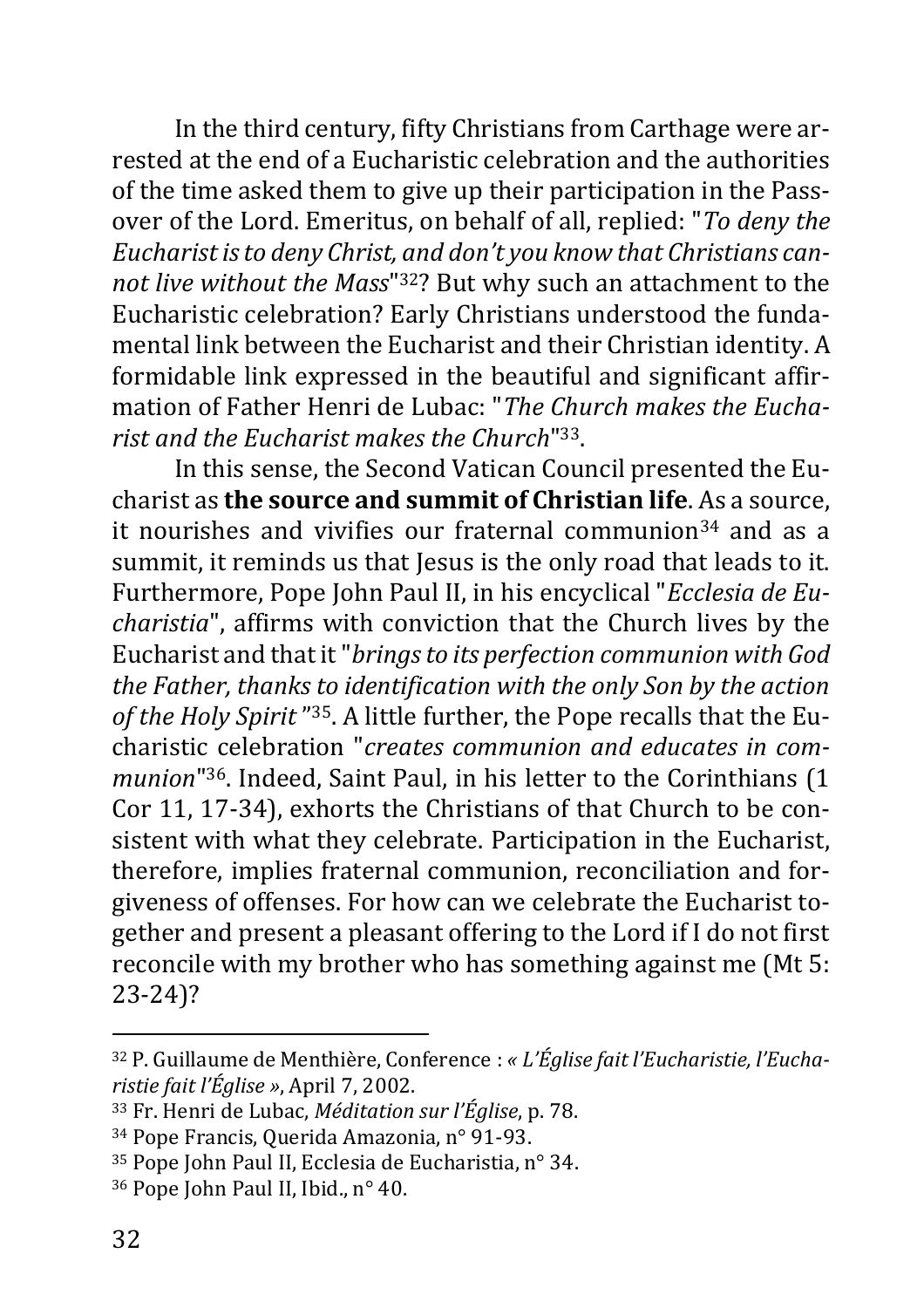*How does my community live by the Eucharist today? How does the Eucharistic celebration help our fraternal communion? How do we live the celebration of the sacrament of reconciliation in community?*

## <span id="page-32-0"></span>**4. Personal and community prayer**

The Acts of the Apostles mention the *attendance* and fidelity of the early Christians *to prayers*. Luke repeatedly portrayed the Apostles and the first Christians praying. Indeed, with a few women, including Mary, they gather and meditate waiting for the Holy Spirit (Acts 1:14). They invoke the Lord before the choice of Matthias (Acts 1, 23-25). Peter and John go up to the Temple for the afternoon prayer (Acts 3: 1). The first Christian community receives the Holy Spirit just at the end of a prayer (Acts 4: 31-32). All these scenes called to mind by the author of the Acts of the Apostles are like paintings aimed at stressing the importance which the first Christians attach to community prayer. Praying together strengthens fraternal ties.

In the long tradition of the Church and of the Congregation, prayer, whether personal or communal, is the source at which every Christian or every Brother must quench his thirst if he wishes to imitate the Master whose whole life has been a relationship of communion with the Father. "*Without prayer*, says John Paul II, *religious life has no meaning. It loses contact with its Source, it has no substance and it can no longer achieve its goal*." 37 And our Rule of Life doesn't say anything else when it states:

*As religious in the service of the Church, the Brothers are, by vocation, men of prayer. Besides being a member of an apostolic community, the Brother is a unique person whom God calls by name to fulfil a role which no one else can assume. In response to God's call, the Brother, sustained by communal and personal prayer, quests for God in the very depths of his being.* **(Rule of Life, C42)**

<sup>37</sup> Pope John Paul II, Speech to Religious in Washington, October 7, 1979.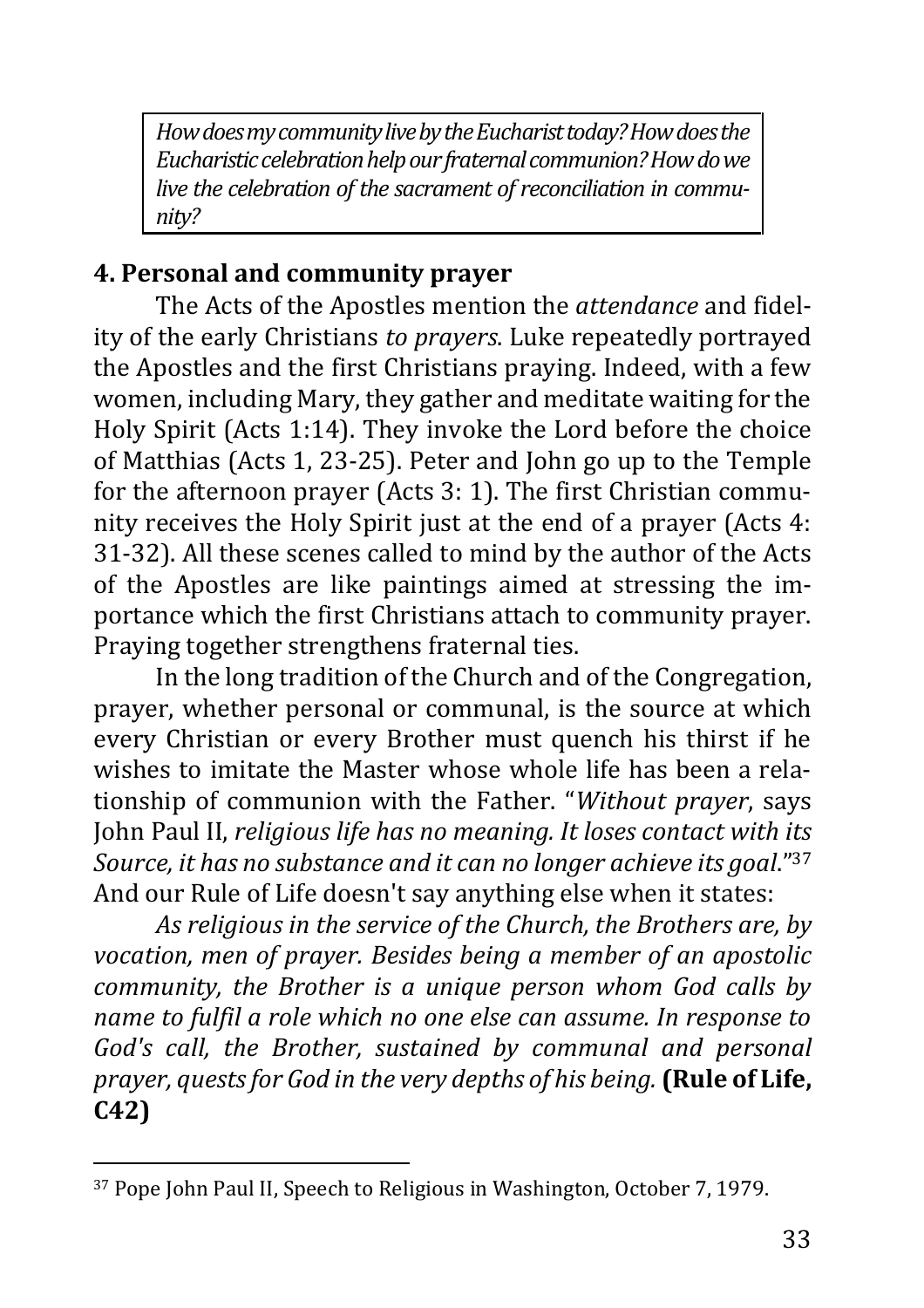In other words, our apostolic, religious and community fecundity depends on our fidelity to **personal and community prayer**.

Community and personal prayer, like the liturgy, maintains the flame of love within us, educates us in hope and nourishes our faith. Gradually, it introduces us to the Trinitarian communion and consequently strengthens our fraternal bonds, because we learn to celebrate our Father together. Therefore, being present and participating in spiritual exercises concretely translates my desire to share the gift of fraternity with those whom the Lord gives me as fellow travelers. Otherwise, I can easily become a simple tourist staying in a hotel that provides him with room and board.

*Am I present at community prayer: Lauds and meditation in the morning; Vespers and worship in the evening? What is the extent of my participation? What is the quality of my animation when I provide this community service? Am I able to get up early enough to be on time for Lauds?*

Many spiritual writers have repeatedly stressed the importance of personal prayer for growing into greater intimacy with the Lord and in close proximity with our Brothers. According to Cardinal Decourtray, "*meditation is the committed communion of presence, connivance and intimacy with the God of Jesus Christ*" <sup>38</sup>. Without the daily heart to heart with the Master, there is no holiness, still less knowledge of Christ and deep encounter with him: there is, therefore, no growth in fraternal communion. Each step we take towards Christ brings us closer to our Brothers. It is this important reminder that *Perfectae Caritatis* makes to consecrated persons: "*Drawing therefore upon the authentic sources of Christian spirituality, members of religious communities should resolutely cultivate both the spirit and practice of prayer. In the first place they should have recourse daily to the* 

<sup>38</sup> Jean Lafrance, *Notre Père, le don de l'oraison*, p. 99.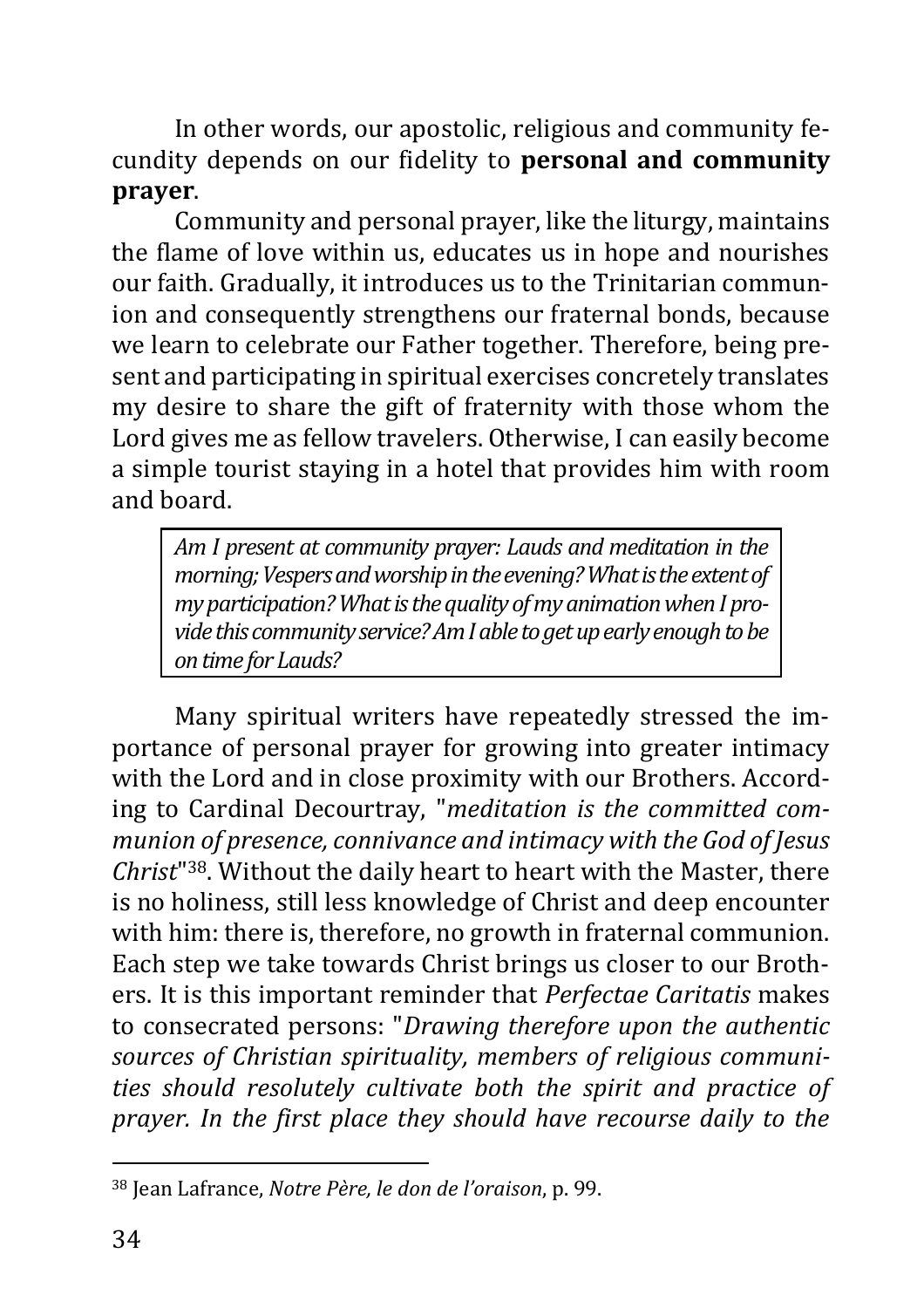*Holy Scriptures in order that, by reading and meditating on Holy Writ, they may learn "the surpassing worth of knowing Jesus Christ*" <sup>39</sup>. And how can we forget the article of the Rule of Life of 1825 which invites us to last and to persevere in prayer: "*Never shorten, under any pretext whatsoever, your meditation, because, of all your exercises, it is most necessary*" 40.

*Do I prepare my prayer as I would if I were to meet an important person? Do I have at my disposal a missal, a Bible or any other medium that puts the Word of God that the Church offers me daily? Do I devote the thirty minutes requested by the Rule of Life to meditation? Or did I get into the habit of going to prepare for Mass during the time planned for personal a heart to heart with Christ? Or do I use part of that time to go to church for the Eucharist?*

Where our treasure is, there too is our heart! Let's learn to make meditation our treasure! May it truly become the pearl of our life, for the acquisition of which we are ready to sell everything (Mt 13, 45-46)!

## <span id="page-34-0"></span>**Selling and sharing**

"*They sold property and possessions to give to anyone who had need*" (**Acts 4, 32**).

In the Acts of the Apostles, Luke underlines the generosity of the first Christians who did not hesitate to dispose of all their possessions in order to share according to the needs of each one. If they sold everything, it was because they had discovered the real treasure which is Jesus. Thus, they wanted to imitate the One who did not even have a stone to lay his head on (Mt 8, 20) and live the beatitude of poverty after his example (Mt 5, 3; Lk 6, 20). The giving away of material goods was ordered to charity, sharing and solidarity: "*There were no needy persons among them. For from time to time those who owned land or houses sold them,* 

<sup>39</sup>Vatican Council II, *Perfectae Caritatis*, n°6.

<sup>40</sup> Rule of 1825.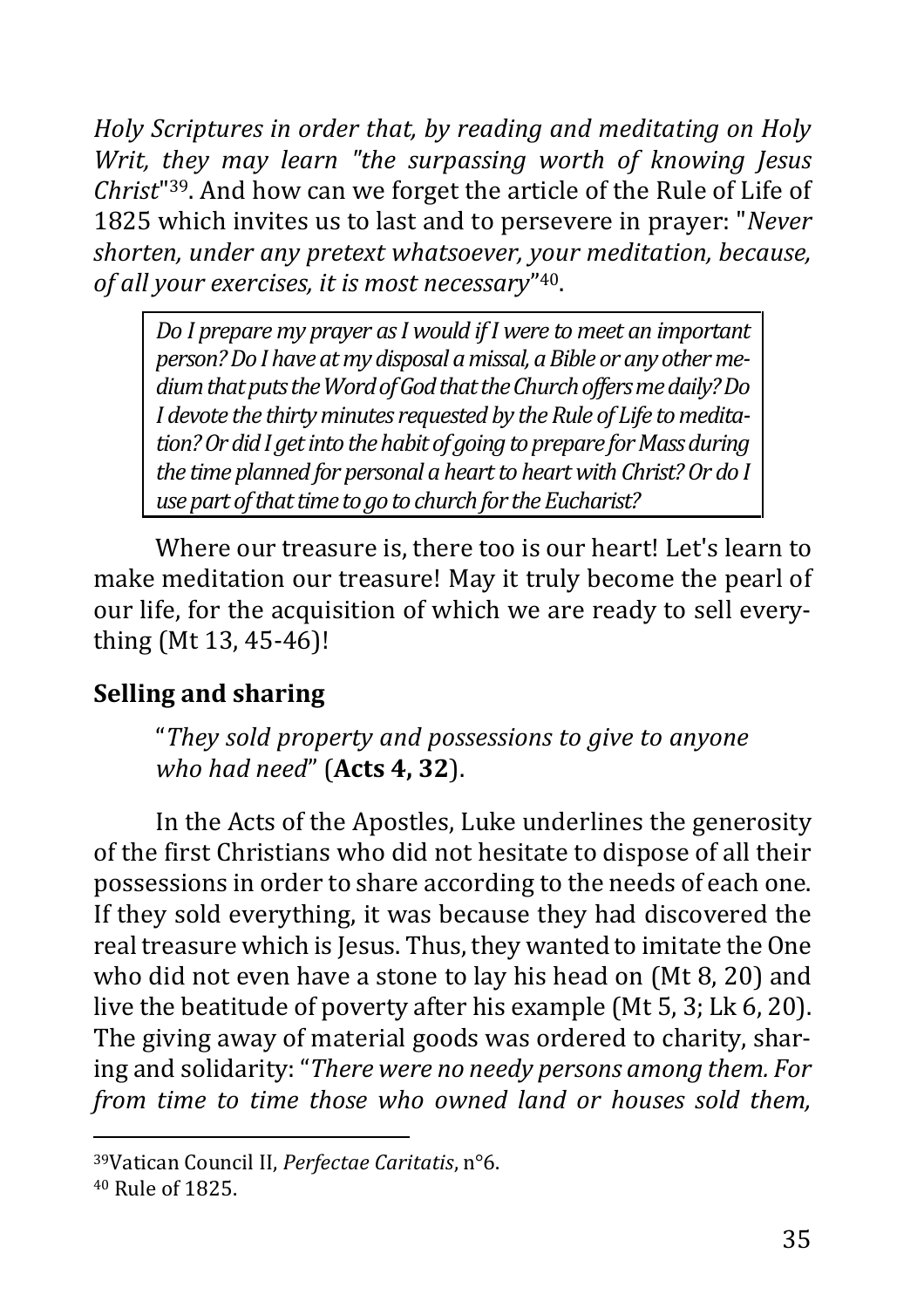*brought the money from the sales and put it at the apostles' feet, and it was distributed to anyone who had need.*"(Ac 4, 34-35). It also demonstrated their deep brotherly fellowship: "*The multitude of those who had become believers had one heart and one soul; and no one said that his goods belonged to him, but they had everything in common*" (Acts 4:32).

In the Augustinian tradition, community life aims at having "*one heart and one soul*"*.* To achieve this, it must help its members live a double detachment: the stripping of material goods and the stripping of self. In other words, our fraternal life in community, by virtue of our vow of poverty, involves the **sharing of goods**, which is charity lived in action, and **humility**, the other name for total self-giving. We therefore understand St. Augustine better when he says: "*We only approach God through charity. Now where there is charity there is peace; and where humility is, there is charity.*" 41

In addition, Pope Francis reminds us that our vow of poverty also commits us to the path of **solidarity**: "*Poverty in love is solidarity, sharing, charity and is expressed in sobriety, in the search for justice and in the joy of the essential*" <sup>42</sup>. This is therefore the road to take if we wish the life of our communities to be marked by simplicity and fraternity which bring us closer to the One who wagered everything on the only true wealth: his communion with the Father.

**Our vow of poverty** also urges us to assume our own vulnerability, otherwise it will be impossible for us to be close to those who call for help. We are also committed to going as far as possible in sharing the sufferings and sorrows of our brothers. This invitation from Christ to accept our vulnerability should challenge our community experience of the vow of poverty.

<sup>41</sup> Saint Augustine, *Ubis humilitas, ibi caritas, la Joh*. Prologue.

<sup>42</sup> Pope Francis, International symposium on the management of ecclesiastical goods of Institutes of Consecrated Life and Societies of Apostolic Life at the service of humanity and the mission in the Church, March 8, 2014.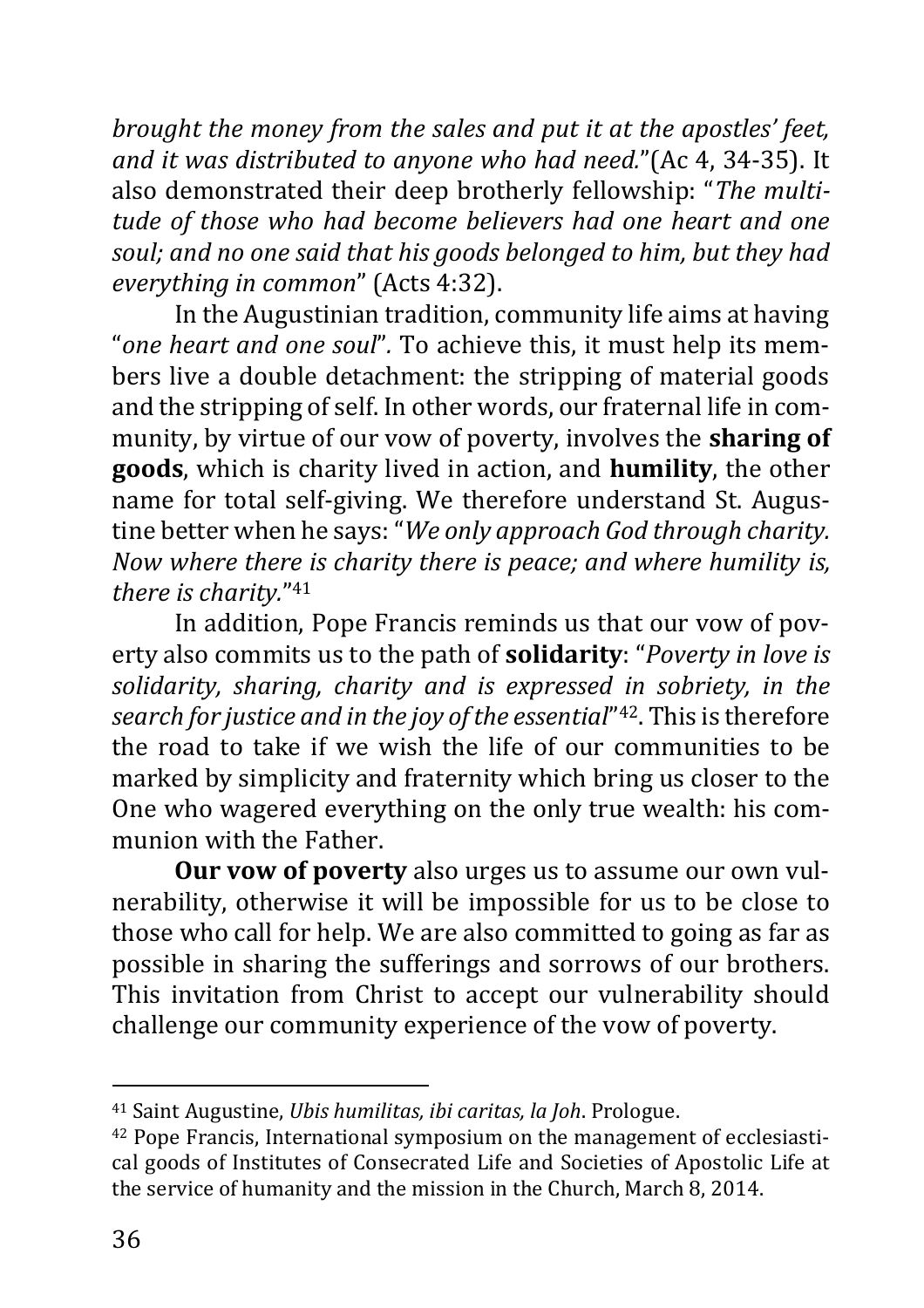*Do we dare to experience the fragility that living together presupposes? Do we really put everything into the common purse: salary, allowances, donations, operating costs? Are there any of us who have access to more money than others? Is there a real sharing of resources and real solidarity between the different communities of the Province or District? Are there not communities in the Province or District which reap a surplus while others do not even have the basic necessities?*

The credibility of our consecrated life rests on our ability to live in coherence with our vow of poverty which is ordered to **charity**, **sharing**, **solidarity** and **fraternal communion**.

### <span id="page-36-0"></span>**Every day, with one heart**

**"***And they, continuing daily with one accord in the temple, and breaking bread from house to house, did eat their meat with gladness and singleness of heart*" (**Acts 2, 46**).

In the Acts of the Apostles, Luke notes that the first Christians participate actively in the common life. When? "*Every day*". And how? "*With one heart*". By this expression, "*every day, with one heart*", he intends to underline in a fine and subtle way the interior, daily and free adhesion of the first Christians at the invitation of the Master who brings together those he has chosen to be with him. It is the backbone on which fraternal life in community rests: all convened and obedient. When some of them will face persecution and be asked to stop gathering in the name of the Lord, they will without hesitation decide to obey God rather than men (Acts 5, 29).

Christian obedience introduces us into the large family of God. For he who listens to the Word of God and puts it into practice is for Christ *a brother, a sister, a mother* (Mt 12:50). Thus, fraternal life in community becomes the privileged place where we learn, united in mind and heart, to discern together the will of the Lord. As Saint Benedict states in his Rule, the obedience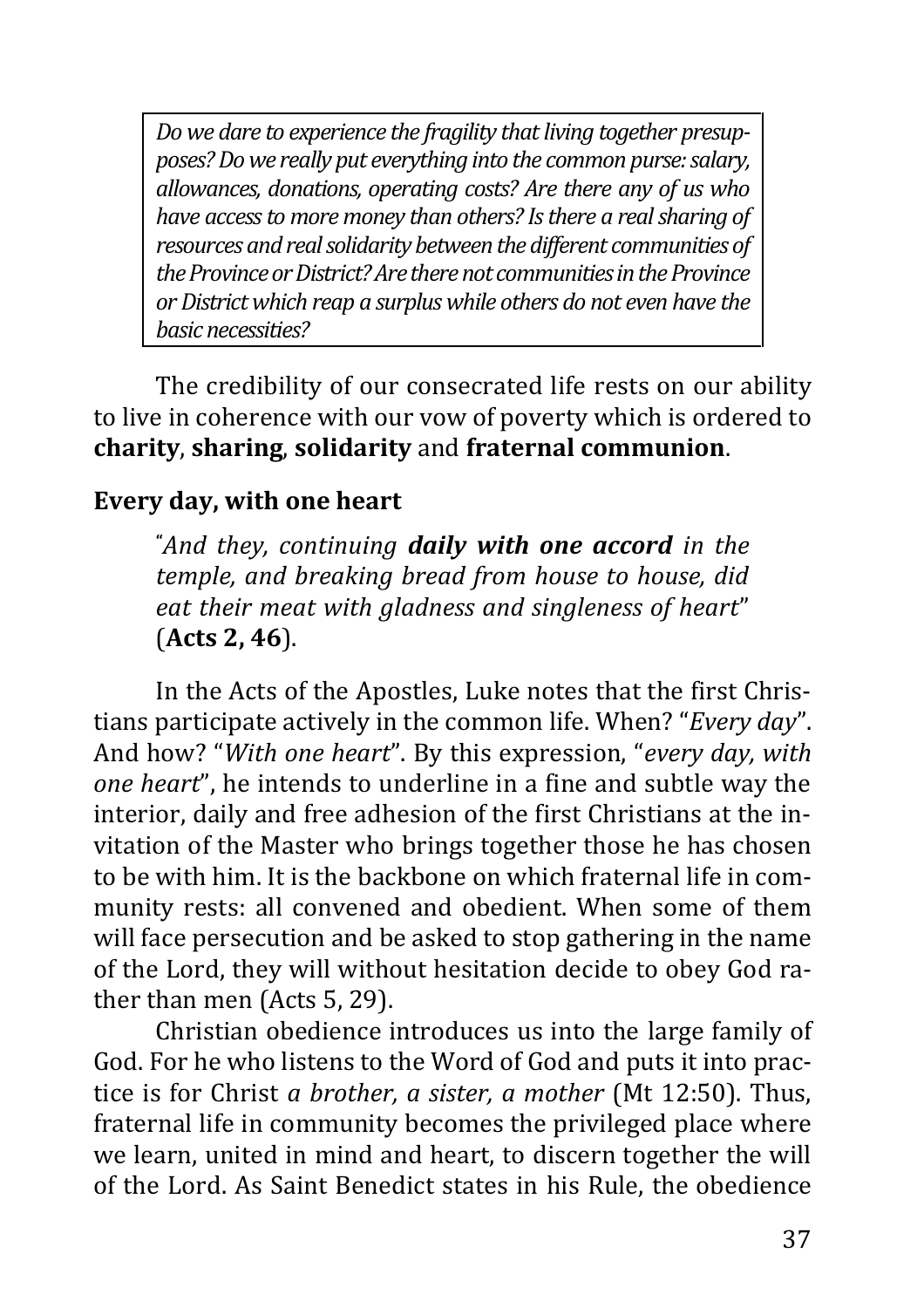that pleases God is that of a community of disciples who obey joyfully and willingly.

In a world marked by individualism and self withdrawal, our **vow of obedience** teaches us to travel together and to count on each other to move forward and to grow. On this path, the first step is listening because obeying is, etymologically, "**listening**" (*ob-oedire, ob-audire*). Therefore, we start to obey when we really listen to each other. Like Mary and Joseph, our obedience is fruitful and builds community when it opens us to total receptivity: here is the servant of the Lord, let it be done to me according to your word (Lk 1:38).

The second place where our vow of obedience calls us to be is the community meeting where we strive together to seek unity of heart and of mind for the common good. The presence and active participation of each member of the community is essential. Being absent or participating uncaringly hurts the unity of the body. The stone that each Brother brings contributes to building the common house. In addition, for many years, General Chapters have repeatedly emphasized the importance of the **community project** as a pedagogy for learning to journey together.

*Has my community really joined this movement of the Congregation? How does our community project help us to lend mutual support to grow together? How, as a Major Superior, do I accompany the communities of my Province or of my District in the elaboration of their project?*

Our vow of obedience invites us to embark on the path of **responsibility**. Whoever can give the right answer at the right time shows he is responsible. Sometimes irresponsibility paralyzes us, blocks us and prevents us from venturing newness. This is confirmed by the testimony of Father Timothy Radcliffe, former Master of the Order of Dominicans: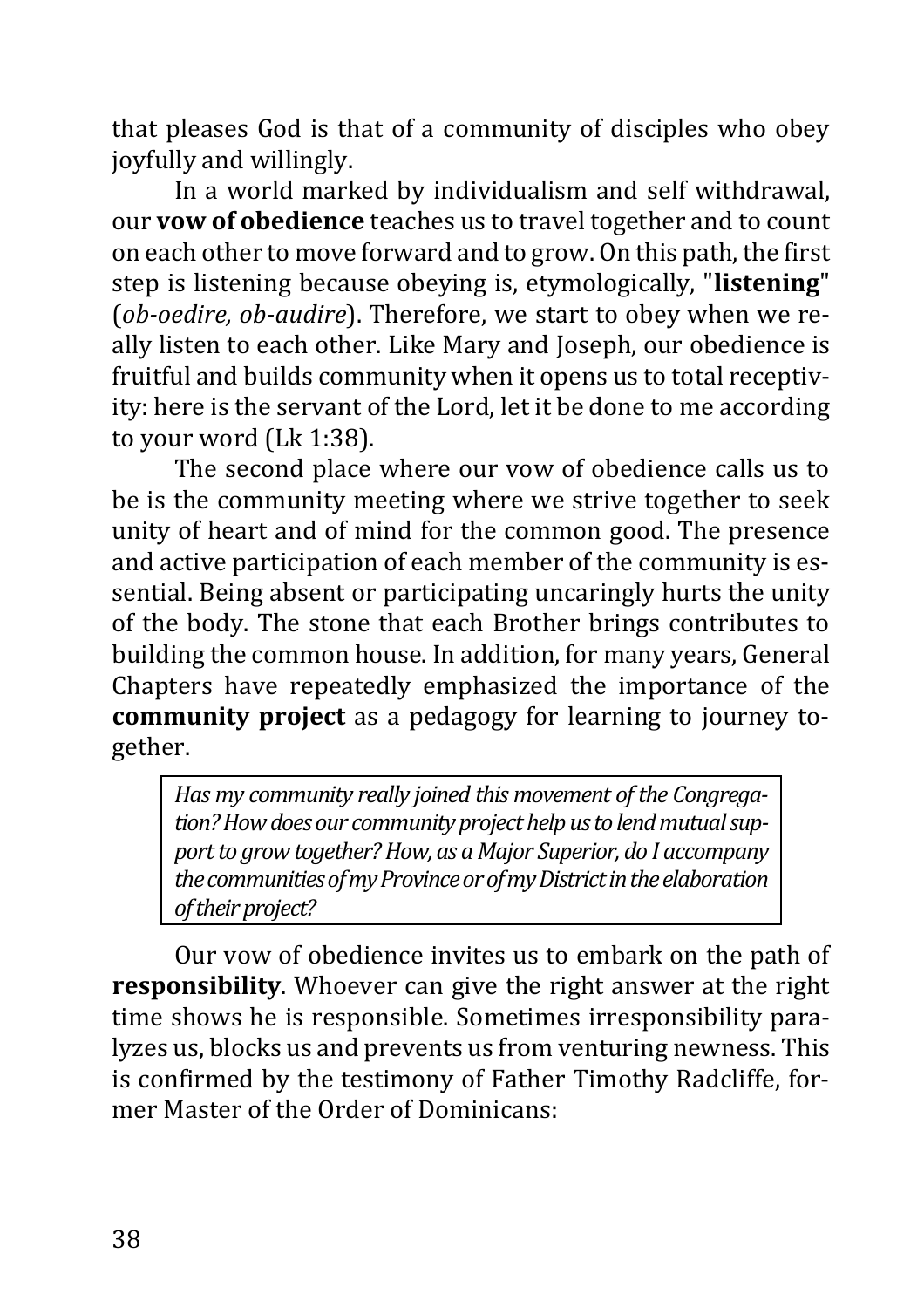*In my personal experience as Provincial, I have seen "the mystery of the responsibility disappear". … A Provincial Chapter notices a problem and instructs the Provincial to deal with it and resolve it. A courageous decision must be made. He seeks the advice of the Provincial Council. The board instructs a commission to consider what needs to be done. They take two or three years to further clarify the data of the problem. Then they send the matter to the next Provincial Chapter, and so the cycle of irresponsibility continues.<sup>43</sup>*

Only responsible Brothers will help our communities to grow in fraternity and humanity. Let us dare, with courage and creativity, to live our vow of obedience by placing it at the service of building the common home.

### <span id="page-38-0"></span>**In all simplicity of heart**

"*Every day they continued to meet together in the temple courts. They broke bread in their homes and ate together with glad and simple hearts*" (**Acts 2, 46**).

This passage from the Acts of the Apostles alludes to the meals that the early Christians shared with "*simplicity of heart*". In the biblical tradition, the expression "*simplicity of heart*" refers to the notions of purity, sincerity, truth, righteousness and fidelity (Mt 5, 8, Col 3, 22, 1 Co 5, 8 and 2 Co 3, 11). Furthermore, in primitive ascetic literature, the term "*Yahid* – coming from the Syriac language, very close to Hebrew as well as from the Aramaic spoken by Jesus – which designates the ascetic person or the monk, signifies **radical simplicity**, that is, the absence of any division in the heart of man. Many spiritual Fathers have associated it to the vow of chastity which claims to give one's all to God,

<sup>43</sup> Timothy Radcliffe, Lettre : *Donner sa vie pour la mission*, Sainte Sabine, Rome 1994.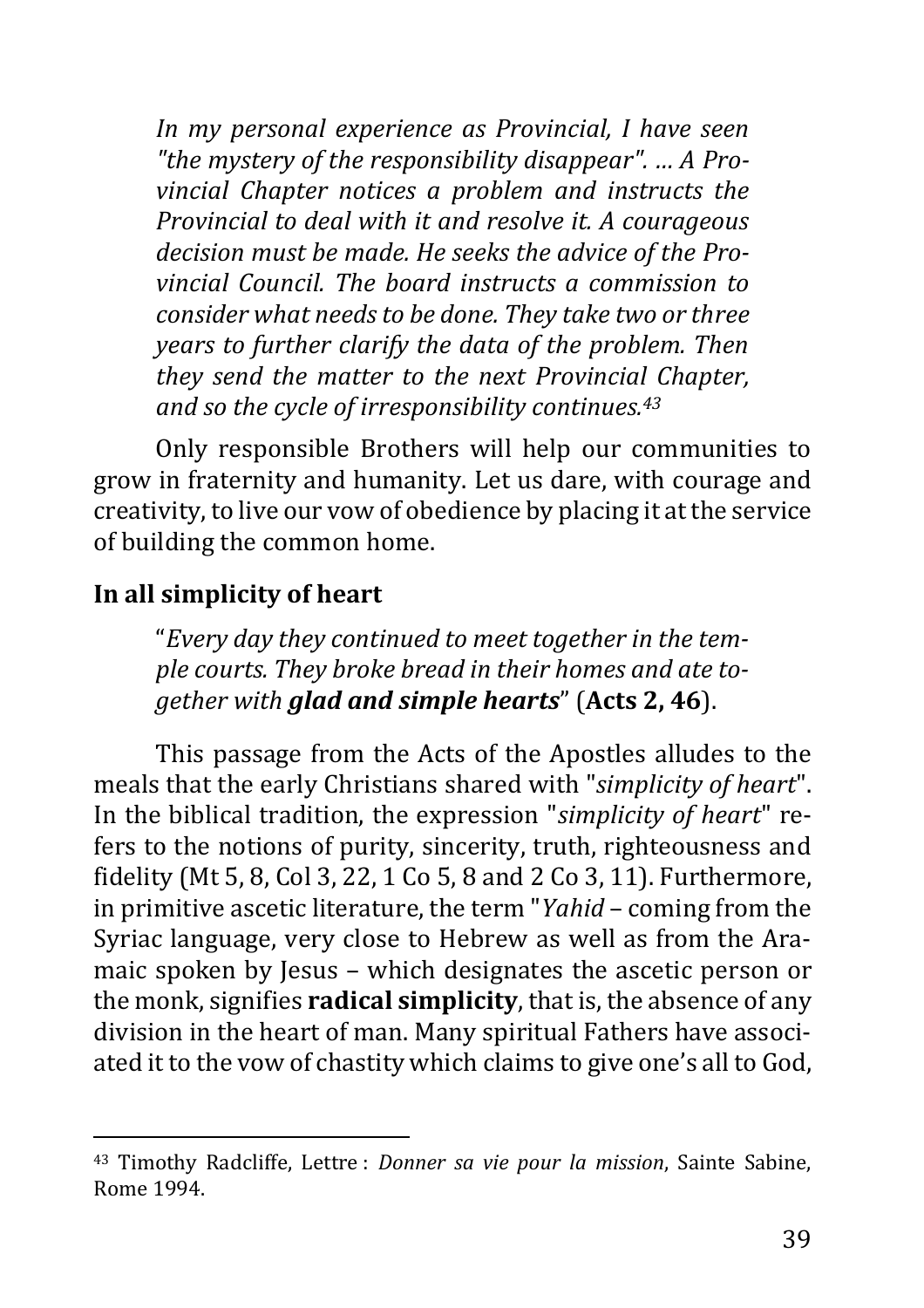to love him with all one's heart, with all one's soul and with all one's strength.

Our Rule of Life reminds us that our **vow of chastity** flourishes in fraternal life in community. To achieve this, "*the Brothers live together in genuine fraternal love, characterized by thoughtfulness, mutual trust and unobtrusive concern for others.*" (D 40). A Brother who does not find this warm presence and this mutual support in community will probably seek them elsewhere, which is not without danger for his commitment to follow Christ more closely in consecrated celibacy for the sake of the Kingdom. Community life is only strengthened if it is cared for, and community recreation is a great way to consolidate these bonds between us. Let's not be afraid to spend time together, freely. The happiness of being together is a key to everyone's growth, loyalty and perseverance. Is not fraternity both our **vocation** and our **mission**?

Our vow of chastity also introduces us into the dynamics of **sharing**. It is not only a question of breaking the bread of our minds but also. and above all. that of our hearts. Concretely, our communities are called to be places where we learn to comfort those who cry, to protect the wick which still smolders or the reed which is about to break, to give courage when the heart hesitates or is divided. In doing so, the distressed will find the strength he needed to start again, the friendship he lacked to go on cherishing the beauty of consecrated celibacy, and the esteem he had lost to still believe in his fundamental option.

Our vow of chastity also leads us to experience **friendship**, a factor of stability for our affectivity. In fact, fraternal love fosters equality. Among friends, there is no place for domination or manipulation. Such friendship educates us in the Trinitarian pedagogy: respect, equality, wonder and fruitfulness.

*How do we experience prudence and transparency in community? How do we help each other to be faithful to our vow of chastity?*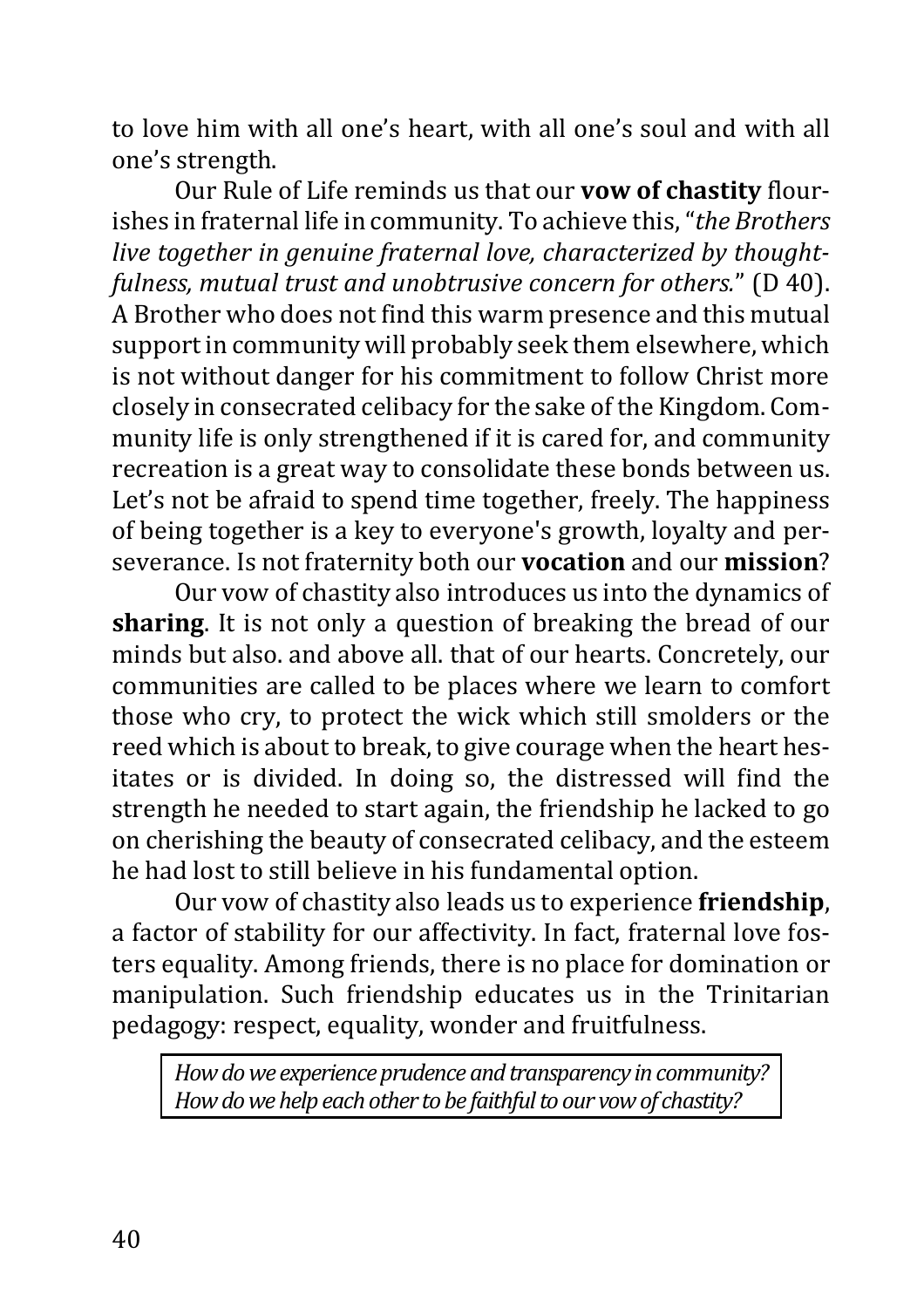### <span id="page-40-0"></span>**With glad hearts**

"*Every day they continued to meet together in the temple courts. They broke bread in their homes and ate together with joy and sincere hearts, praising God and enjoying the favor of all the people*" (**Acts 2, 46-47**).

"*With joy*" is the expression chosen by Saint Luke to describe the joyful atmosphere in which the meals of the first Christians take place. But here, the joy in question is not limited to fraternal feasts. It accompanies and permeates the whole of their daily life. Several scenes from the book of the Acts of the Apostles corroborate this claim. The Samaritans express their joy at the many healings carried out by the disciples (Acts 8, 8). The eunuch who has just been baptized by Philip continues his joyful journey (Acts 8:39). The prison guard "*rejoices with all his people for believing in God*" (Acts 16:34) And what better confirmation can we find than the conclusion of Paul's address to the elders of Ephesus: "*There is more joy to give than to receive*" (Acts 20:35)?

**Christian joy**, fruit of the Holy Spirit (Gal 5, 22), is this shared happiness, this smile which encourages, this gesture which reassures and which calms, this thoughtfulness which values and which gives confidence. In this sense, Mary lets her joy burst in the Magnificat for the marvels that the Lord has accomplished in her life (Lk 1:47). John the Baptist trembled in Elizabeth's womb during the Visitation (Lk 1, 41). The Father rejoices and celebrates the return of his prodigal son (Lk 15,24).

Our last General Chapter affirms with conviction that the witness of a joyful and happy community (CG 2018, no. 6) is decisive in the context of a pastoral ministry of vocations that intends to be attractive and meaningful. In fact, the men and women of today, especially the young, are sensitive to fraternal love lived in community since it increases tenfold our capacity to rejoice and be happy for the good of others. They are attracted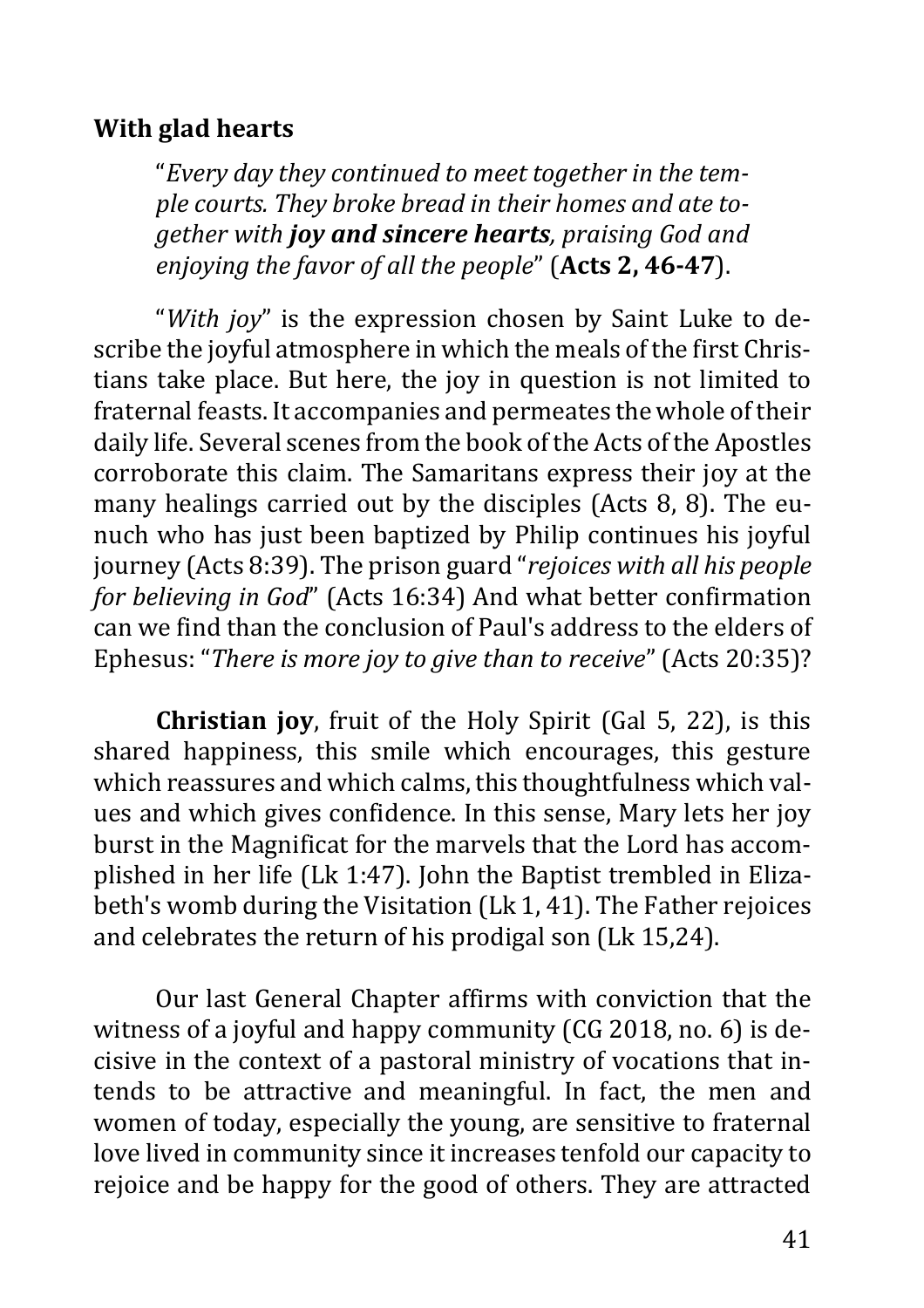to the joy that radiates from our communities, while sadness and gloom make them flee. Pope Francis continually reminds us of the importance of testimony for our future:

"*A joyless fraternity is a dying fraternity. A community rich in joy is a true gift from the Most High, granted to brothers and sisters who know how to ask for it, and who accept each other by committing themselves to fraternal life with confidence in the action of the Spirit*." 44

*How do I communicate my joy of being a Brother? Is it contagious? How does mycommunity testify to the happiness of being-brotherstogether? Can we paraphrase Pope Francis: wherever there are Brothers, there is always joy? It's the joy of newness, it's the joy of following Jesus, the joy that the Holy Spirit gives us!*

<sup>44</sup> CICLSAL, *Rejoice*, n° 9.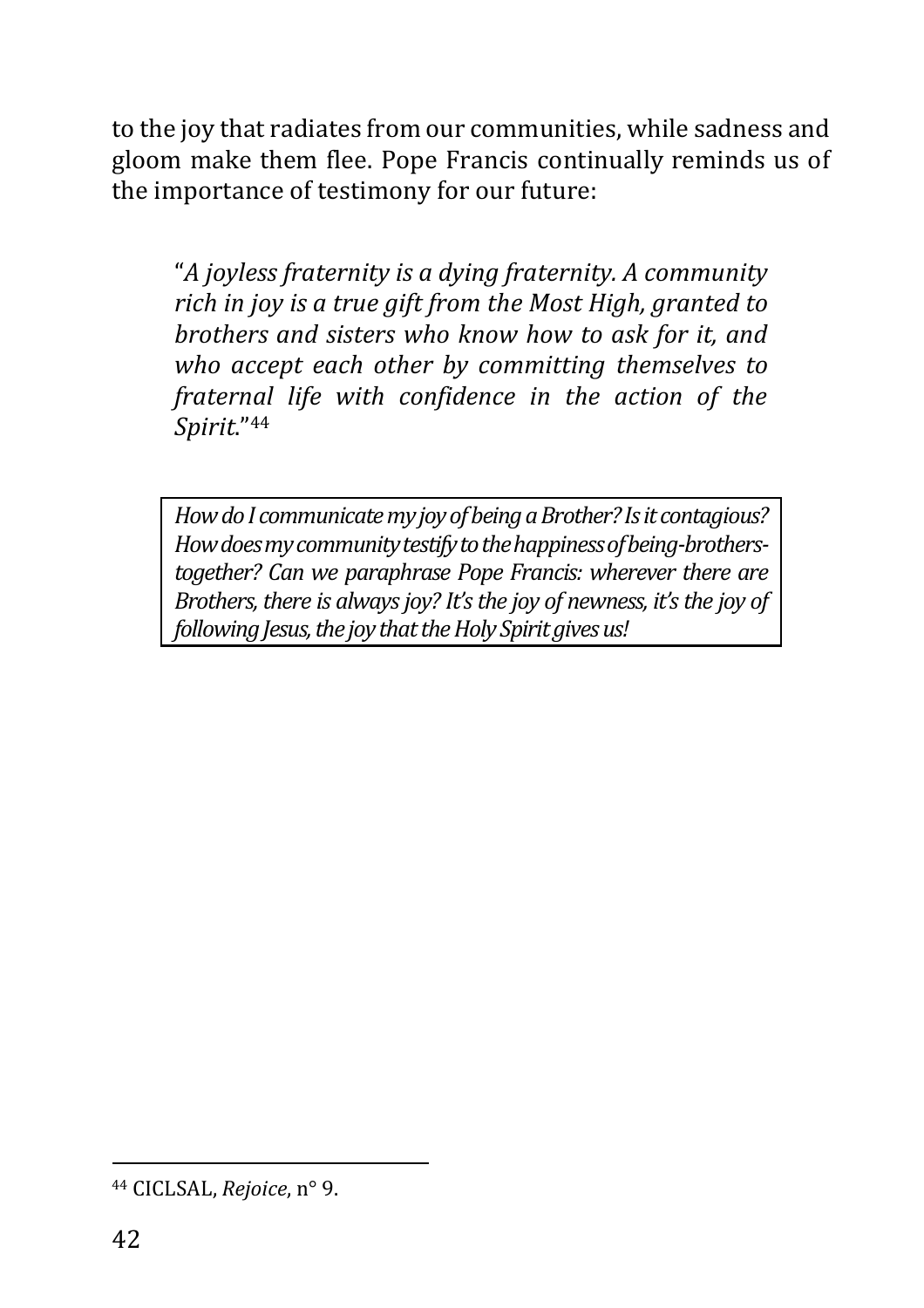# <span id="page-42-0"></span>**CHAPTER III OFFERING THE GIFT OF FRATERNITY**

"*And who is my neighbour?*" the Doctor of the Law asks Jesus (Lk 10, 29) The dialogue revolves around what he must do to inherit eternal life. Jesus suggests that he should love God and his neighbour. Wishing to go a little further, the man questions Jesus on the identity of that neighbour. Jesus answers by telling him the parable of the good Samaritan which will be the common thread of this chapter.

"*Go, and you also, do likewise*" (Lk10, 37). The conclusion of this meeting reported by Luke is a sending off on a mission: Jesus invites the anonymous Doctor of the Law to offer the gift of fraternity to all whom he meets on the way.

What if this person whose name is not specified represents each one of us? Each of our communities? The Congregation? What does our last General Chapter ask of us, if not "to be missionaries of fraternity"?<sup>45</sup>

## <span id="page-42-1"></span>**The good Samaritan's example**

*But the man was anxious to justify himself and said to Jesus, 'And who is my neighbour?' Jesus replied, 'A man was once on his way down from Jerusalem to Jericho and fell into the hands of brigands; they took all he had, beat him and then made off, leaving him half dead.* 

<sup>45</sup> General Chapter 2018, n° 22b.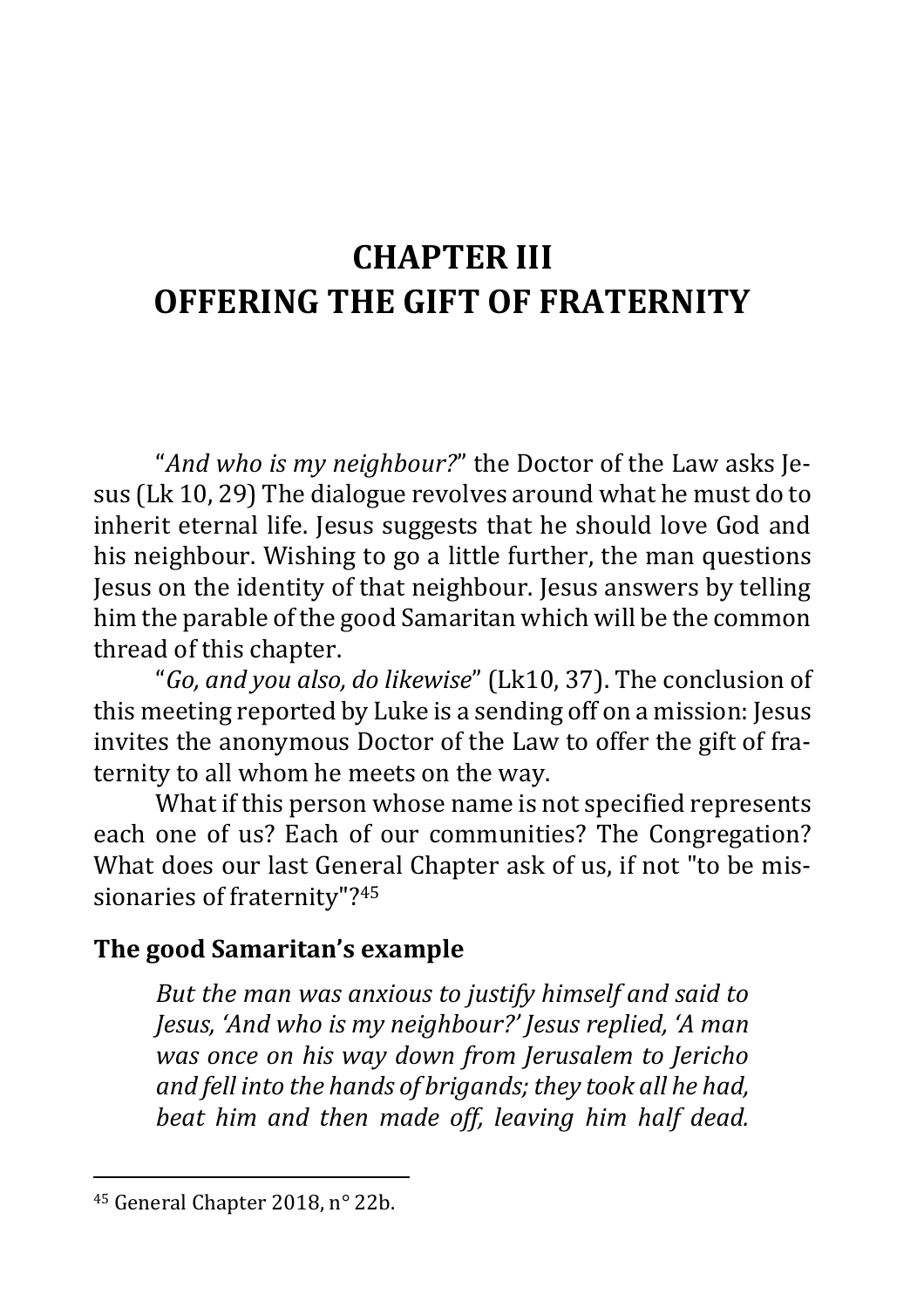*Now a priest happened to be travelling down the same road, but when he saw the man, he passed by on the other side. In the same way a Levite who came to the place saw him, and passed by on the other side. But a Samaritan traveler who came upon him was moved with compassion when he saw him. He went up and bandaged his wounds, pouring oil and wine on them. He then lifted him on to his own mount, carried him to the inn and looked after him. Next day, he took out two denarii and handed them to the innkeeper. "Look after him," he said, "and on my way back I will make good any extra expense you have." Which of these three, do you think, proved himself a neighbour to the man who fell into the brigands` hands?' 'The one who took pity on him' he replied. Jesus said to him, 'Go, and do the same yourself'* (**Lk 10, 29-37**).

If we wish to heed the call of Jesus who asks us to follow the good Samaritan's example, this parable invites us to develop eight attitudes which do not primarily require a know-how, but above all social skills, or better still a "knowing how to be". After contemplating each attitude of the Samaritan, let's allow ourselves to be questioned and encouraged by God about our own personal and community attitude.

### <span id="page-43-0"></span>**The good Samaritan sees**

The priest, the Levite and the Good Samaritan saw the injured man by the roadside, but what do the first two do? They ignore him, they avoid the person in need while the stranger approaches him. In fact, there are two ways of looking: the first, which leads to turn away from, and the second, which invites to turn towards and get close. The first one judges, condemns and labels, following the example of the priest and the Levite; the other encourages to draw nearer and see what's good in every person. This second way of looking opens our **eyes** "*to see the*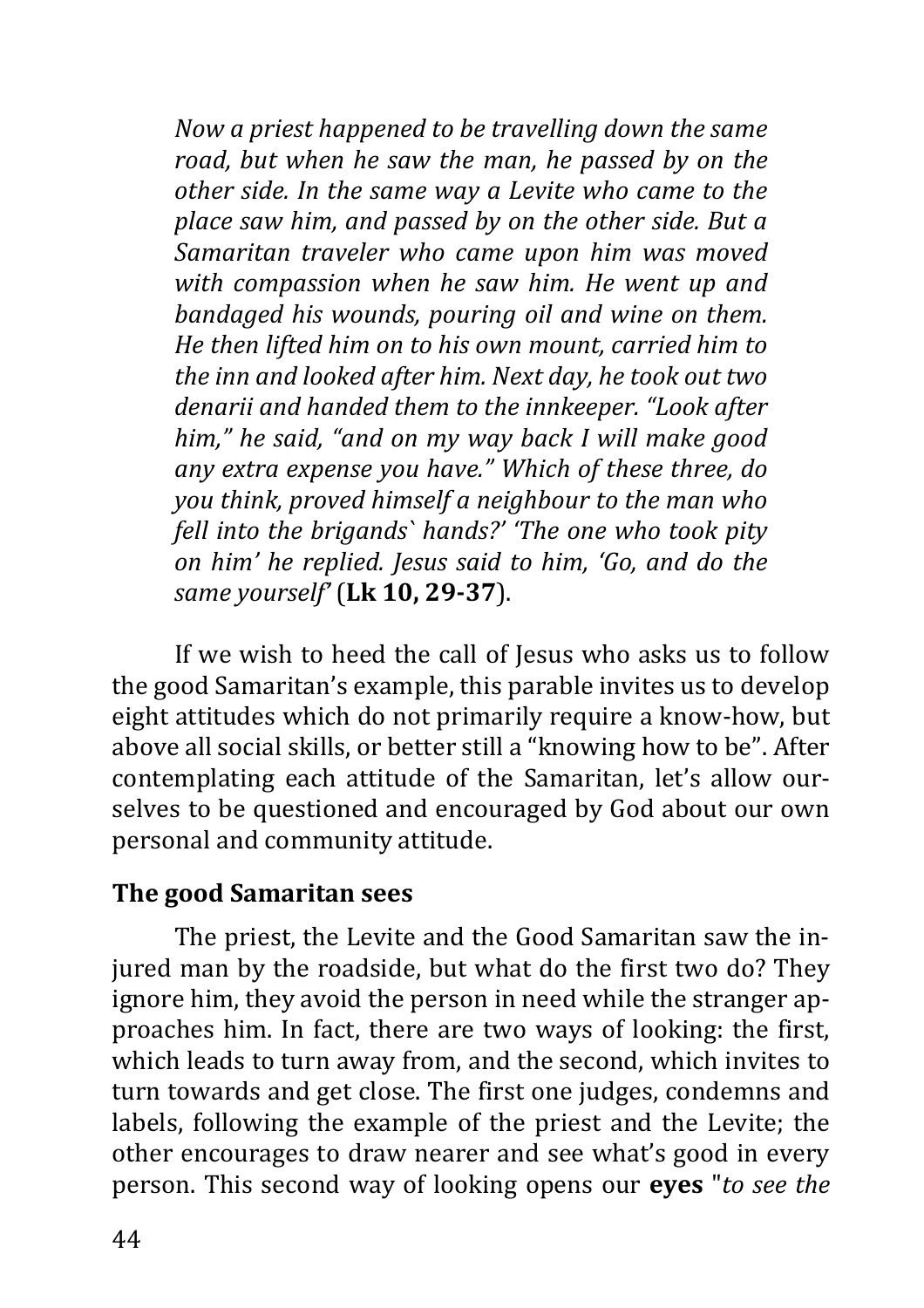*miseries of the world, the wounds of so many brothers and sisters deprived of dignity*", our **ears** "*to hear their cry calling for help*" and our **hands** to shake their hands and draw them to us "*so that they feel the warmth of our presence, of friendship and of brotherhood*" 46.

The Brother or the community that manages to welcome what is good in each person that the Lord places on their way is this "**watchman**", this "**caretaker**", this "**prophet**" who knows how to anticipate by the warmth of his presence, by his friendship and by his fraternal love what could hurt the self-esteem of others.

*Learning to look at others kindly and positively* is a seed of fraternity that the world is in great need of today. It will produce timely fruit. Let's not hesitate to sow abundantly these beautiful seeds all around us. They will change us, and they will transform our different places of life and mission. In this way, we will become prophets of brotherly love.

*How many confreres, parents of pupils, members of the educational team, children and young people need our gaze which lifts up, values and brings back to life? Are we able to recognize and celebrate the talents of the people we live with? Can we congratulate others and thank them for a service rendered? Or are we inclined to always see the half-empty glass?*

## <span id="page-44-0"></span>**The good Samaritan sympathizes**

The good Samaritan "*was seized with compassion*" (Lk 10, 33). The state of the injured man by the wayside cannot leave this traveler, who has eyes to see, indifferent. He is touched deep inside and puts himself in the shoes of the person who calls for help through his extreme distress. His **compassion** makes him anticipate his brother's call for help. This attitude of the heart saves him from indifference and gives him passion, daring, zeal and dynamism when it comes to relieving and helping others.

<sup>46</sup> Pope Francis, *Misericordiae Vultus*, n° 15.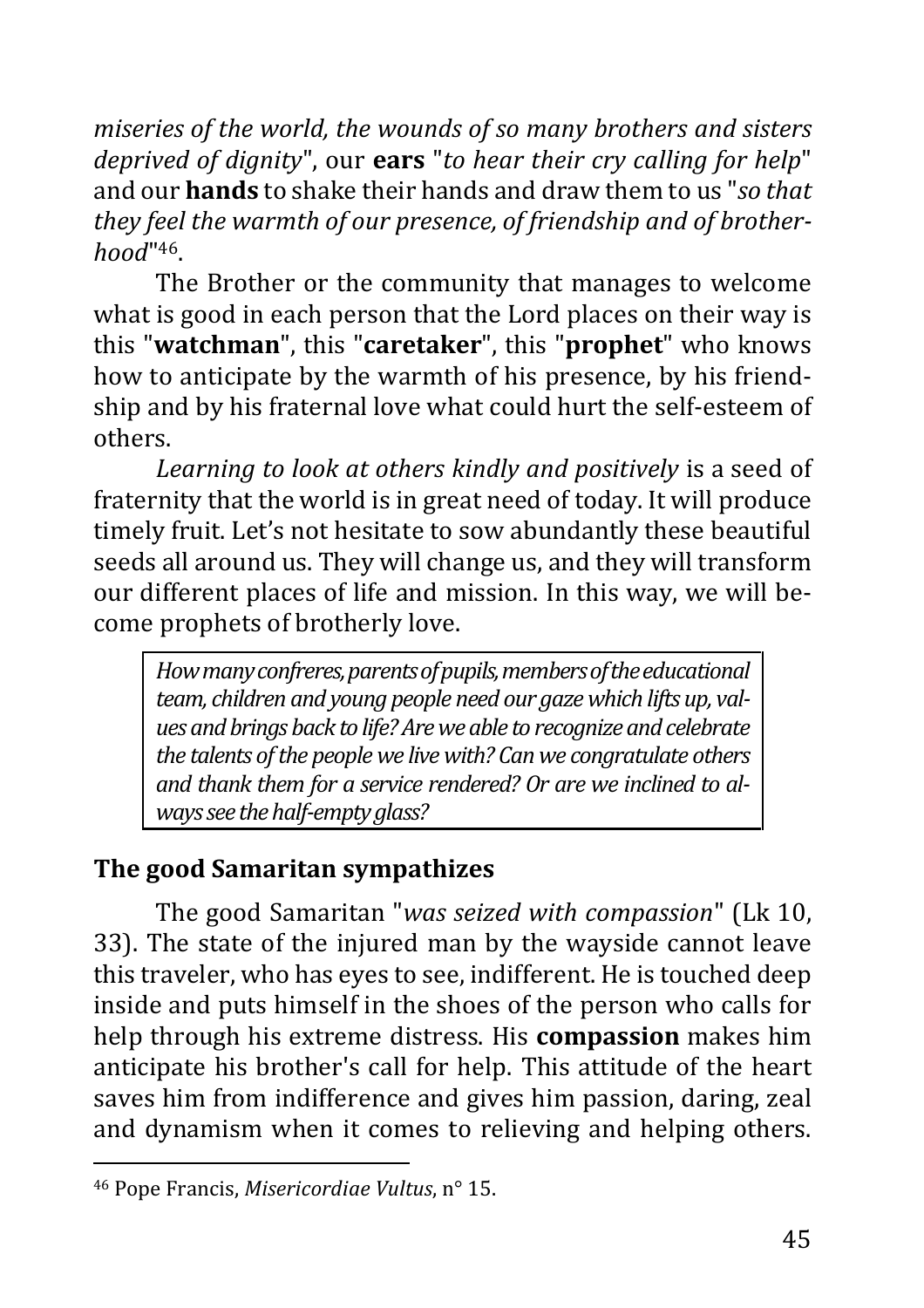This is what Pope Francis affirms when he says that "*the Church's very credibility is seen in how she shows merciful and compassionate love*" 47. And the Church is compassionate and merciful because it is fundamentally a mother.

Jean-Marie de la Mennais was touched to the depths by the distress of the children of Brittany, like Jesus who allowed himself to be overwhelmed by the poor and the little ones of his time, and as the heart of God quivered before his people in slavery in Egypt. Thus, the experience of compassion of Jean-Marie de la Mennais became the cradle where our Congregation was born. "*When Father Jean-Marie de La Mennais saw the idle children running the streets, unattended, exposed to all the dangers ... he felt sorry for them. But how can this evil be remedied? Only one way: open schools. How, on the other hand, find masters, already so rare? Train them: that is what he decided to do in 1818"* 48.

The Brother or the community that exercises compassion becomes a "**mother**" who succeeds in guessing the most subtle needs of his colleagues, Lay Mennaisians, children and young people, in order to discreetly respond to them. Everyone is aware of the importance of the mother to the stability of a family and to the harmonious growth of children. The confreres who have this gift of empathy which allows them to be compassionate and merciful are truly precious in our communities. They represent a real blessing for children and young people.

*Learning to sympathize* is to daily exercise this cordial, affectionate and respectful attitude which heals, mends, reassures, accompanies, and which makes it possible to offer to others the necessary presence they need to grow and to walk at their own pace.

*How do we build this compassionate and merciful community that generates life and fruitfulness for others? Are we faithful to the heritage of compassion received from our Founders?*

<sup>47</sup> Pape Francis, *Ibid.,* n° 10.

<sup>48</sup> Brother Maurice Chotard and Roger Rigot, *Le Corsaire de Dieu*, n° 54.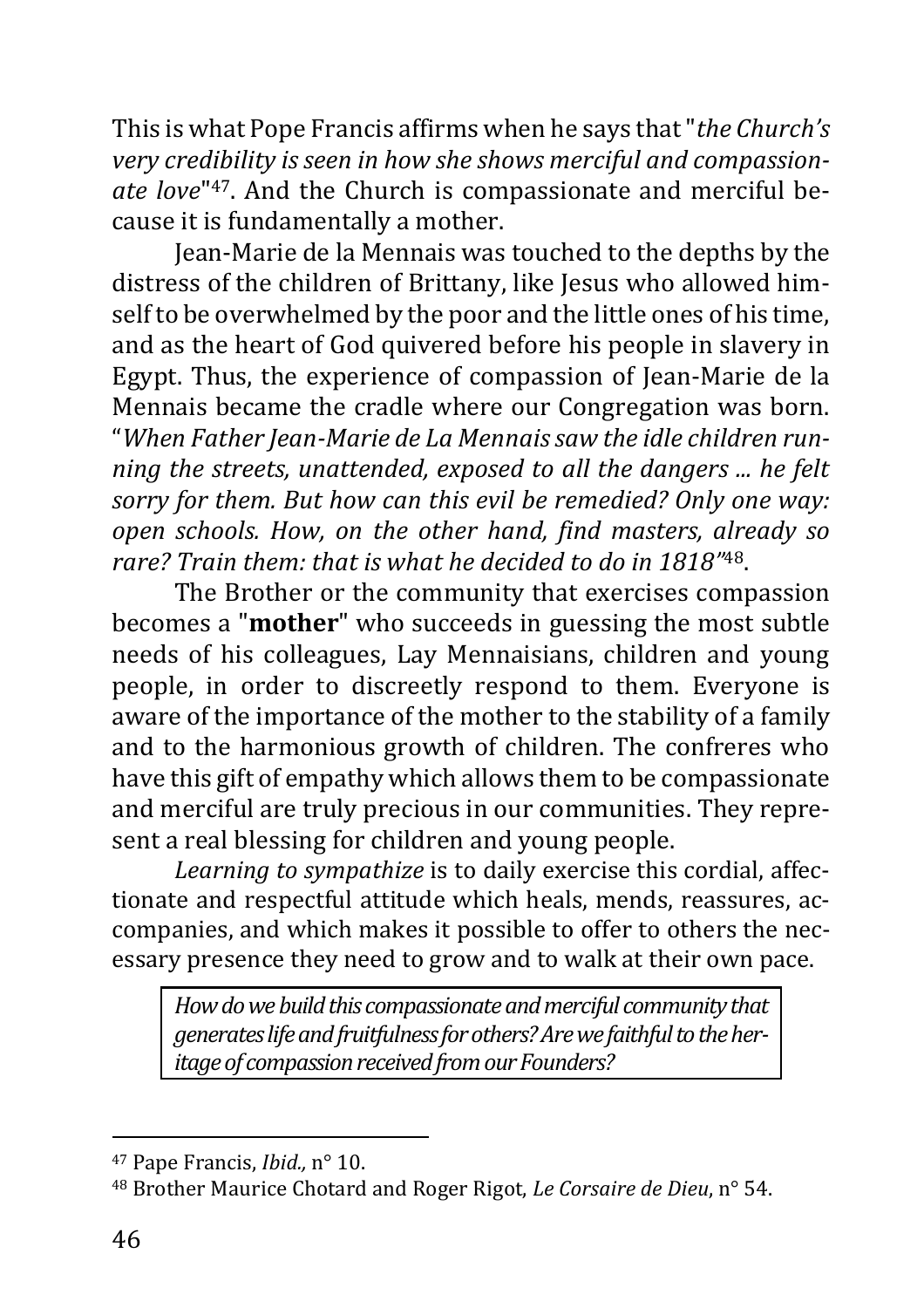### <span id="page-46-0"></span>**The good Samaritan draws near**

"*The good Samaritan drew near*" (Lk 10,34). In the Bible, when God draws close to man, it is to reassure him, protect him and offer him the security necessary for his growth; by approaching his children like a good father, God allows them to feel his tenderness. The proximity of the Samaritan is that of the father who comes out of his comfort to give himself up to others. This attitude requires real availability which leads to interact with, give time to, be acquainted with, pay a visit to, show affection and listen to. All this means risking everything and getting one's hands dirty. Being close finally refers to the attention paid to the poorest and most fragile in order to be able to really share their sorrows and their joys, their sadness and their hopes.

The Brother or the community that practices being close to confreres, children and young people, Lay Mennaisians and educators is this tender, compassionate and merciful "**father**" who offers them the security they so much need to grow and flourish. Many people around us hope for this closeness which empathizes, reassures, protects and makes creative.

*Drawing closer* is applying the methodology of proximity on a daily basis. Let's learn to make ourselves close to those who are injured by the wayside and who call for help. This is where the Lord invites us to serve, love and protect him.

*How do we respond to this expectation personally and in community? How can we today become a community of good Samaritans for those who are close to us?*

## <span id="page-46-1"></span>**The good Samaritan heals wounds**

The good Samaritan "*heals the wounds*" (Lk 10: 34) of the man who was ill-treated by bandits on the road from Jerusalem to Jericho. By such a gesture, this man from Samaria acts as a doctor who cares, who mends, who heals wounds. This is the great intuition of Pope Francis when he compares the Church to a field hospital after a battle, the main mission of which is "*to heal*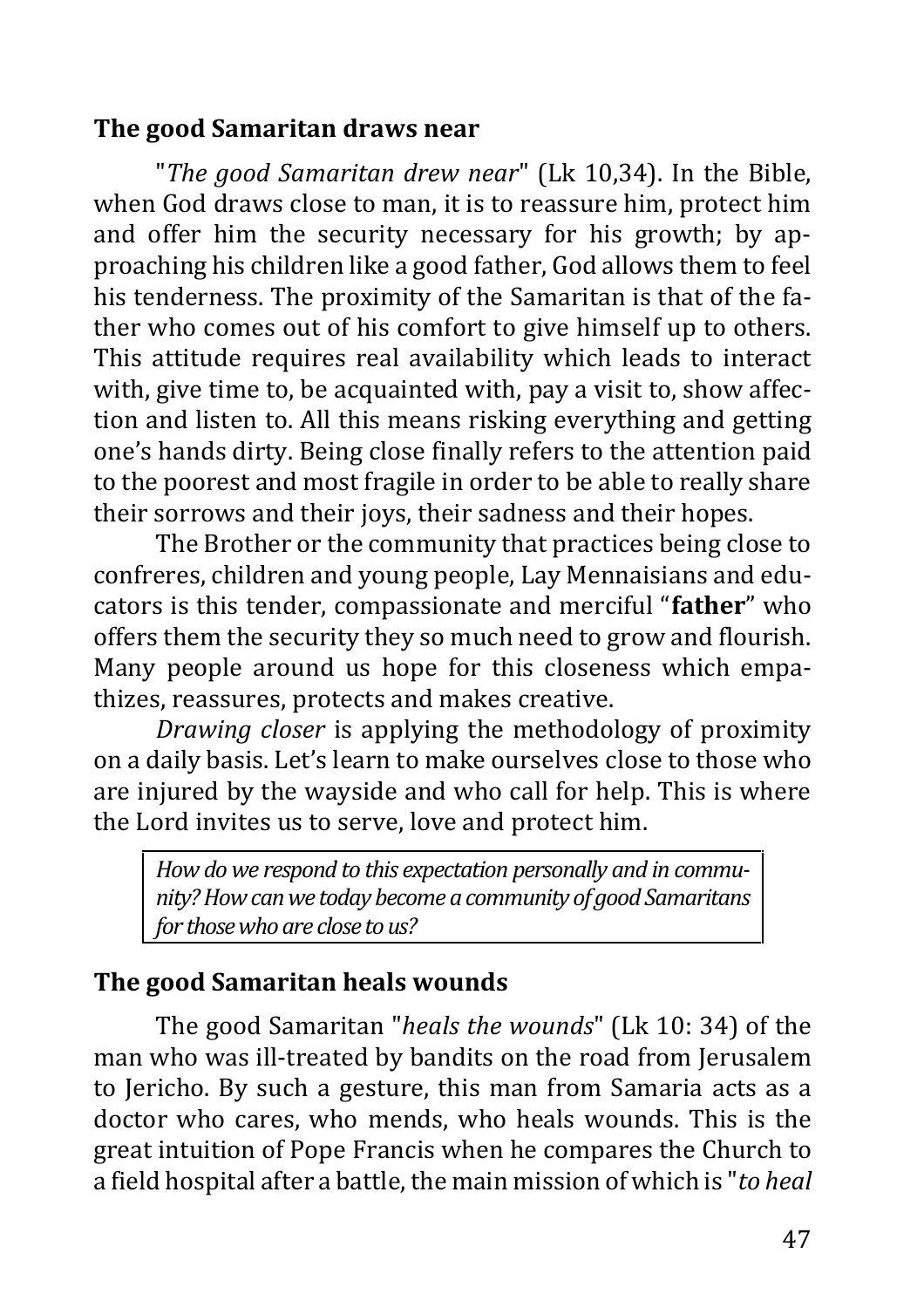*the wounds, to assuage them with the oil of consolation, to bind them with mercy and cure them with solidarity and vigilant care*" <sup>49</sup>. Many are injured and left by the wayside. This is the greatest urgency for us today: being able to heal the wounds of our **Brothers in community**, of the children and young people who are entrusted to us by the Lord. They are on our doorsteps: there is no point in looking elsewhere.

The Brother or the community that strives to care for their injured Brothers, children and young people, Lay Mennaisians and educators with the oil of consolation, mercy, solidarity and attention becomes that "**doctor**" who restores their health and vitality.

*Healing wounds* is striving to live out this compassion that allows us to take care of the most fragile and to find global and creative responses to the fragility of the children and young people who knock on our doors. It is the best methodology for mending and healing. "*A school is a hospital; all young people are more or less infirm ... Be merciful to them as God is to you*" 50.

*How can we today make our communities field hospitals that treat and relieve suffering? How can we be the doctors who take care of all those who have been injured in life, especially children and young people who call forhelp?*

## <span id="page-47-0"></span>**The good Samaritan pours oil and wine**

The good Samaritan heals the wounds of the man attacked by the bandits "*by pouring oil and wine into them*" (Lk 10, 34). The urgency of reaching out to those in need presses him to put his plans aside and break the journey. His concern for the life of those who are threatened brings out the best in him and makes him **pour oil and wine** on the wounds of the half-dead man. But pouring oil and wine is the mission of the One who stands among

<sup>49</sup> Pope Francis, *Misericordiae Vultus*, n° 15.

<sup>50</sup> Jean-Marie de la Mennais, Letter to Brother Henri-Marie, November 2, 1851.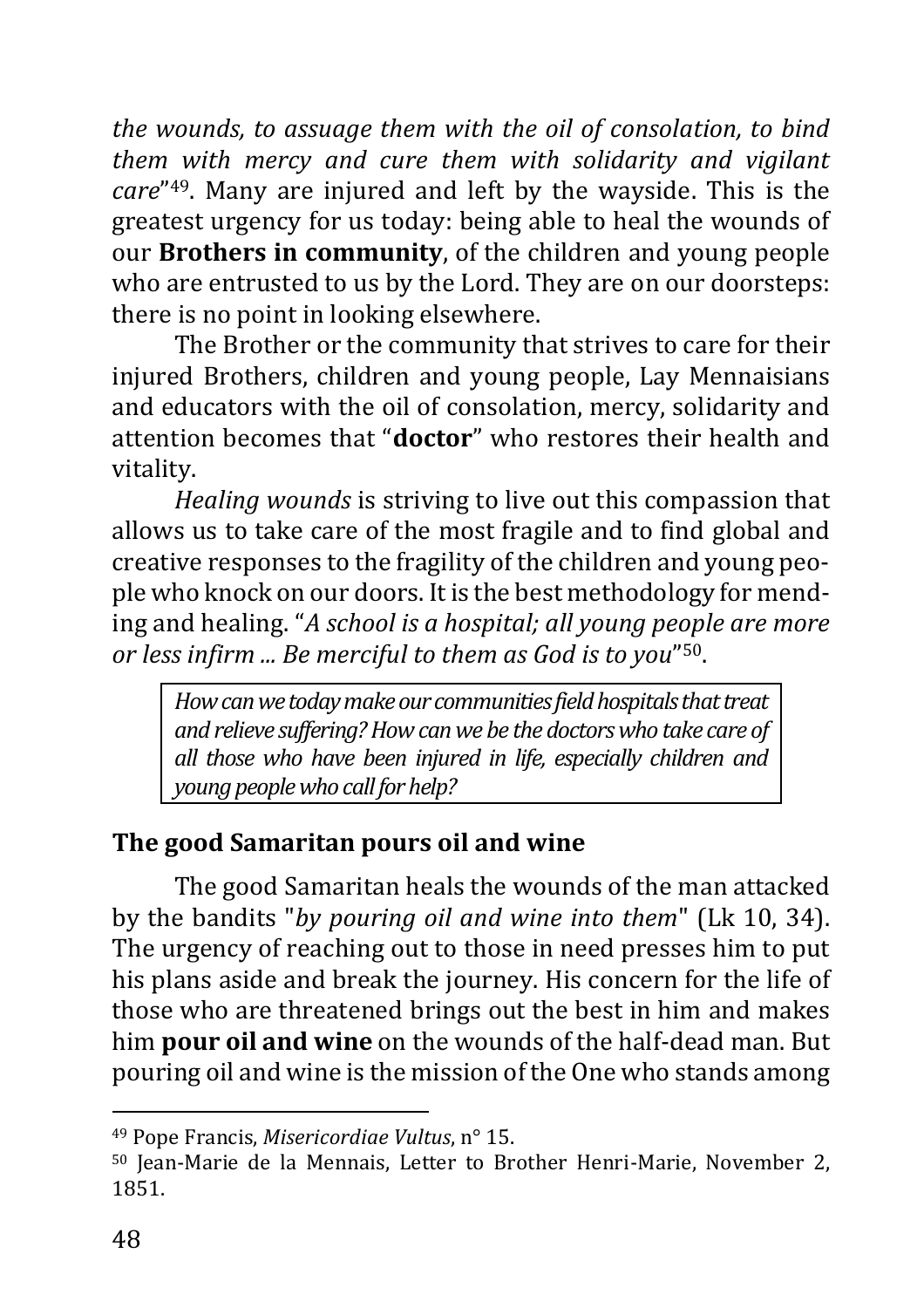us as the One who serves. The oil symbolizes the anointing of tenderness and the wine, the joy of self-giving. Thus, the good Samaritan tenderly serves his brother and gives himself completely and joyfully to his neighbor. This is the fundamental mission of the baptized as well as that of the priest.

The Brother or the community that serves those close to them with tenderness and joy becomes this "**priest**" who pours the oil of mercy and the wine of sanctification by the simple testimony of the total gift of self. It's the best way to serve life and protect it when it's threatened. Thus, oil and wine constitute the precious perfume poured out, a pure act of love and life given up to love and serve life (Jn 12: 3).

*Pouring oil and wine* is to live daily this Eucharistic tenderness where the love of God poured out in our hearts by the Spirit becomes an abundant source of life for those who cross our paths. This anointing of tenderness restores and heals all it touches, makes fertile all that is sterile, softens all that is stiff, warms all that is cold, fortifies all that is fragile.

*Are we, by the grace of God, able to respond to our world that eagerly awaits such fraternal servants, capable of giving their lives for others so that they may live?*

## <span id="page-48-0"></span>**The good Samaritan puts the man up on his own mount**

The good Samaritan "*puts up*" the half-dead man "*on his own mount*" (Lk 10: 34). In fact, he agrees to **take upon himself** his burden, his wounds. He sets out with him, accepting the fatigue and the risks of the journey. He shares his sufferings. He gives his life and his time out of love and compassion. *Putting on his own mount* is the attitude of the Good Shepherd who cares for the injured sheep. Such is the service of the humble and compassionate brotherly love.

The Brother or the community that knows how to carry the sufferings of their Brothers, children and young people, Lay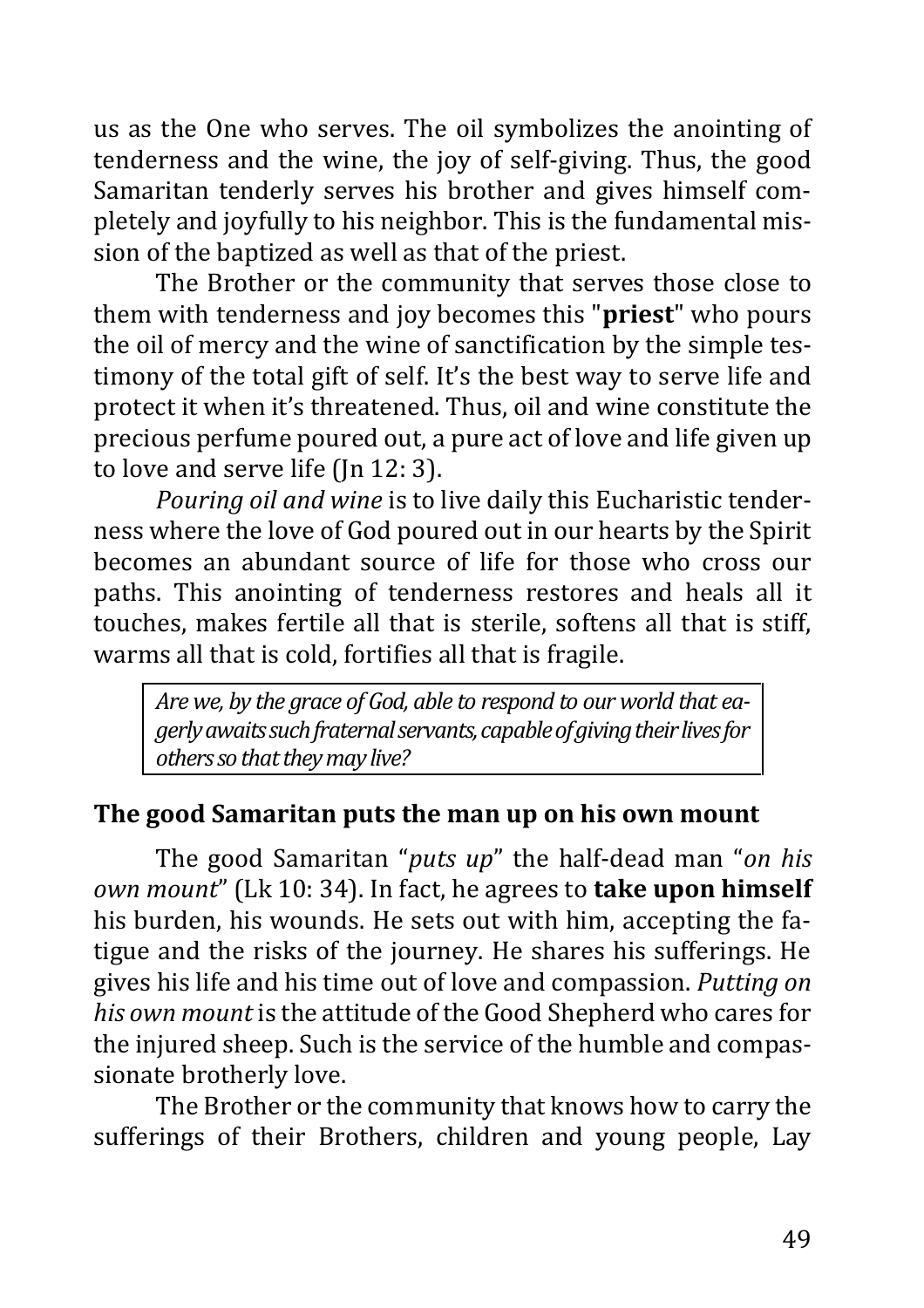Mennaisians and all the wounded in life is the "**good pastor**" who gives his life out of love for his sheep.

*Taking on one's mount* is to choose positive solidarity which consists in helping others to carry their burden in order to build a fraternity where one learns to join hands to forge ahead together. It is also allowing the wick that still smokes to become a light that provides warmth and hope to those who approach it. It's finally giving others the help they need to keep growing.

*Do we respond with generosity and availability to the many people who expect us to replicate these good Samaritan gestures? How do we lend each other mutual support in shouldering our weaknesses and carrying our burdens together when it comes to offering the gift of fraternity to those in our charge?*

## <span id="page-49-0"></span>**The good Samaritan takes into an inn**

The good Samaritan "*leads*" the wounded man "*to an inn*" (Luke 10, 34). Leading, guiding is the gesture of the pedagogue who helps to go out, to grow, to take flight, to set out on the way, to overcome an obstacle. Thus, like a wise educator, the good Samaritan points out the road of growth and of healing to this wounded man. He also accompanies him on this path by putting himself at his service and relieving his suffering. The Good Samaritan's "*pedagogical attitude*" is based on a triple conviction that could be called a profession of faith. He agrees to accompany him to the hostel. It's his *methodology* to tell him in the first place that he trusts him: to believe in someone is to help him grow. Then, it is his *strategy* to confirm his hope in his recovery: by doing so, he allows him to see his future in a different light. Finally, his approach shows him his love: thus, he tells him in a very tangible way that "*the measure of love is to love without measure*" 51.

<sup>&</sup>lt;sup>51</sup> Saint Augustine, start of the 5<sup>th</sup> s., Sermon.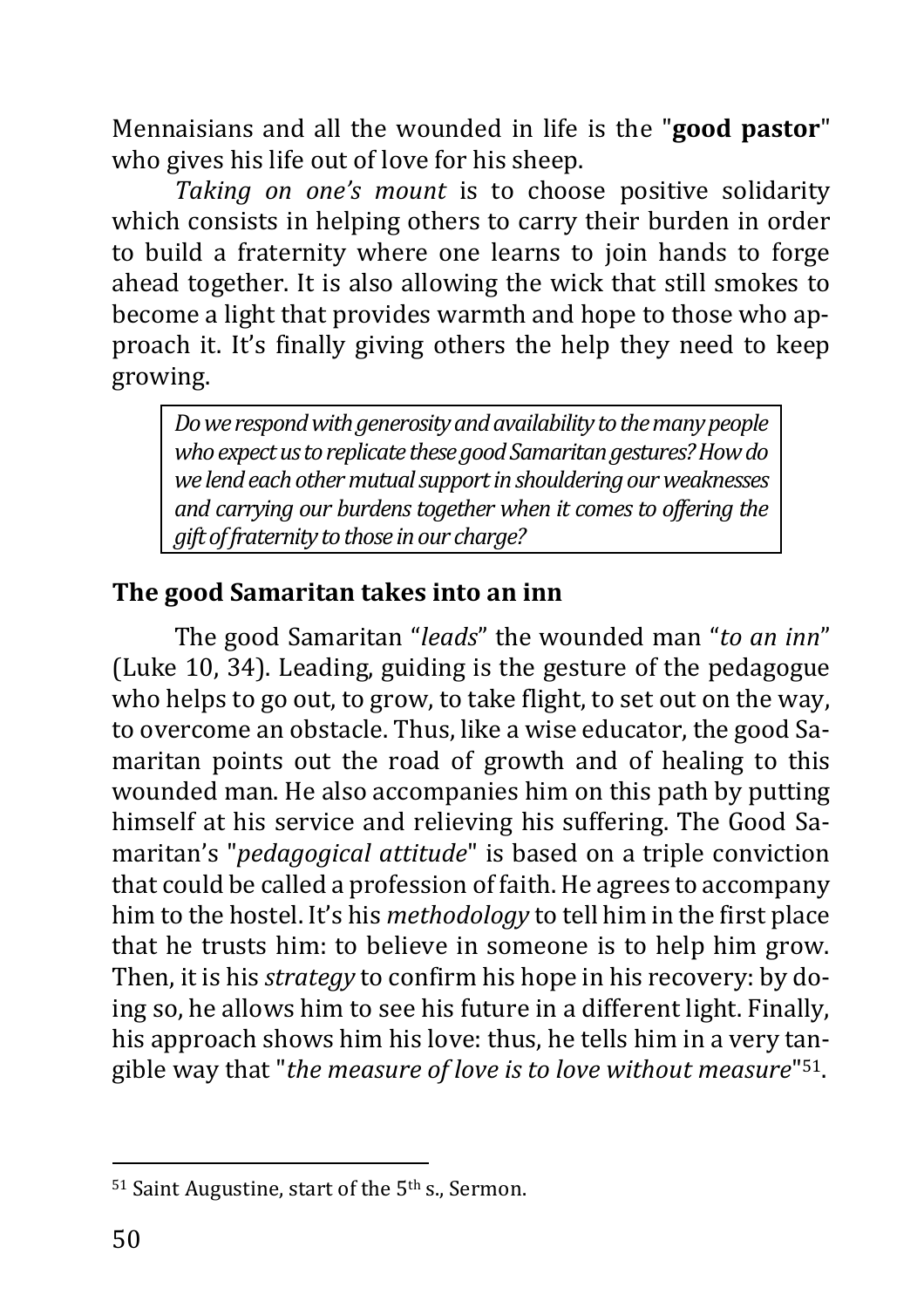The Brother or the community that accompanies the growth of their Brothers, children and young people, Lay Mennaisians and members of the educational team is this "**pedagogue**" who puts them back on their feet for a new departure, for a new page, for a new start.

*Taking in an inn* is learning to get in step with of our fellow traveller. It is also knowing "where he's at" so as to help him forge ahead.

*How does our community support the growth of those entrusted to it? How does the community express its confidence, hope and love to them?*

### <span id="page-50-0"></span>**The good Samaritan takes care of**

The good Samaritan "*takes care of him*" (Lk 10,34). Indeed, this Samaritan offers his help to this stranger whose state arouses pity and compassion in him. But he does so selflessly. This is the distinctive feature that the Christian faith provides. In this sense, if someone cares for others and waits for others to do the same for them, they do nothing more than pagans do (Mt 5: 46-47). Also, according to the logic of the Gospel, taking care consists in serving the little ones, the weak and the last ones freely. Concretely, it is giving food to the hungry and drink to the thirsty in the name of Christ; it is welcoming the stranger, clothing the naked and visiting the sick or those in prison (Mt 25, 31-46). Just as the gardener takes care of the plants on his land, so the good Samaritan offers the injured man by the roadside everything he needs for a fresh start.

The Brother or the community that knows how to take care of their Brothers, children and young people, Lay Mennaisians and all those whom the Lord places on their path is this "**gardener**" who cultivates roses to embalm and embellish his fraternity, his Province or his District, his Congregation and the Church.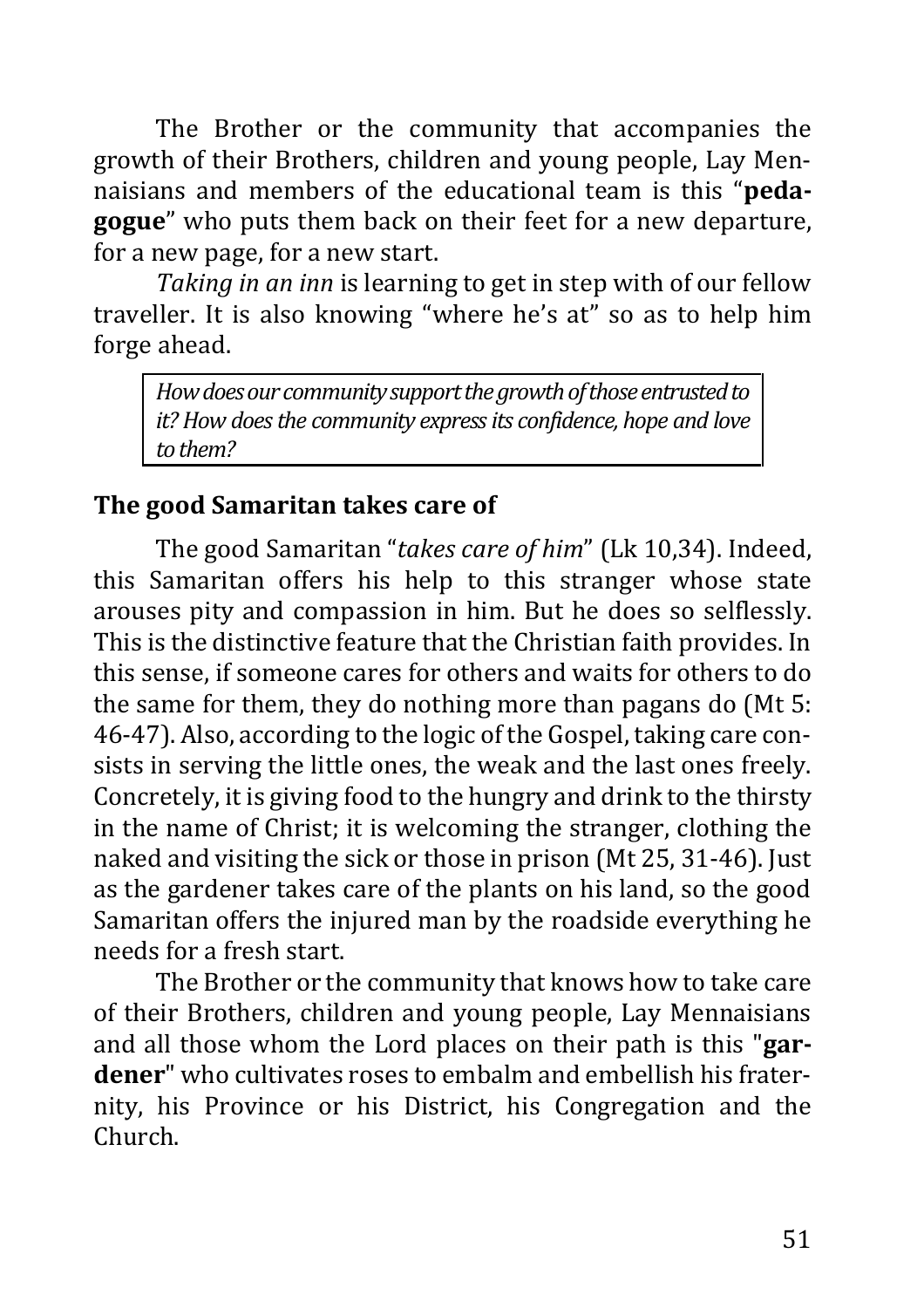*Taking care* is to promote the ecology of those who require **respect**, **protection** and **fraternal love**.

*How does our community respond to its vocation to care? How does it serve the little ones, the weak and the last ones? How does it apply the child protection protocol of the Province or District, of the Congregation?*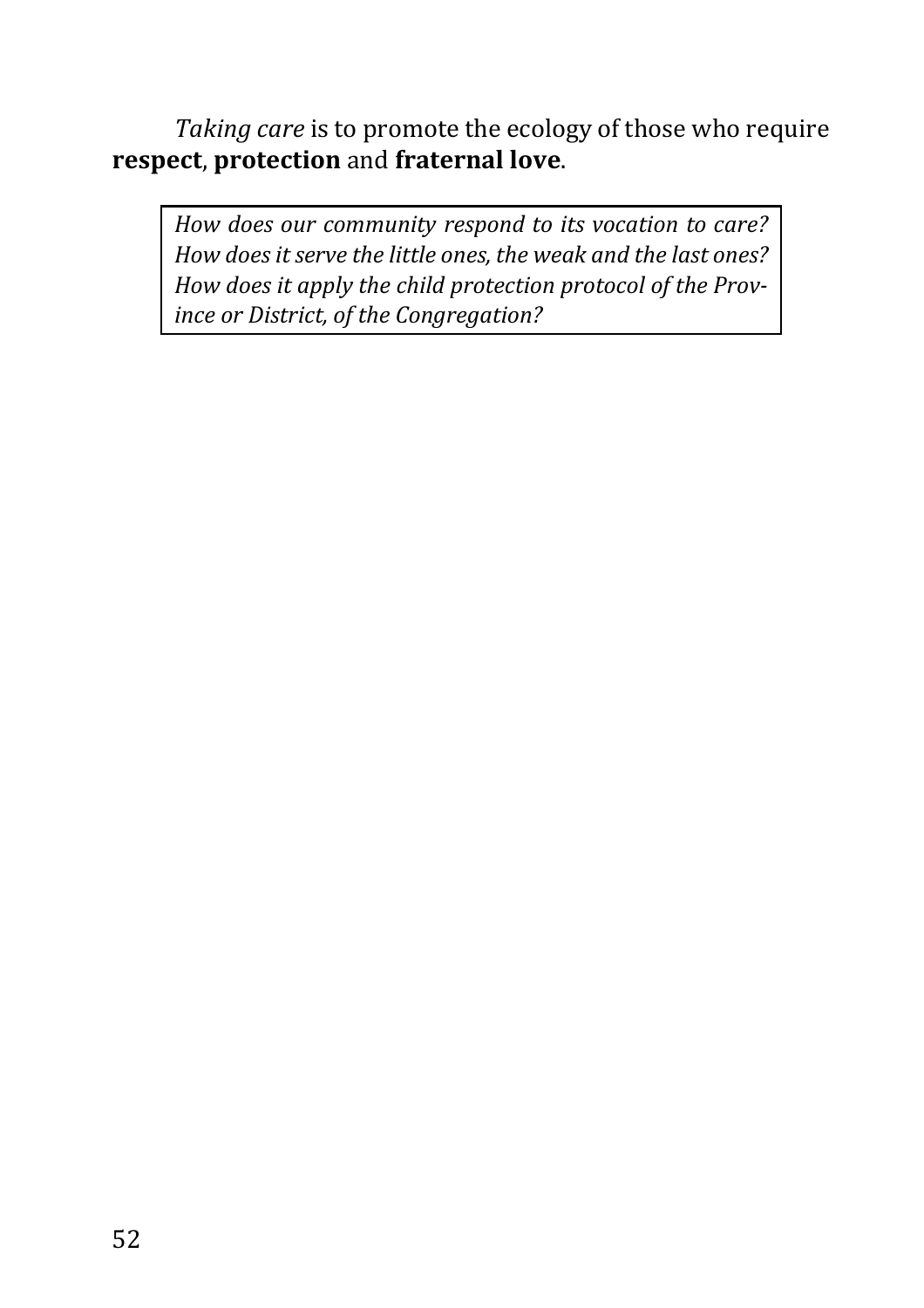## **CONCLUSION**

<span id="page-52-0"></span>At the end of this reflection, relying on the Our Father, the prayer that educates us to fraternity, I would like us to entrust to the Lord our life as **Brothers in community**. "*If the Lord does not build the house, the builders work in vain; if the Lord does not guard the city, in vain the guards watch*" (Ps 126, 1).

### **God, our Father,**

you offer us the gift of fraternity: we thank you for calling us to be *Brothers in community*.

#### **May we sanctify your name**

by learning to lend each other mutual support to walk together towards you.

#### **May your kingdom come**

when we are trying to become, in community and around us, artisans of peace, justice, solidarity, of joy and of fraternity.

### **Help us accomplish your will**

by founding our fraternal life on You Alone and abandoning ourselves to your Providence.